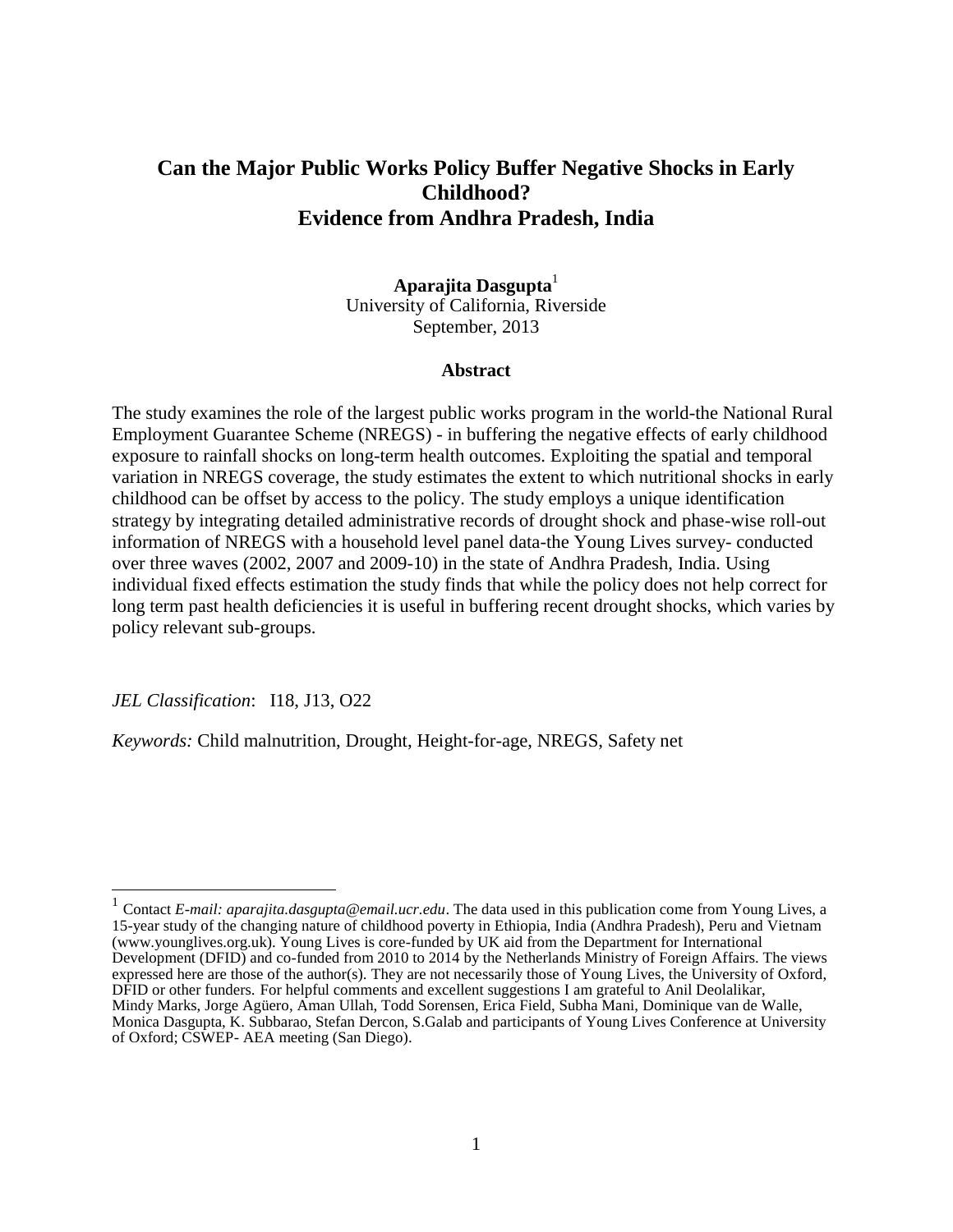### **1. Introduction**

Exposure to negative shocks in early childhood is known to significantly affect the health and educational outcomes of population, more so in developing countries [\(Currie et al. 2012\)](#page-31-0). Increased climatic variability over time poses special challenges for child nutrition especially among subsistence farmers depending on rain-fed agriculture. Additionally, there is no operational practice to forecast drought [\(Gore et al.](#page-32-0) 2010) where such an event may often lead to adverse outcomes such as loss of land rights against debt and declining nutrition levels for the poor majority of population. With a large proportion of households depending on agriculture -a highly volatile source of subsistence- the effects may be worse for the rural poor who often lack access to formal credit markets to smooth consumption.

In such a setup, rainfall shocks can lead to substantial reduction in household income, which can significantly reduce investments in children often compromising their calorie intake. The poor households often resort to sub-optimal coping mechanisms like taking children out of school or deferring healthcare in response to such temporary shocks [\(Subbarao et al. 2012\)](#page-35-0).This is a serious concern as the investments in early childhood can have significant impacts on human capital attainment and achievements as adults [\(Hoddinott and Kinsey \(2001\);](#page-33-0) [Maccini and Yang](#page-33-1)  [\(2009\)\)](#page-33-1). While the long term consequences of malnutrition during childhood are well established in the literature, little is known about the extent to which individuals are able to mitigate these deficits using social protection programs.

Employment generating programs are expected to support vulnerable households assuring nutrition security during economic downturns. A recent comprehensive [World Bank](#page-35-0)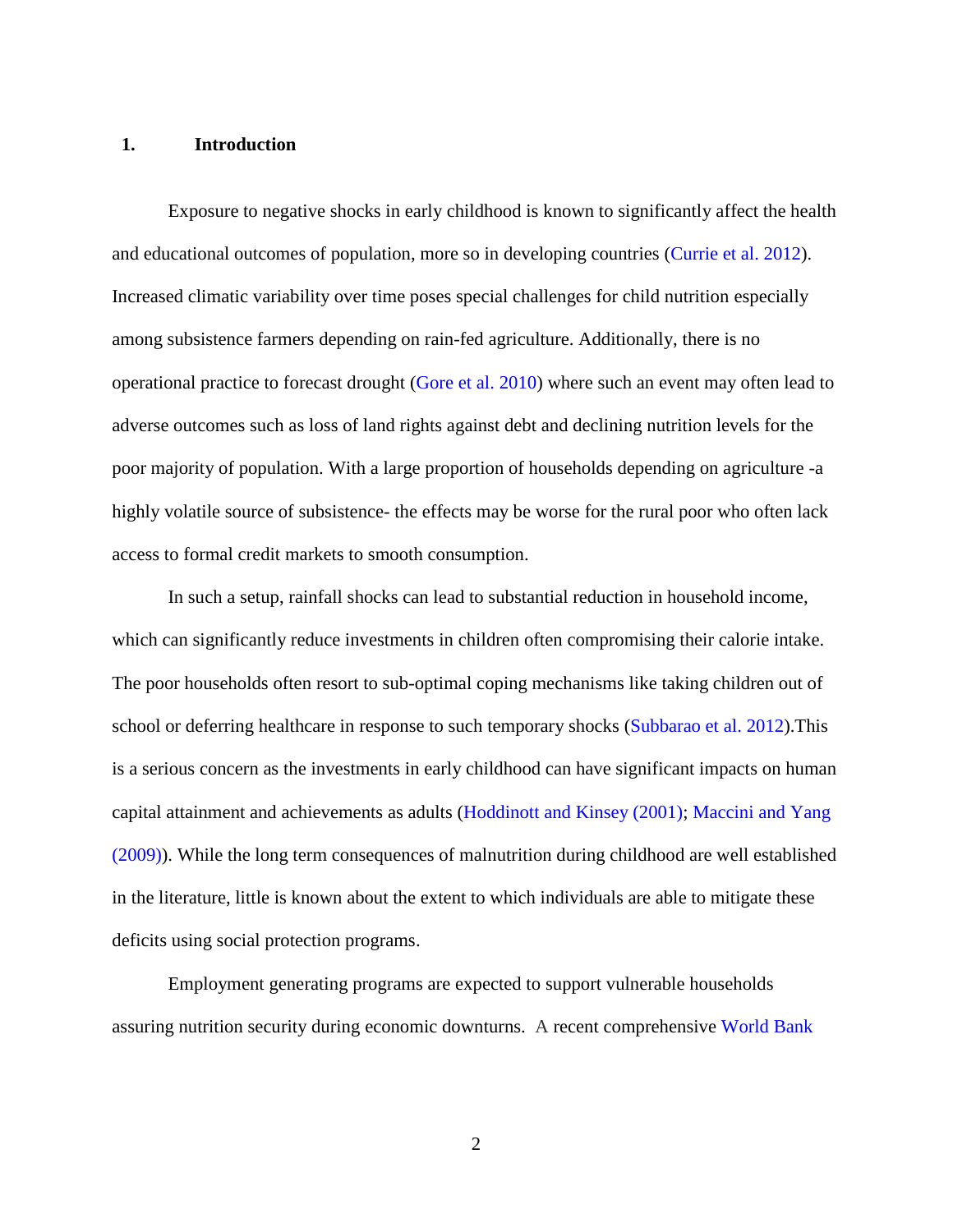[review](#page-35-0) (2012) of public-works program across countries highlights the dearth of systematic evidence on effectiveness of public-works programs in serving as safety nets despite their rapid adoption in diverse country settings. In the context of the major public-works policy in India, few studies have focused on its labor market impacts and self-targeting mechanism as opposed to examining its role in social protection. In this study we systematically examine the causal impact of the National Rural Employment Guarantee Scheme (NREGS) in mitigating effects of negative rainfall shocks on children's long-term health outcome taking evidence from rural Andhra Pradesh, India.

This study integrates a rich panel data from the Young Lives Survey following children across a span of eight years- with detailed administrative records of rainfall shocks and roll out information of the program access. The identification strategy is to compare the trajectory of the height for age scores of children with and without program access interacted with drought shocks between year 2002 and 2010. Since the policy is first targeted to the poorer districts and also involves voluntary participation from households, the potential selection bias in estimates is addressed by including individual fixed effects which account for time invariant unobservable individual heterogeneities. Additionally a host of time varying features that might have an independent effect on the outcome of interest have been controlled for. The estimates indicate that while exposure to drought in past year significantly reduced height-for-age by 0.4 standard deviations, access to the program was able to mitigate the negative impact of drought, as reflected by an increase of 0.26 standard deviations in height-for-age. However the program was not found to be able to correct for long-term past deficiencies (negative impacts incurred by exposure to cumulative drought shocks from the birth year).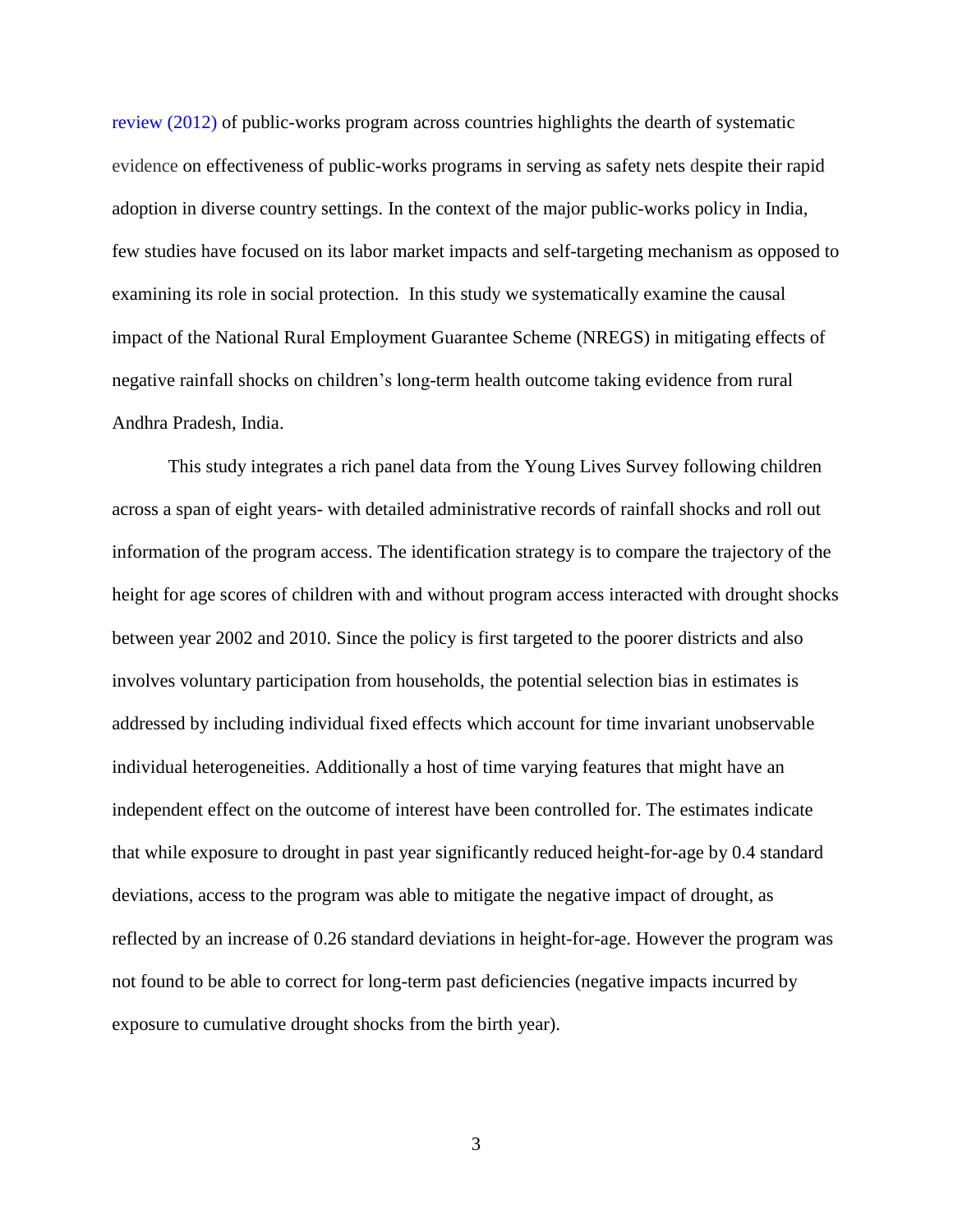This paper contributes to the existing literature on a number of aspects. First, integrating detailed data on weather shocks and policy coverage with the panel data, the study is one of the first to examine the causal impacts of a social protection policy to correct for past deficiencies relevant to child health in the long-run. While there exists a body of literature on the effects of early childhood shocks on human capital outcomes, the issue of how the effect can be mitigated under a public intervention is relatively understudied. Also one requires sufficiently integrated data sets in order to examine this question. Exploiting the anthropometric measures of the child at different stages of life enables to control for the inherent healthiness and comment on the catch up growth. Furthermore, unlike past studies, I collected<sup>2</sup> and used very detailed information of rainfall shocks, program availability, and community level measures of health-infrastructure at the mandal-level (sub-district level). This enabled me to control for a host of factors that influence child health independently, thereby substantially accounting for the selection problem arising from inherent unobservable differences in families who decide to participate in the program. Second, while the existing literature for developing countries mostly focused on a rather extreme health outcome - child mortality, this study was able to focus on malnutrition/child stunting<sup>3</sup> among survivors. Third, limited attention in the development literature has been given to examine the effectiveness of the huge public-works program in India. The current set up exploits both the timing and intensity of the program- in finding the causal

 $2^2$  Complied the mandal-level information of rainfall and health facility over time from various years of Handbook of Statistics for each sample district in Andhra Pradesh by visiting the Directorate of Economics and Statistics, Government of Andhra Pradesh in Hyderabad.

 $3$  Stunting (height for age less than  $-2$  standard deviations) is severely high in developing countries including India  $-$ having the highest number of stunted children below the age of 5 in the world [\(Unicef 2009\)](#page-35-1).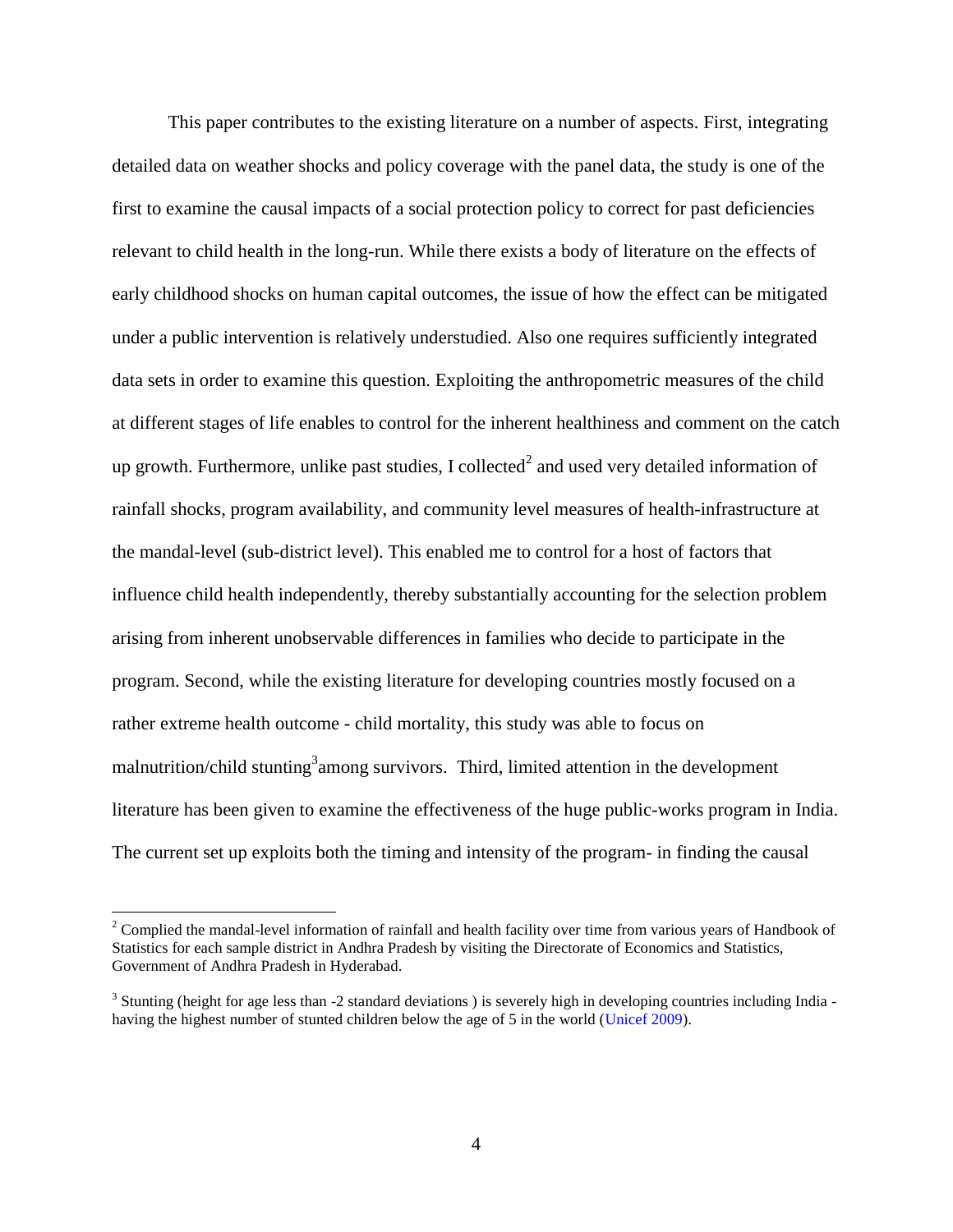impact of the program in remediating negative effects of shocks on child growth. Finally, it also examines the differential impact of the mitigation across the demographic features of the child: by age, gender, caste and caregiver's education, which brings out the vulnerability by demographic subgroups, again crucial for policy insights for program design.

The following section discusses the background and implementation of the NREGS in India. This is followed by an outline of the conceptual framework in section 3 that highlights how long-term health evolves under shocks and its scope of mitigation under social protection policy. In section 4 the empirical specification is laid out for the study. The datasets and the relevant descriptive statistics are discussed in section 5. Section 6 presents the main empirical results followed by a brief discussion of the policy insights.

# **2. The Program: National Rural Employment Guarantee Scheme (NREGS)<sup>4</sup>**

The National Rural Employment Guarantee Scheme (NREGS), which is now the largest public works program in the world [\(Azam et al. 2012\)](#page-30-0), came into force in February 2006 under the legislative framework of the National Rural Employment Guarantee Act (2005). By 2010, the National Rural Employment Guarantee Act (NREGA) reached 52 million households across the country. The scheme provided a legal guarantee for 100 days of employment in every financial year to adult members of any rural household willing to do unskilled manual work at the statutory minimum wage of  $Rs.120^5$  (US\$2.64) per day in 2009 prices. Under this act employment is required to be given within fifteen days of application for work, if it is not then

<sup>&</sup>lt;sup>4</sup> NREGS is now known as MGNREGS (Mahatma Gandhi National Rural Employment Guarantee Scheme).

 $<sup>5</sup>$  In comparison, farm wage typically hovers around of 100-150 rupees depending on agricultural season.</sup>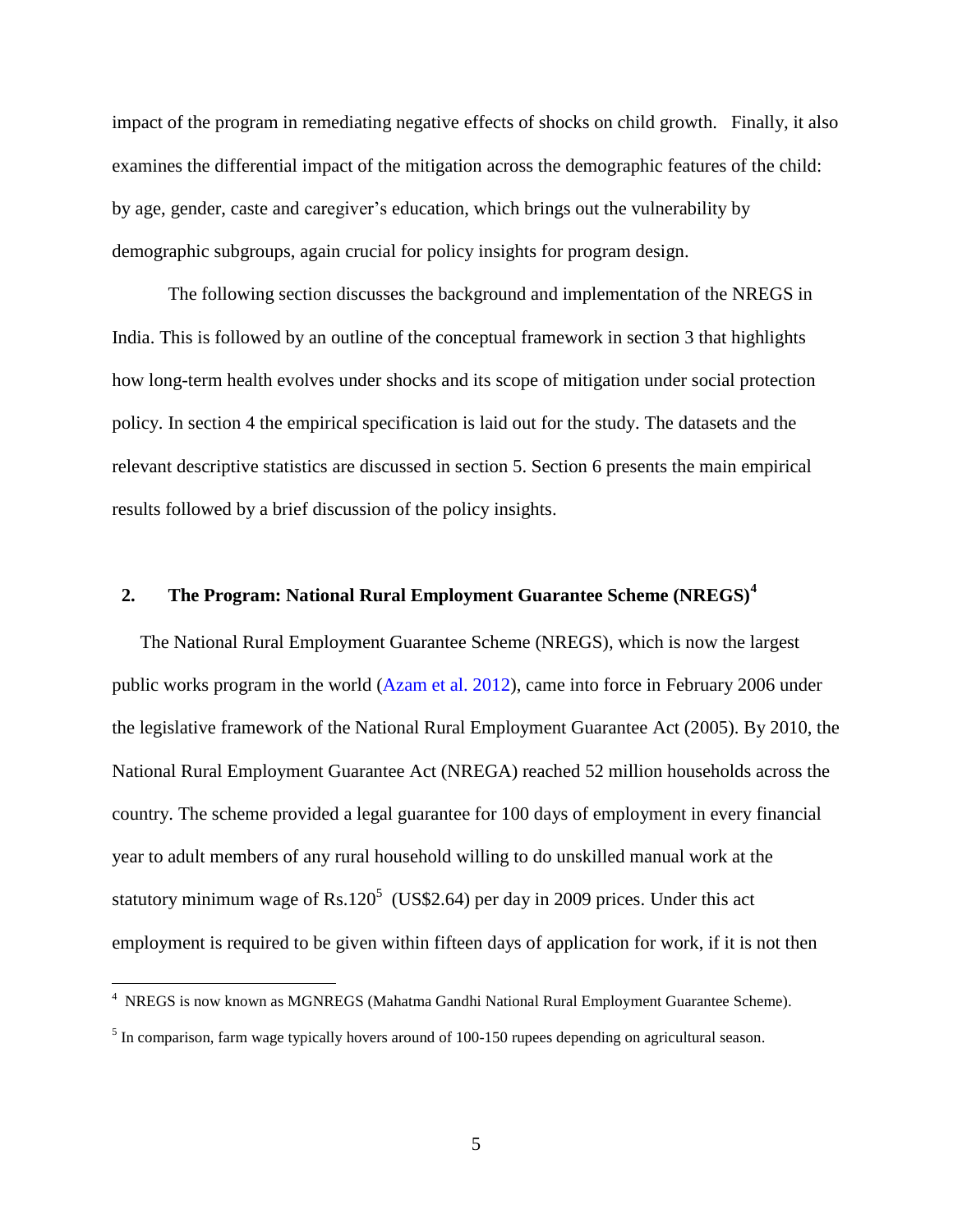daily unemployment allowance has to be paid [\(GOI, 2008\)](#page-32-1). Wages are required to be disbursed generally on a weekly basis but it cannot be beyond a fortnight<sup>6</sup> after the work has taken place. During the financial year 2010–11 Andhra Pradesh provided 274.8 million person days of employment [\(Galab et al. 2011\)](#page-32-2). The idea is to encourage self-selected participation from those individuals who need it most. Thus one can expect it to act as a safety-net for rural farmers hit by an idiosyncratic shock. What the study does is precisely attempt this question whether the program enables households in safeguarding child nutrition during periods of drought. Several features of the program relevant for the empirical strategy in the study are discussed in the following section.

### **2.1 Public-works as a safety net**

 $\overline{a}$ 

NREGS was introduced in India with an aim of improving the purchasing power of the rural people, primarily providing semi-skilled or unskilled work to people living in rural India, whether or not they were below the poverty line. The purpose of this scheme was to create strong social safety net for the vulnerable groups, increase female labor-force participation, create durable and productive assets<sup>7</sup> in rural areas that encourage sustainable development and reduce rural-urban migration. The evaluation report from [Ministry of Rural Development \(2011\)](#page-32-3) finds the policy resulted in reduction in the distress-migration of labor and a rise in expenditure on food and non-food items, which again can strongly influence child's catch up growth.

 $6$  Although according to the [PACS-CSO survey\(2007\)](#page-34-0), the majority of workers received their wages within 30 days for the aggregate sample of Indian state.

<sup>&</sup>lt;sup>7</sup> [World Bank report \(2011\)](#page-35-2) mentions the policy has only been successful in generating employment but not so in terms of asset creation.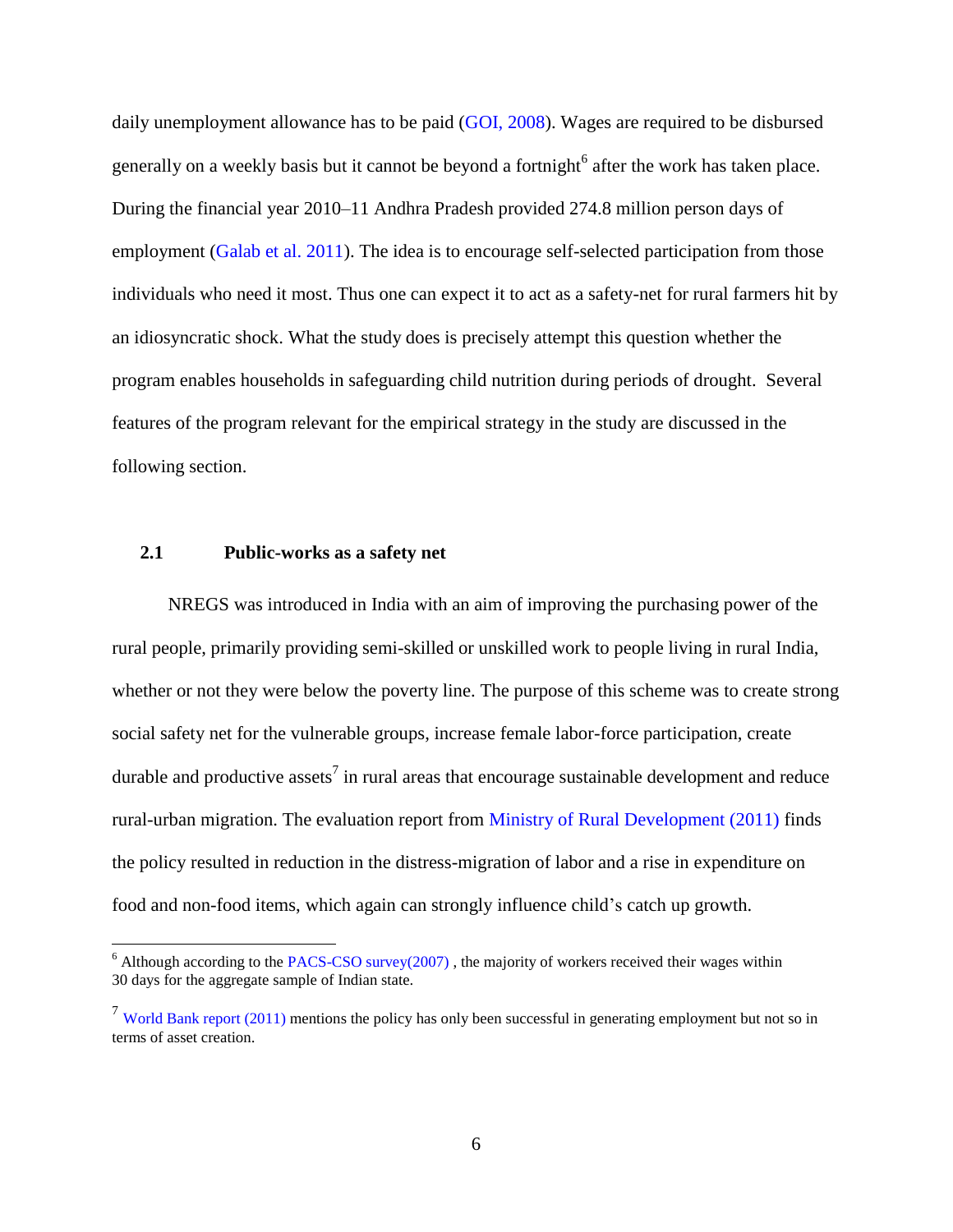[Berg et al. \(2012\)](#page-35-3) found the program access boosted the real daily agricultural wage rates by 3.13 per cent with a lag of 6 to 11 months. [Uppal \(2009\)](#page-35-4) reports positively about the selftargeting mechanism under the NREGS and notes that poorer and schedule caste households were more likely to register for this work which had significantly reduced the likelihood of children in the household being required to work. [Dutta et al.\(2012\)](#page-31-1) mentions that although NREGS reached the rural poor, backward castes, and encouraged women into the workforce, its targeting performance varied by state. There is evidence that poorer states were unable to meet with the demand for job under this program thereby limiting availability of the scheme where it could benefit the most. However recent evidence [\(Subbarao et al.2012\)](#page-35-0) mentions Andhra Pradesh as one of the forerunners in digitizing all the records of transactions across multiple sites and levels of the program and the only state in India to have institutionalized social audits to promote effective program monitoring. [Afridi et al.\(2012\)](#page-30-1) finds that an increase in mother's share of NREGS workdays raises the educational outcomes of children, particularly girls.

### **2.2 Gender-sensitive component of NREGS**

The scheme promotes women's participation in the labor force through a one-third quota for women in each state and also guarantees equal wages to both men and women workers. According to the official records for NREGS, the share of women workers was found to be greater in Andhra Pradesh than nationally in 2011(National average share for women being 50.1 %, while in Andhra Pradesh it is 57.5 %). In order to encourage participation of mothers with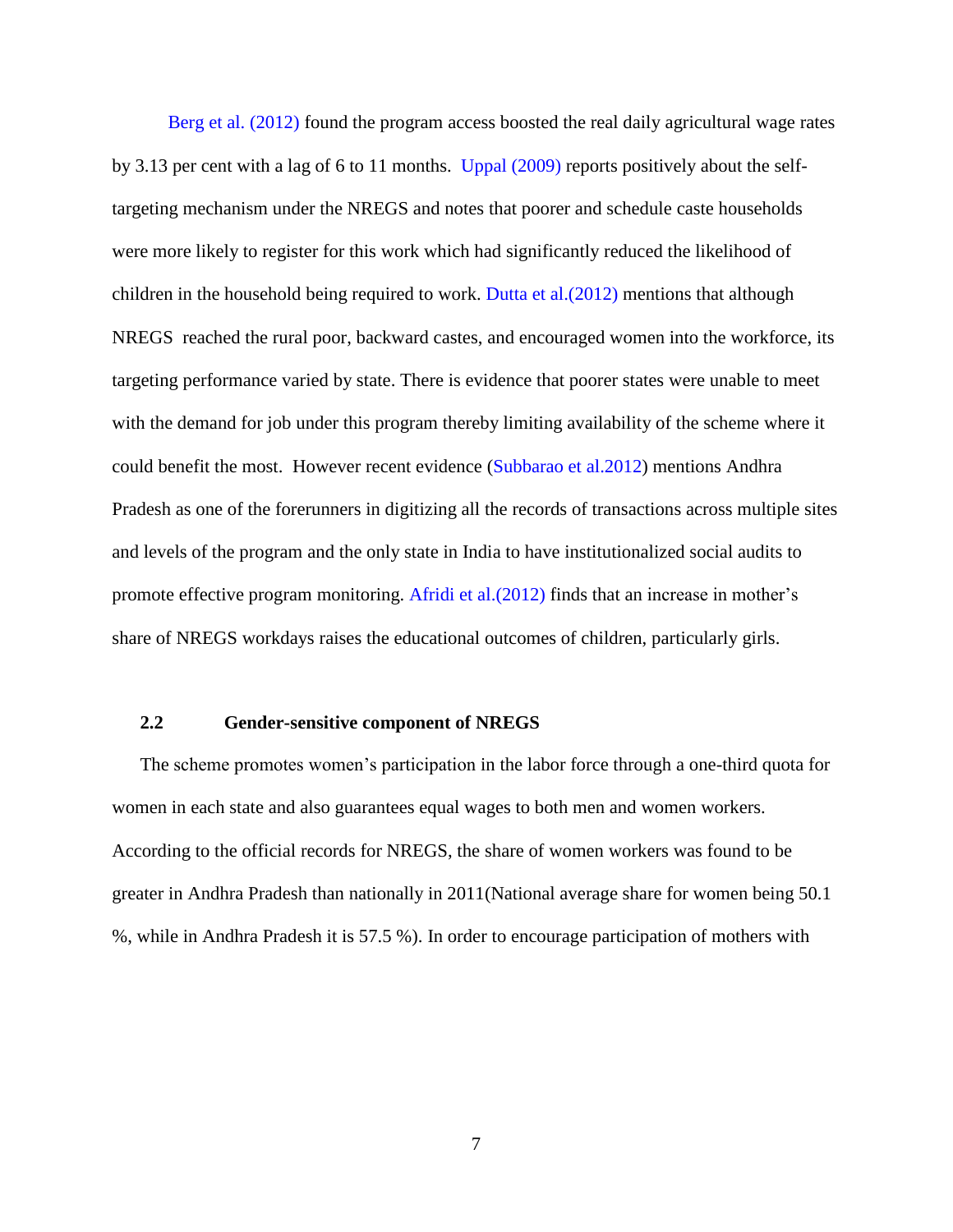very young children, the program made the presence of child care facilities mandatory<sup>8</sup> at all sites where more than five children under the age of six were present. However about 24% of the sample who did not participate in the scheme mentioned absence of child care centre being the reason, in the third round of the survey when the program has been already universalized. Recent evidence [\(Khera et al. 2009\)](#page-33-2) also indicates the lack of child care centre in work-site as one of the significant deterrents for participation of women.

Since the prospects are typically worse for women in private casual wage work in India the provision of equal wages should have positive impacts on female participation. As argued by Imbert et al.  $(2011)$  NREGS has a sharper impact on female labor force participation<sup>9</sup> than that of males. [Azam et al. \(2011\)](#page-30-0) found wages for female casual laborers increased by 8 percent in participating districts as compared to nonparticipating districts. [Zimmerman \(2012\)](#page-35-5) finds NREGS led to a substantial increase in the private-sector casual wage for women, the effects being concentrated in the main agricultural season. Hence if we believe on average women's participation in labor market has increased because of the program this has important associations $^{10}$  for child wellbeing.

 $8 \text{ In spite of this provision the program has only 8.74\% of registered respondents reported the availability of on-site.}$ child-care center in the second round [\(Galab, 2008\)](#page-32-2).

<sup>&</sup>lt;sup>9</sup> [Khera et al. \(2009\)](#page-33-2) points that NREGA wages implied a substantial jump in the earning potential for women at the national level.

<sup>&</sup>lt;sup>10</sup> Women's independent income benefit household nutrition and child health, both through increase in household income as well as through an increase in women's status, autonomy and decision-making power specially those relating to nutrition, immunization and feeding practices (Smith, 2001).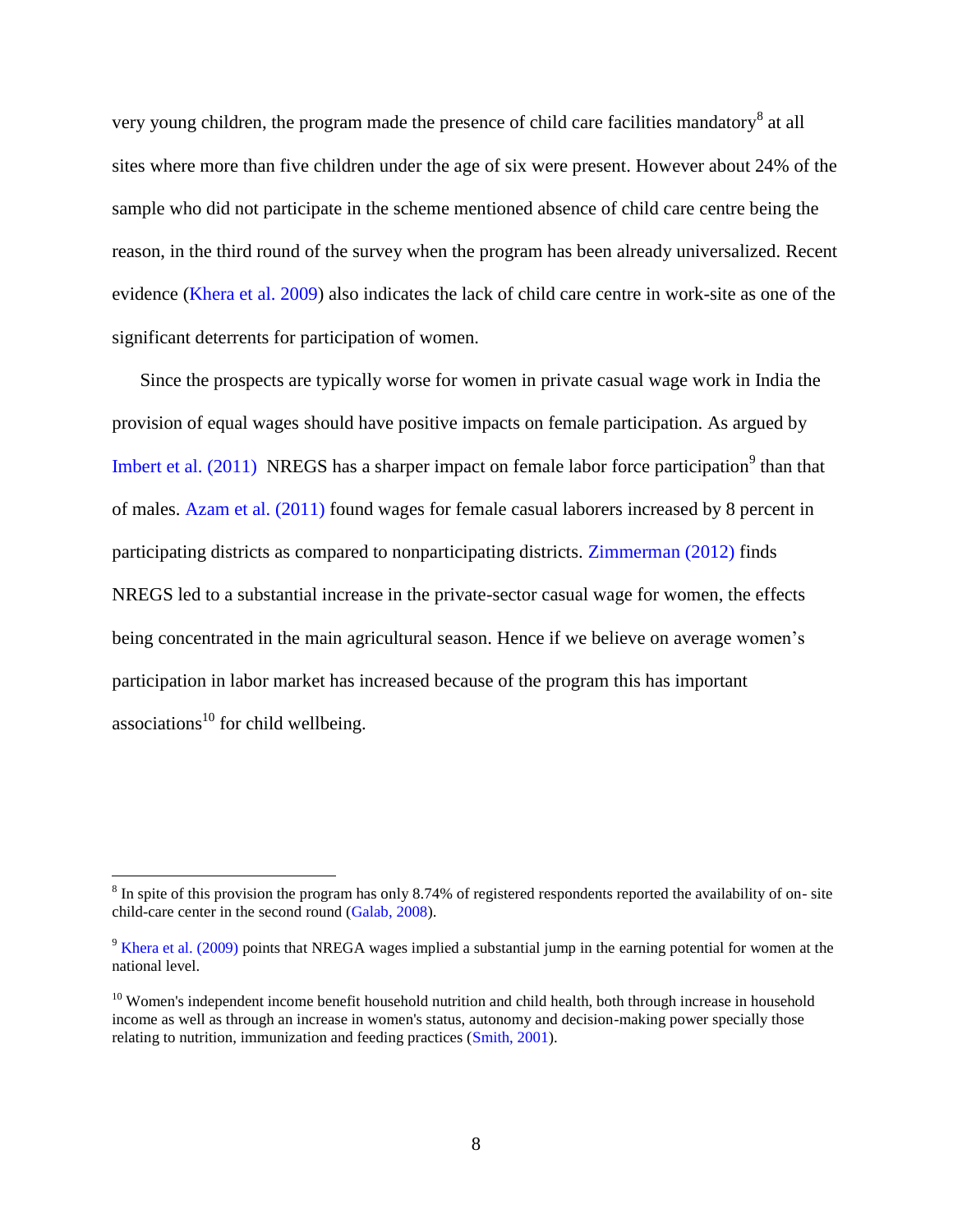### **2.3 Implementation of NREGS**

 $\overline{a}$ 

The Government has implemented NREGS in phase-wise manner making use of a 'backwardness index' developed by the Planning Commission -comprising of agricultural productivity per worker, agricultural wage rate, and Scheduled Caste/Scheduled Tribe population. For Andhra Pradesh the program roll out expansion<sup>11</sup> across all its districts is shown in [Figure 1.1.](#page-51-0) Importantly for our identification strategy, four of the Young Lives sample districts (comprising of 11 mandal sites having 66% of the sample) were covered by the NREGS in the first phase of implementation in 2005-06 (Anantapur, Mahaboobnagar, Cuddapah, Karimnagar), with the addition of one more sample district -Srikakulam (comprising of 4 mandal sites) - in 2007, coinciding with second phase of implementation, and lastly the district of West Godavari (with two mandal sites)was included in 2008- coinciding with the third phase of the program expansion. Two out of six rural districts covered by Young Lives fell within the second and third phases, and in these two districts a large proportion of the Scheduled Tribe households were covered. The current study utilizes this variation in timing and intensity of the program across the mandals.

### **3. Conceptual Framework: Shocks, Child Vulnerability and Remediation**

In order to discuss the potential impacts of the employment guarantee scheme on the anthropometric outcome of the child in a simple analytical framework, the underlying hypothesis examined in this study is that direct positive income from wages earned from public work can

 $11$  Phase I included 13 districts in 2005, then to further 6 districts in 2007 and three more districts in 2008, to cover all 22 districts in the state.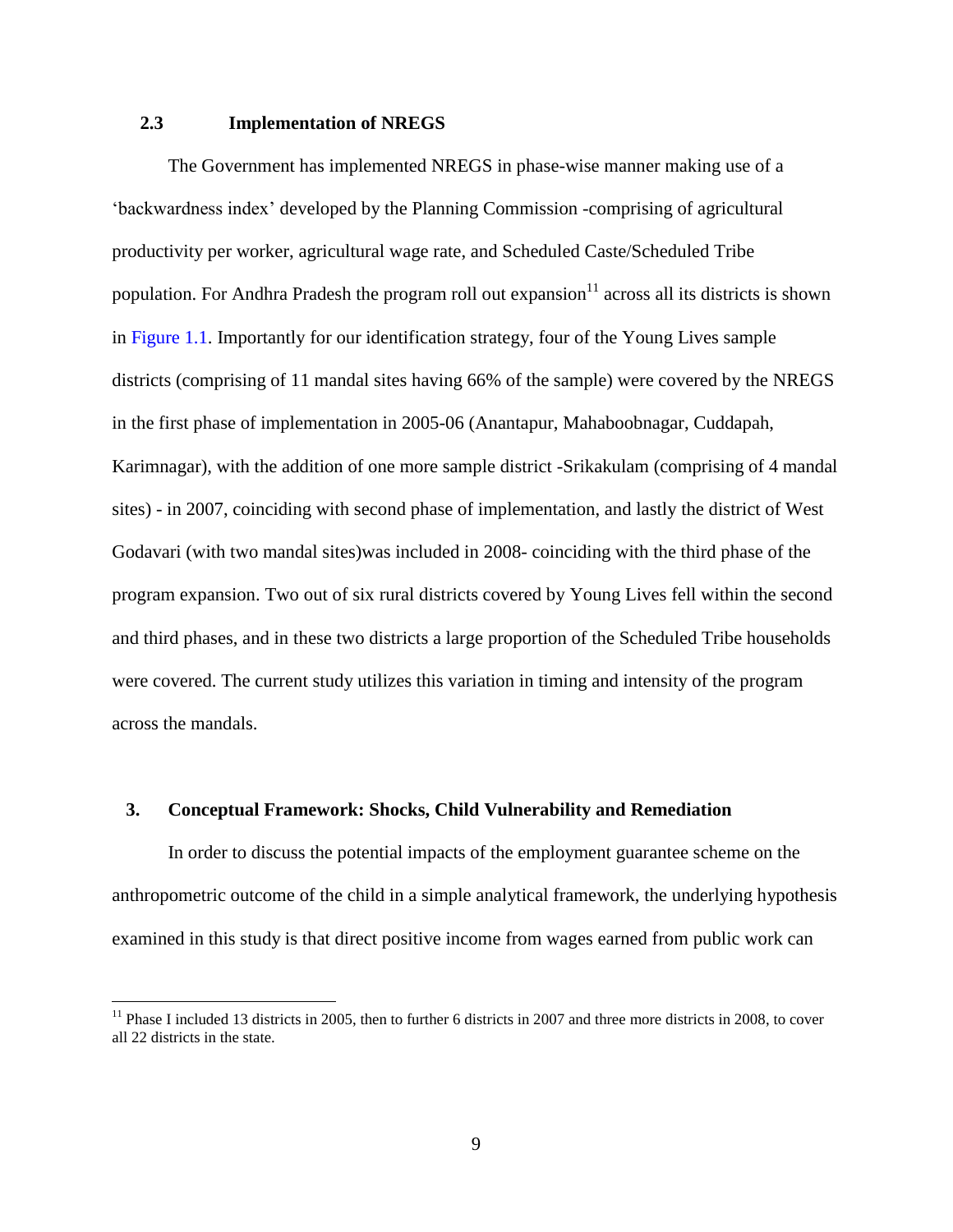feed into child investments in an otherwise situation of crises protecting the long-term health status. Stunting, or low height-for-age, is a measure of chronic malnutrition and is generally considered a long-term indicator for health status. Earlier studies have pointed that stunting might be permanent when nutritional deficits begin early and are prolonged.

[Hoddinott et al.](#page-33-0) (2001) finds that droughts in rural Zimbabwe occurring between the ages of 0 and 12 months lead to significant reductions in child height when measured 12 months later. [Maccini et al.](#page-33-4) (2009) finds a strong relationship between rainfall in the birth year and adults' health and socio-economic outcome for women but not for men in Indonesia. [Almond et](#page-30-2)  [al.\(2011\)](#page-30-2) points that even relatively mild prenatal exposure can result in lower birth weight, which can have persistent effects.

Despite the prevailing view that height deficits are hard to correct for after the first two years of a child's life, catch-up growth has in fact been documented in several studies from developing countries until the age of 12 years [\(Cameron et al. 2005\)](#page-30-3). There is evidence that undernourished children from poor families who were adopted, by age five, into middle-class families reflected accelerated growth rates in adolescence [\(Allen et al. 2001\)](#page-30-0). These results suggest that there is some potential for catch-up growth in children into the preadolescent years. Additionally the medical literature in this regard points that there exists biological potential for catch-up in response to clinical interventions, which is explored in some studies focusing on catch-up growth [\(Deolalikar, 1996;](#page-31-2) [Fedorov et al,](#page-32-2) 2005; [Alderman et al,](#page-30-1) 2006; [Mani, 201](#page-33-4)2). Although stunting might be permanent when nutritional deficits begin early, nutritional remediation can still take place as long as the critical period for growth remains open [\(Outes et](#page-34-1)  [al. 2013\)](#page-34-1).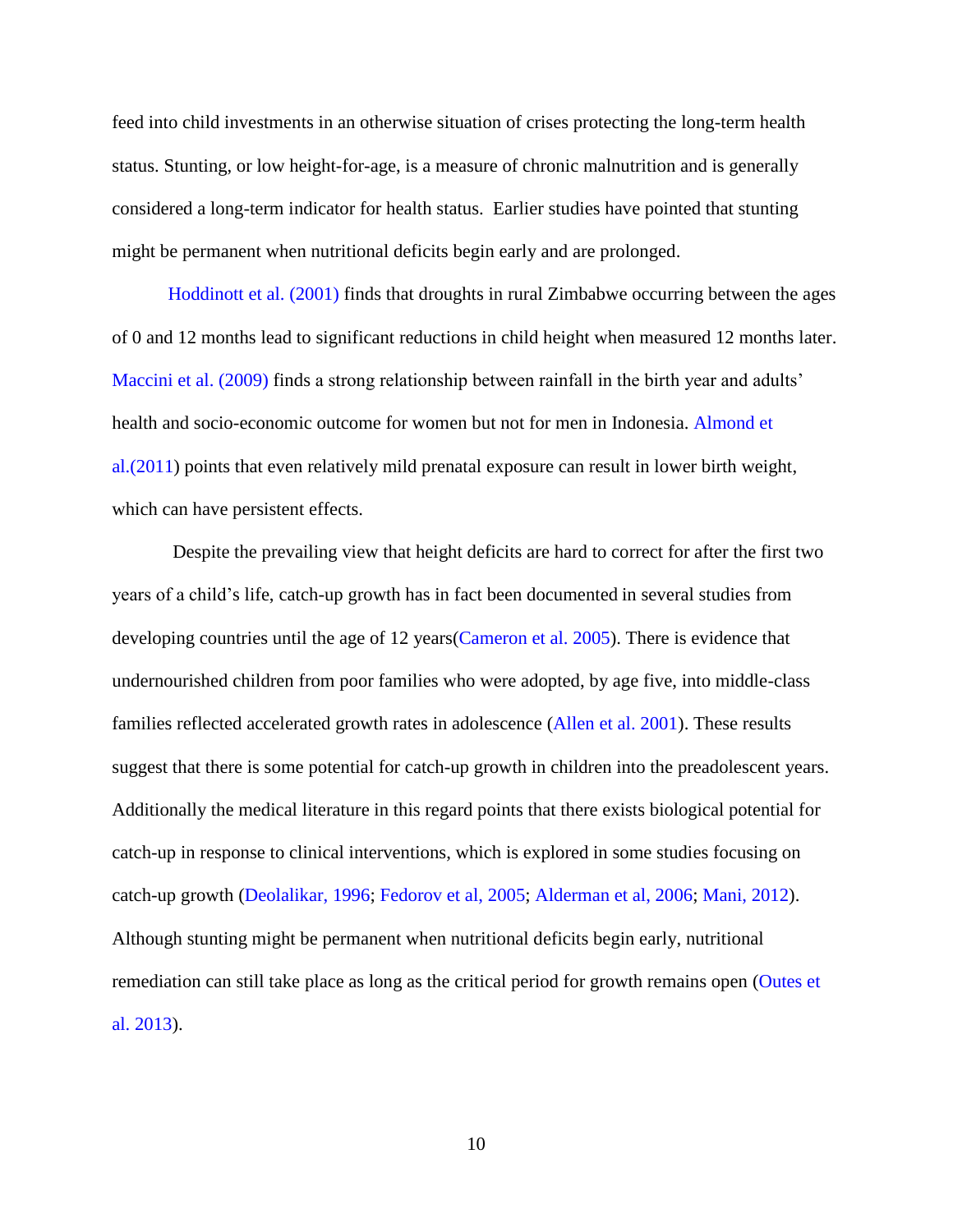[Martorell et al. \(1994\)](#page-34-2) surveys from medical literature and found evidence of catch up growth when living conditions were improved, especially for younger children. Few studies in this regard point the potential for early nutritional intervention in accelerating growth. [Schroeder](#page-34-3)  et al. [\(1995\)](#page-34-3) find that nutritional supplementation has a significant impact on growth for kids under 3 year olds in Guatemala. [Yamano et al. \(2005\)](#page-35-6) highlights in the context of rural Ethiopiafood aid can compensate the negative effects of early shocks, but that inflexible targeting, endemic poverty and low maternal education often keep stunting at high levels despite such interventions. In Mexico, [de Janvry et al., \(2006\)](#page-31-3) found that conditional cash transfer protects education, particularly that of girls, and thus fosters the formation of human capital, offsetting shocks such as parental unemployment or illness. [Duflo \(2003\)](#page-31-4) provides some suggestive evidence that the old-age pension had very different effects on child health<sup>12</sup> depending on whether it was received by a woman or by a man. For the case of public works component of Ethipoia's Productive Safety Net Programme (PSNP) [Gilligan et al. \(2009\)](#page-32-4) found modest but positive effects on food security (improved by 0.40 months) and livestock holdings.

In terms of the evidence base of social protection policies, a recent systematic review of [Hagen-Zanker, et al. \(2011\)](#page-32-5) points out that there were significantly more studies available on cash transfers compared to employment guarantee programs, indicating further need for systematic evidence on the impacts of the latter. In the particular context a recent review [\(Dercon](#page-31-5) (2011)) discussing the impacts of social safety net indicated there is no evidence till date on the effectiveness of NREGS in safeguarding nutritional outcomes in rural poor households.

 $12$  The study found that for girls, living with an eligible household member was associated with an increase of 0.68 standard deviation in height for age.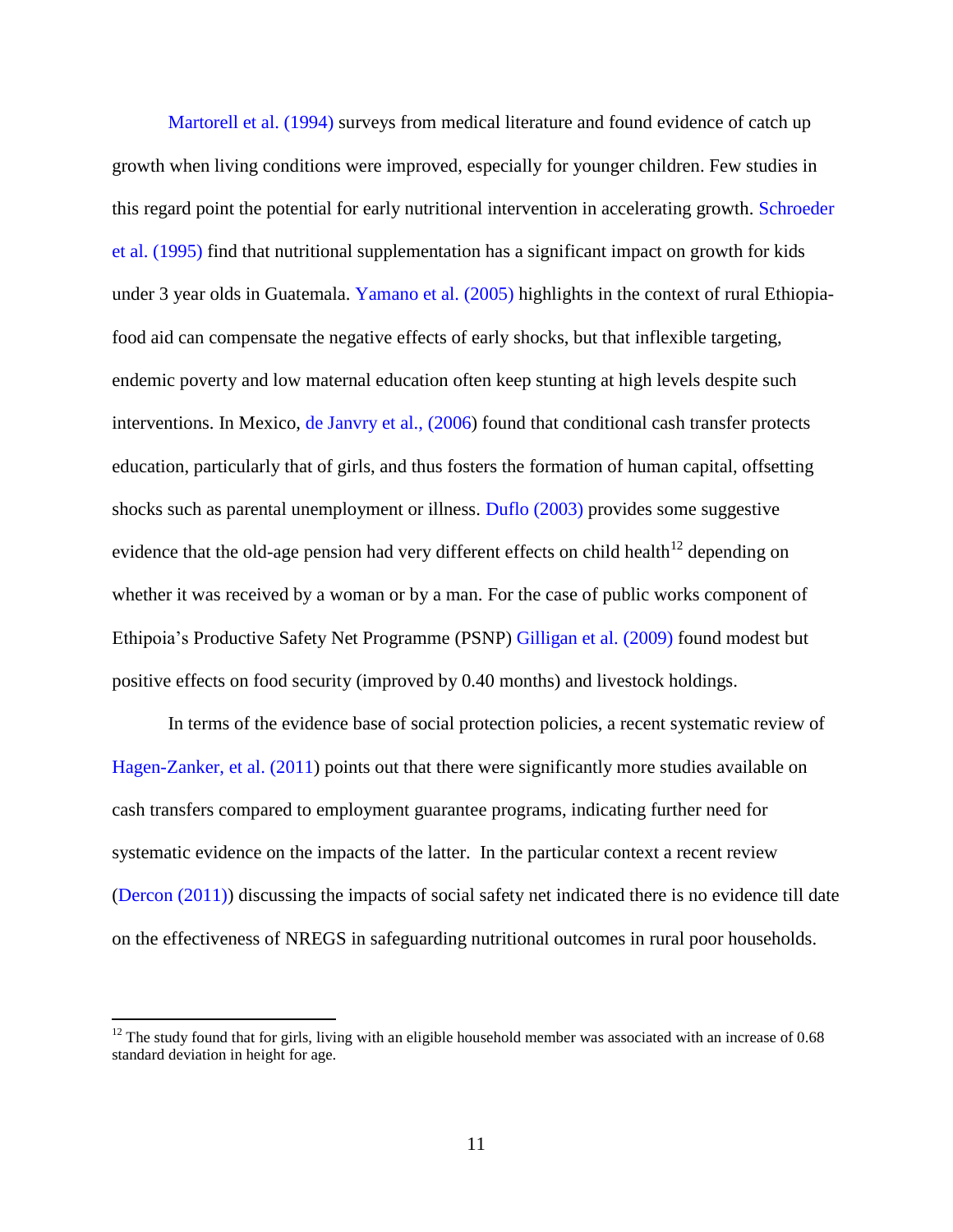In this context, it is very important to identify the extent to which individuals are able to compensate deficits in child nutrition and offset these negative effects when a social safety net is in place. Furthermore this exercise also calls for examining carefully how the mitigation varies by policy-relevant demographic subgroups.

### **4. Empirical Specification and Identification**

 $\overline{a}$ 

The study examines whether access to the program is able to protect the households during shocks from the irreversible damage induced by the different sub-optimal coping mechanisms that worsen long term child outcomes. Utilizing the temporal and spatial variation on program roll out time we compare the child nutritional outcomes across mandals with and without the program interacted with the exogenous drought variable.

The main outcome variable in our analysis is height-for-age  $z$ -score<sup>13</sup> which is a standardized measure of health status and is a well-established long run indicator of individual health status especially among children [\(Martorell, 1999\)](#page-34-2). It shows the height of the child relative to an international reference group of healthy children. Since height is a stock variable that reflects all past inputs into child health including the impact from past shocks along with the effect of child level unobservables, it gives a cumulative picture of the child's overall growth

<sup>&</sup>lt;sup>13</sup> This analysis uses height-for-age z-score as an indicator of catch-up growth following the rationale pointed by Cameron et al.(2005). First, they note the correlation between baseline and follow-up height is dependent on the ratio of height standard deviations of the two measurements, which in contrast, z-scores are not subject to, as they already take into consideration reference groups of equal age and sex. The second justification is that demonstration of catch-up growth needs to be compared with growth in a control group, which z-score measurement fulfills but a single height measurement does not. Third, the authors note that by using z-score measurements, catch-up growth may be separated from correlations predicted by regression to the mean.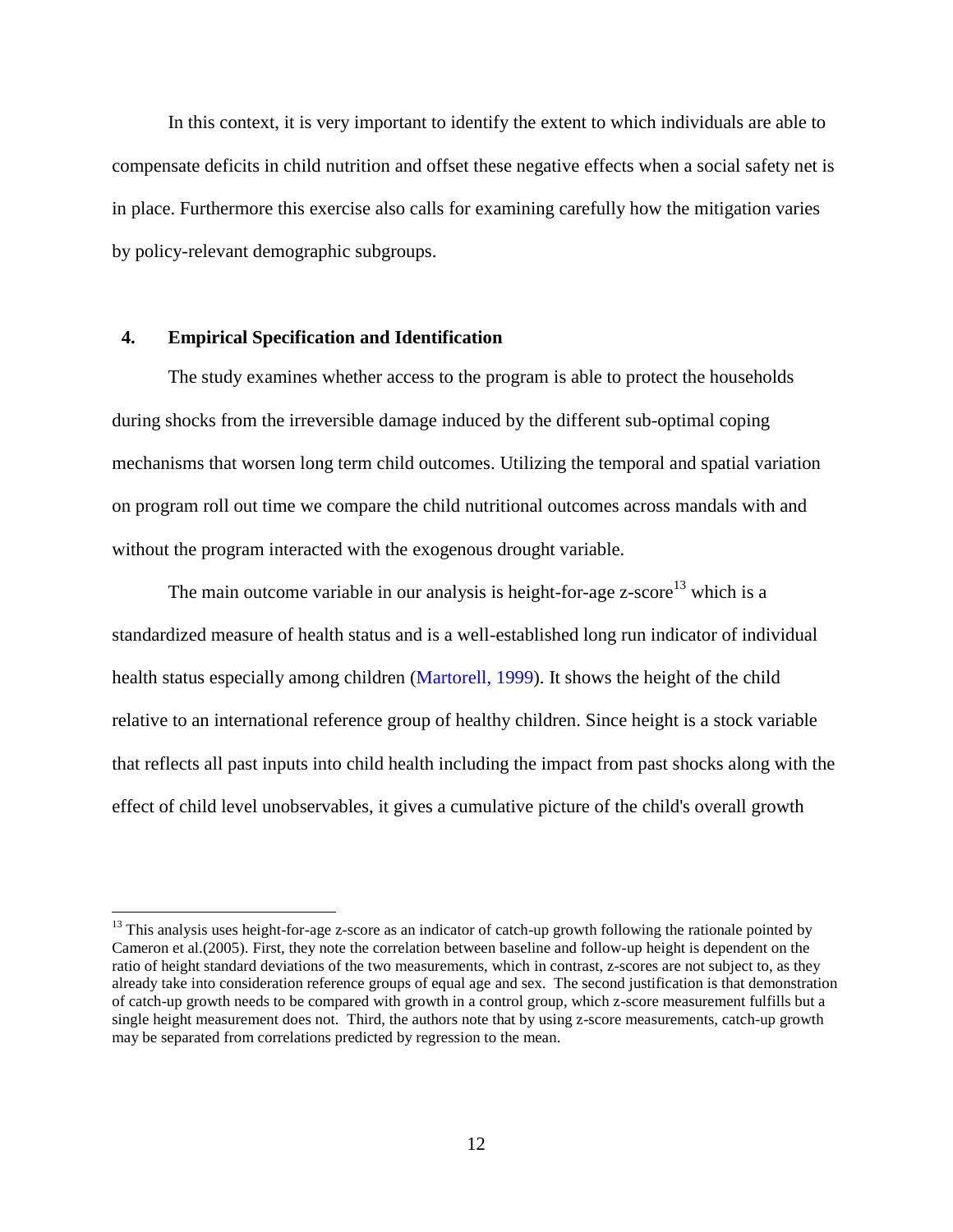status. The study further uses average stunting<sup>14</sup> percent in mandal as another outcome variable of interest to get an aggregate picture of program impact on the health outcome at the community level.

In estimating the effect of the employment guarantee scheme there can be a potential serious problem of selection that arises at two levels, first from the targeted roll-out of the program and second from the self-selection mechanism<sup>15</sup> by which the scheme operates giving rise to potential econometric issues. The issue of self-selection cannot be simply done away by using administrative records of roll-out as the phases were also determined according to the backwardness index of the district. Hence, within a particular mandal if poorer households -with worse-off outcomes to begin with- self-select themselves into the scheme, then simple OLS regression estimates would likely be downward biased. In contrast if the more informed and well-connected households (among the poor ones) take advantage of the scheme first, then estimates without fixed effects might be biased upwards in measuring the impacts of the scheme.

Furthermore, investment decisions about the amount of inputs to use may depend on, among other things, the health endowment of the child. It might be that a weak child may attract more attention and inputs from parents in an attempt to ensure her survival. Additionally, the overall level and mix of inputs depends on the parental preferences for health, which if not controlled can result in biased estimates. Here, the fixed effects approach helps explore the

 $14$  A child is considered to be stunted if the height-for-age is less than minus two standard deviations of the reference group. In Andhra Pradesh, according to National Family Health Survey [\(NFHS-3, 2006\)](#page-34-4) prevalence of malnutrition among children (0-59 months) is very high (32.5% underweight 42.7 % stunted and 12.2% wasted).

<sup>&</sup>lt;sup>15</sup> [Uppal \(2009\)](#page-35-4) finds that households hit by drought were 10.7% more likely to register for the NREGS than other households.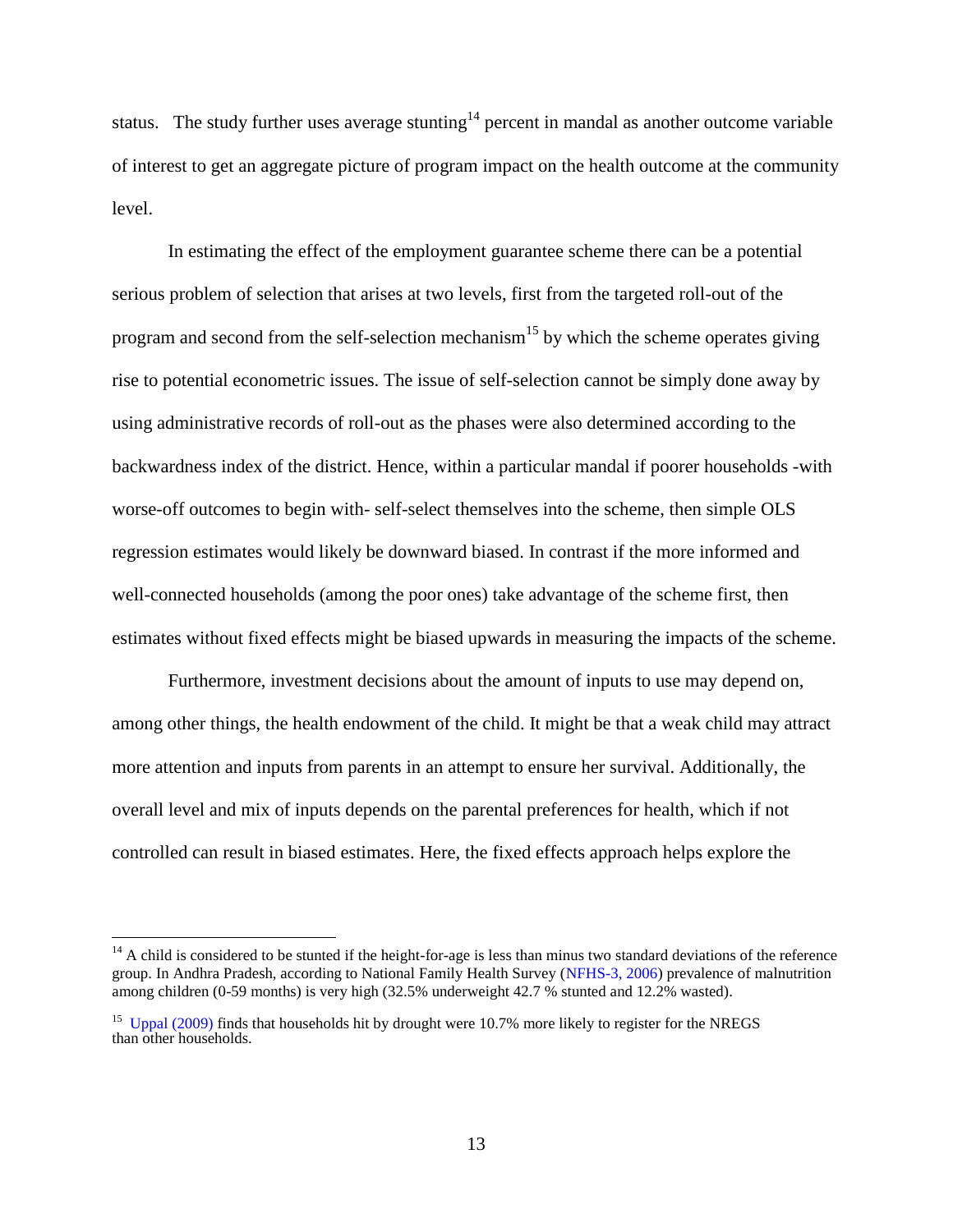dynamics related to the persistence of shocks across individuals controlling unobserved heterogeneity between families that influences health outcomes like height.

Using the fixed effects in the estimation enables to tackle some of these concerns. Besides genetic factors, the fixed effects approach also neutralizes additive effects of other unobserved heterogeneity between families, like heterogeneity in terms of disadvantages associated with a location, family structure, traditions, values norms, habits, wealth and household practices that can influence height. However accounting for time varying characteristics across households is more challenging. By using individual-fixed effects estimation we reasonably reduce these individual-specific but time invariant unobservable heterogeneities.

Apart from the endogeneity concern at the individual level there is also another such potential concern at the geographic level. It is possible that mandals having better unobservable attributes (like local political connection, leadership quality) have better outcomes of interest and program coverage. For example, in case where there is rationing of employment on NREGS, work allotment can be related to the local political economy and social network. Further, it is possible that even in the absence of such rationing of employment, take up of work under this program is driven by the demand for work in the locality that may be picking up the work-ability of the households- which again may relate with their nutritional status. Some of these concerns are addressed by defining program access from the administrative records as opposed to selfreported participation. Further, recent evidence [\(Dutta et al. 2012;](#page-31-1) [Afridi et al. 2012\)](#page-30-1) indicates that the program is typically driven by the supply of projects at the district and mandal level rather than demand and hence it is unlikely that the availability of the program is picking up the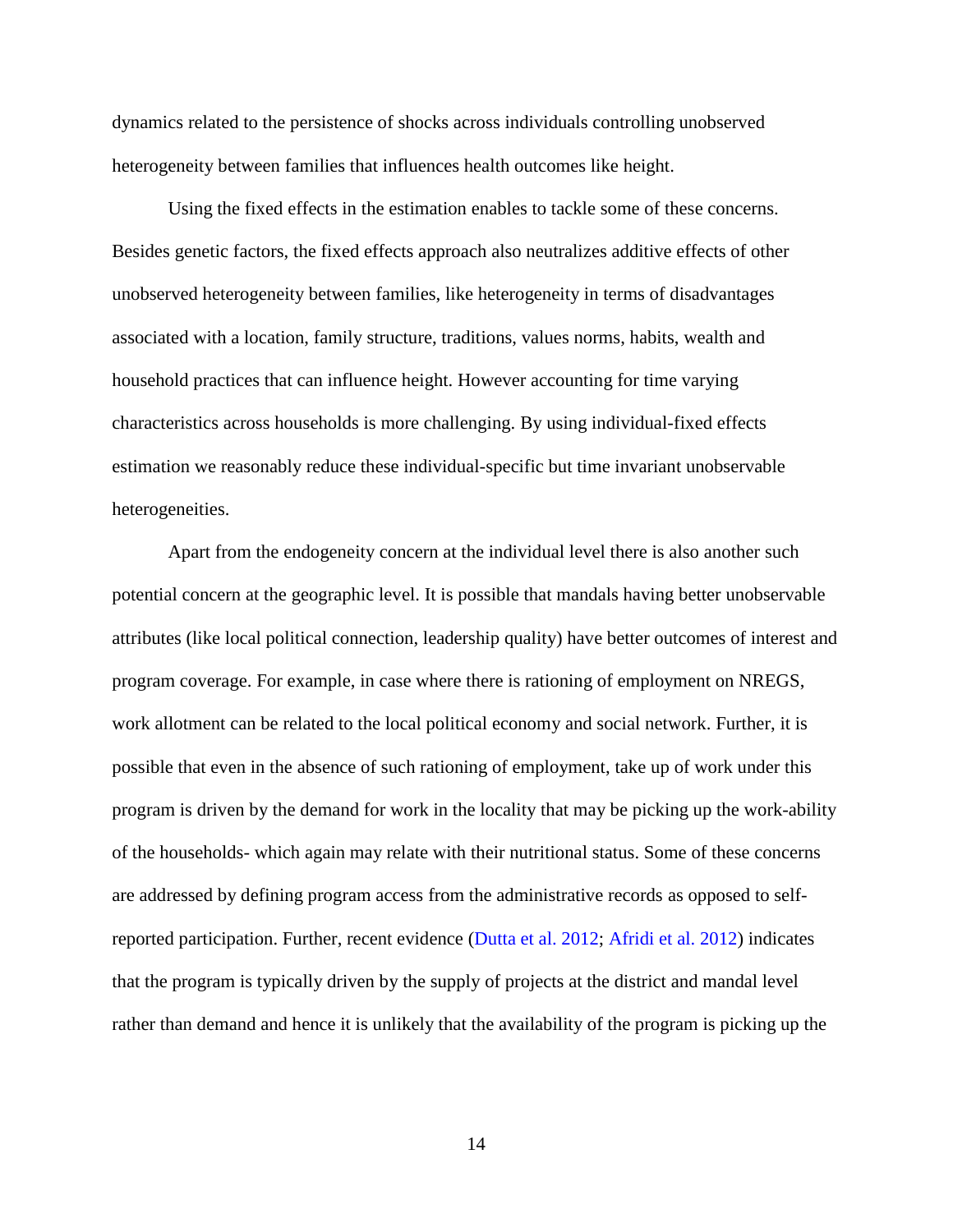ability to work or the nutritional status of the households. Furthermore, the interaction of the exogenous drought variable with the program access provides the most plausible source of exogeneity enabling us to causally interpret its impact when exposed to drought.

We model the determinants of child health (as reflected by height-for-age z-scores) status as follows:

(1) 
$$
H_{ijt} = \beta_1
$$
 Drought  $_{jt-1} + \beta_2$  Coverage  $_{jt} + \beta_3$  (Drought  $_{jt-1}^*$  Coverage  $_{jt}^*$ ) +  $\Sigma \beta_k X_{ijkt} + \alpha_i + \varepsilon_{tjkt}$  where t = survey year (2002;2007,2009-10)

 $H_{ijt}$  is the height-for-age z-score of the i<sup>th</sup> child from the j<sup>th</sup> mandal measured in survey year t .  $\alpha_i$  represents the individual fixed effects. Drought<sub>it-1</sub><sup>16</sup> represents a measure of negative rainfall shock in mandal j in the year previous to the survey (t-1). Coverage is a measure of access to NREGS<sup>17</sup> that also varies by mandal and time.  $X_k$ 's are time-varying regressors which include individual controls like age of the child in months and community level controls like health facilities. We saturate equation (1) with all the relevant controls which can change over time and have independent influence on health status like community health infrastructure. The time-invariant regressors like sex of the child, mother's schooling, ethnicity of the household get absorbed in the individual fixed effects specification.

While we do not focus on the independent impact of coverage on households, the key

<sup>&</sup>lt;sup>16</sup> The drought variable is defined in reference to the last monsoon season, which predates the timing of the program information; in other words, program is not contemporaneously defined with drought. The households in the second round were all interviewed in 2007 (Jan- May) and were merged with the administrative records of policy coverage lagged about 6 months and drought records of the last financial year.

 $17$  We primarily identify coverage from administrative records rather than self-reported measures of participation, hence the analysis is primarily based on the treatment that the households were intended to receive with few follow up robustness checks using actual participation information.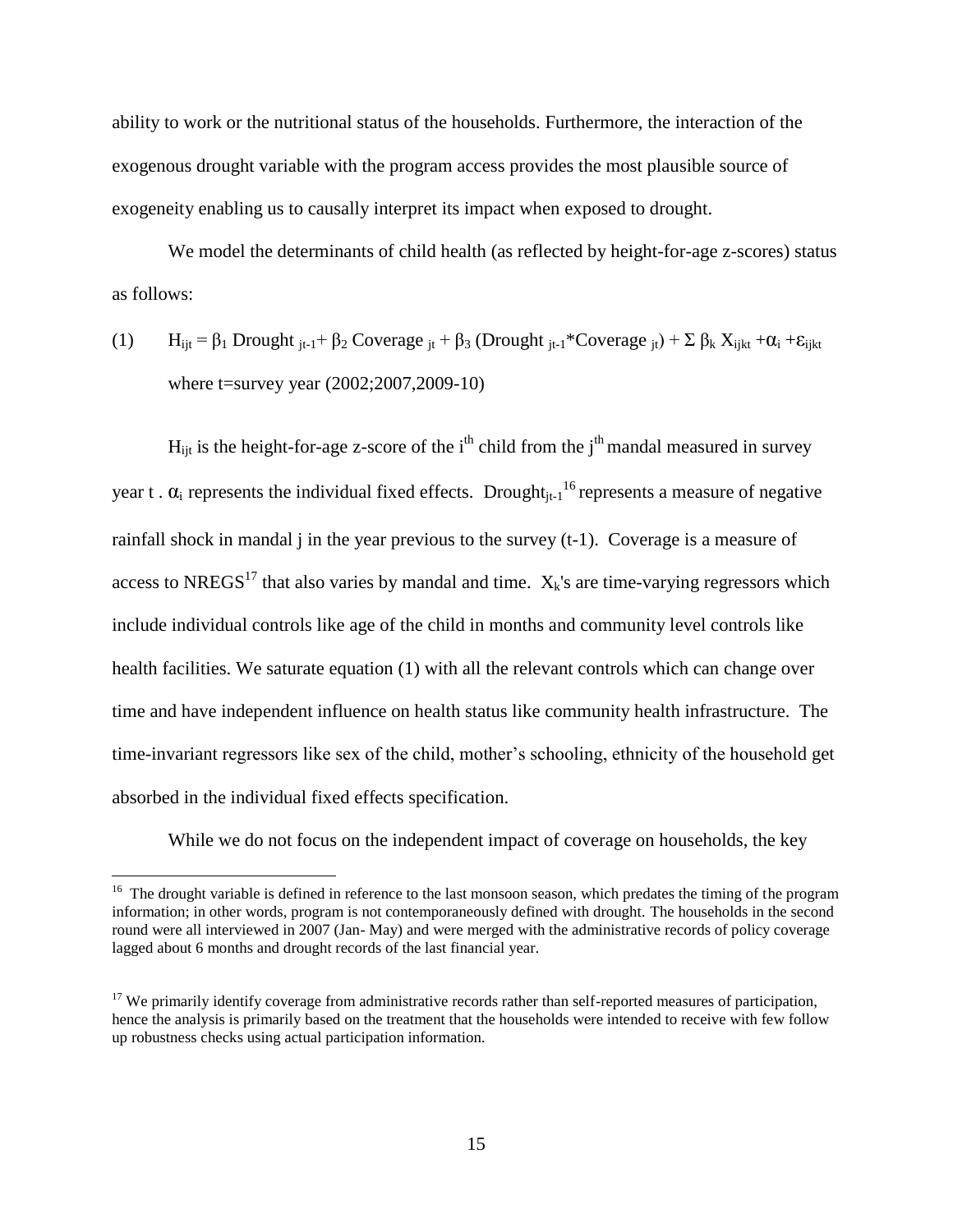parameter of interest in our analysis is that on the interaction term  $(\beta_3)$  which permits us to analyze the effectiveness of the program in buffering households who were exposed to the drought shocks, for whom we expect it to be all the more beneficial. Precisely, a positive and statistically significant  $\beta_3$  would indicate that the negative effect of drought exposure on child health status is mitigated by the policy access.

In order to minimize the potential concern of unobserved geographical heterogeneity (for example mandals with better political connectivity may be in a position to generate more work) we include mandal-fixed effects specification in equation (2). Here the outcome variable is average stunting percent  $(S_{it})$  at the mandal(j) level in year t.  $\mu_i$  represents mandal fixed effects. (2)  $S_{jt} = \delta_1$  Drought<sub>jt-1</sub>+  $\delta_2$  Coverage  $_{jt}$  +  $\delta_3$  (Drought  $_{jt-1}$ \*Coverage  $_{jt}$ ) +  $\Sigma$   $\delta_k$   $X_{jkt}$  +  $\mu_j$  +  $\varepsilon_{jkt}$ 

The standard errors are clustered at the mandal level to control for intra-mandal correlations. Clustering is done at the mandal level because the variation for drought and program exposure varies at this level. In order to tackle the problem of low numbers of cluster units the robust boot strapped<sup>18</sup> standard errors clustered at the level of mandal (treatment level) were used.

While there is agreement that the make-up of health is highest in early childhood, estimates of mitigation can differ widely by a number of factors, such as severity, duration of the shock exposure, stage of development of the child at the start of malnutrition, gender of the child, household level demographics like education of the mother/caregiver, caste of the household. Thus in order to find heterogeneous impact we further estimate equation (1)

 $18$  This method aims at improving inference in cases with a small number of clusters as proposed by Cameron et al. (2008).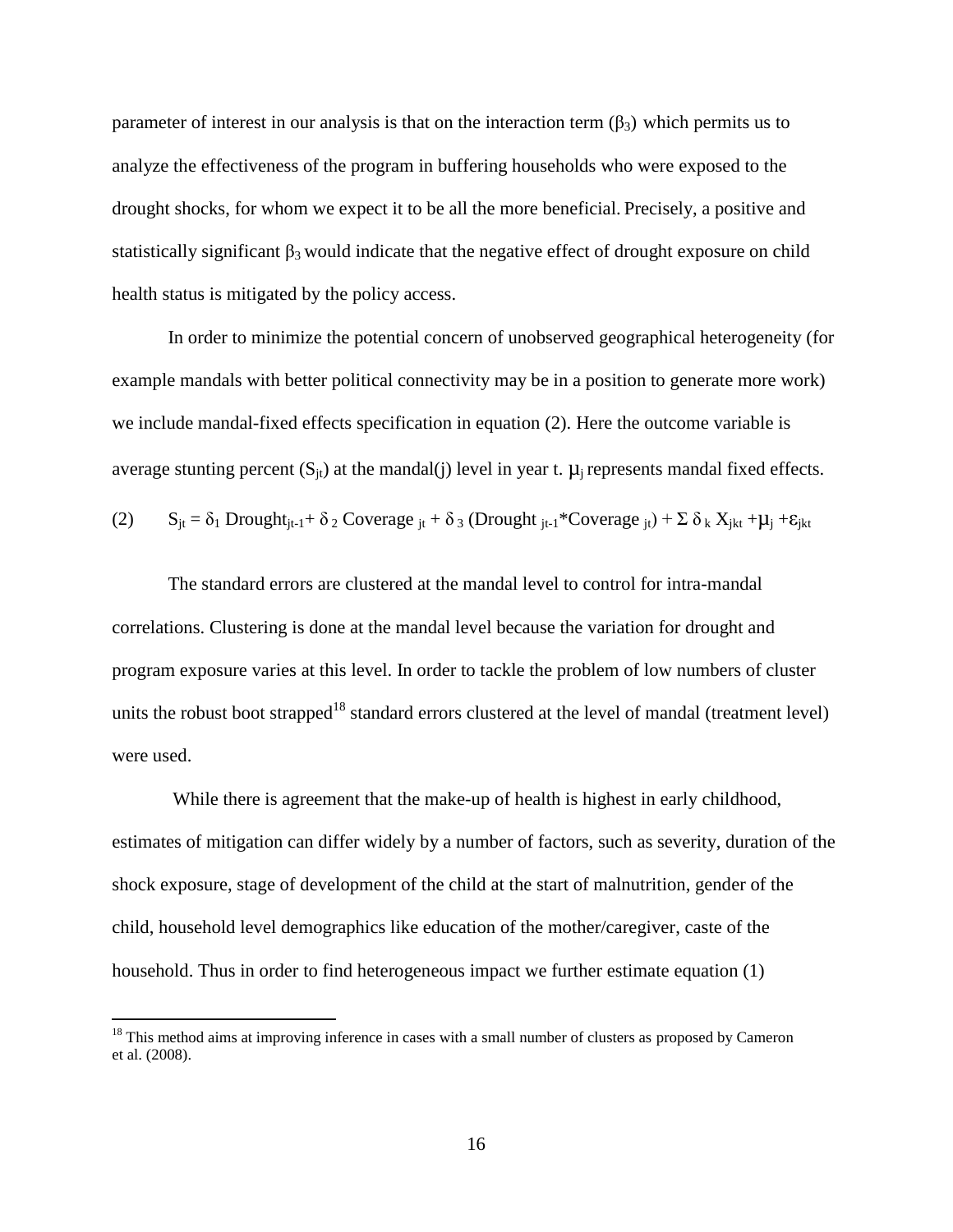separately by policy relevant sub-groups.

#### **5. Data and Descriptive Statistics**

 $\overline{a}$ 

The current study uses a household panel data set: Young Lives Survey from Andhra Pradesh, India- which is a longitudinal data set collected through household surveys conducted over three waves (2002, 2007 and 2009-10). For our study we use the longitudinal information of children who were aged 6 to 18 months in year 2002. The sample comprises of 20 sub-districts or mandals, the unit of variation in treatment for the current study. The sampling strategy was based on randomly selecting 150 children within 20 clusters or mandals spread across Andhra Pradesh<sup>19</sup>. The sample consisted of 7 districts (including 103 villages) from the state to represent the different regions<sup>20</sup> and income levels within the state. Overall attrition by the third round was  $2.2\%$ <sup>21</sup> (with attrition rate of 2.3 per cent for the younger cohort) over the eight-year period.

For identifying the variation in access and intensity of NREGS we primarily use the detailed administrative records at the mandal (month-wise mandal-wise records of the average number of days of employment provided, fraction of years the program has been running in an administrative division etc.). We define 'Coverage' variable which measures the average number of work days under NREGS per household for a particular mandal in the last financial year. We also have self-reported measures for participation in the program at the household level and on whether the household had a job card under the scheme. We use a second definition of coverage-

<sup>&</sup>lt;sup>19</sup> Andhra Pradesh is divided into 23 administrative districts that are further subdivided into 1,125 mandals and 27,000 villages.

<sup>&</sup>lt;sup>20</sup> Andhra Pradesh has three distinct agro-climatic regions: Coastal Andhra, Rayalseema and Telangana. The sampling scheme adopted for Young Lives was designed to identify inter-regional variations with a uniform distribution of sample districts across the three regions to ensure full representation.

 $21$  Attrition in the Young Lives sample is low in the international comparison with other longitudinal study (Outes and Dercon, 2008)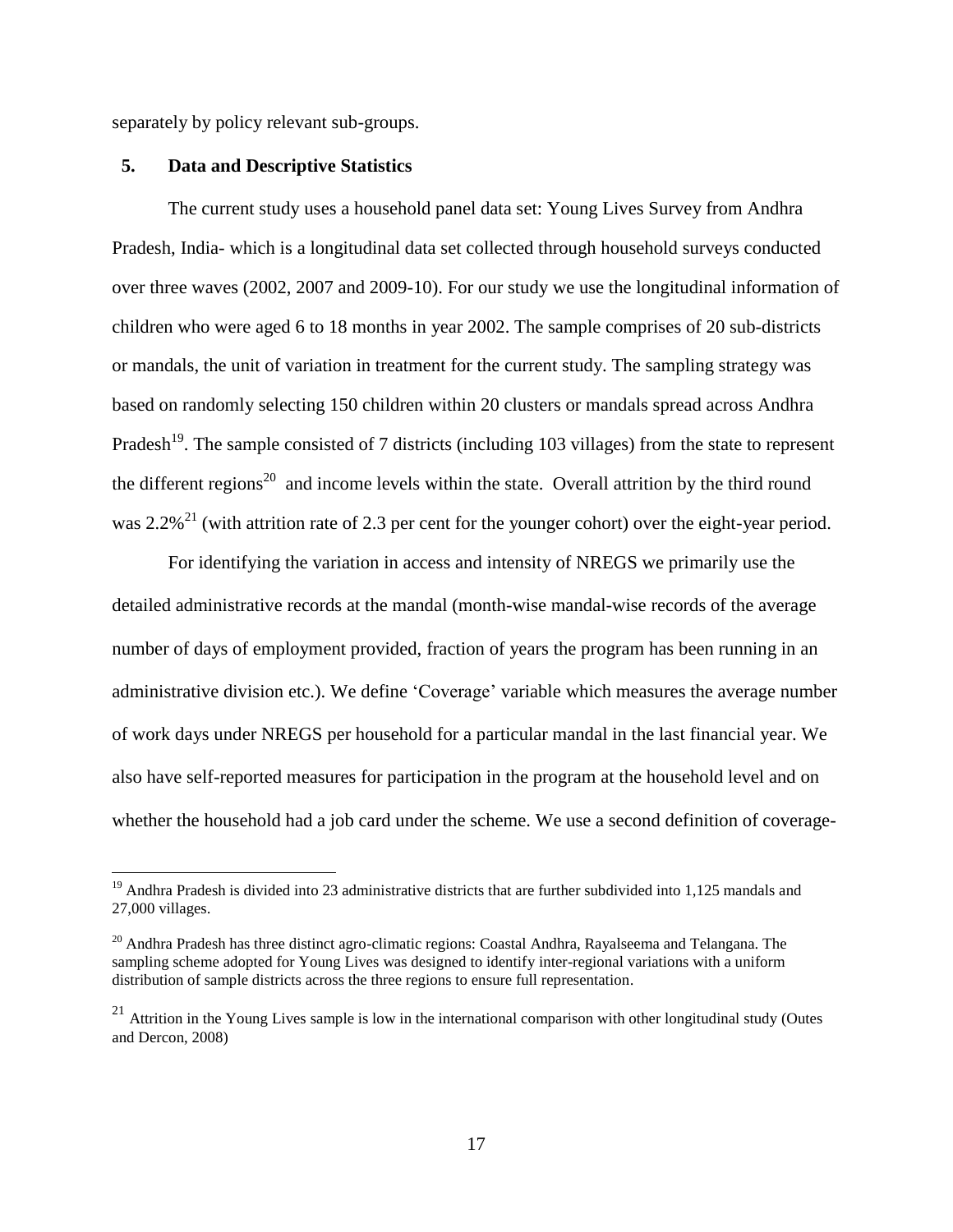to construct variable 'NREGS' which is the first definition but corrected for very low participation (obtained from the household survey data). We declare it to be zero where participation in a mandal was found to be less than 5 percent. This is our preferred measure as it not only captures participation information that are directly contingent to household needs it also implicitly captures the intensity of the program variable (For instance for how long the program has been in place can matter if we believe that the program delivery has improved with time), as typically the average days available under the scheme have increased with time.

While there is no unique, universally-accepted measure of "deficient rainfall", droughts in most contexts refer to drier-than-average rainfall conditions compared to the long term average of 50 years [\(IMD, 2002\)](#page-33-5). The drought shock is defined as receiving lower rainfall than the corresponding long term average for a mandal<sup>22</sup>. For the state of Andhra Pradesh-where over 80 per cent of the population depends on agriculture even mild deviation from the expected rainfall during the months of June-September<sup>23</sup> can have adverse impacts on the food grain production. Unlike some previous studies which identify drought shocks in YL sample by selfreported incidence [\(Dercon et. al 2011\)](#page-31-5) or constructed from district-wise rainfall, this uses the disaggregated annual rainfall records at mandal level<sup>24</sup>, which can be expected to have less measurement error.

Four of the Young Lives sample districts comprising of 11 sub-districts/mandal sites

<sup>&</sup>lt;sup>22</sup> We check our results with an alternative measure of drought capturing the fraction of years exposed to drought from birth year till the point in the survey. The estimates on the drought coefficient using the current definition will perhaps give the lower bound of the impact as we did not separate severe droughts, where one can expect the impact would have been even greater.

 $23$  Three-quarters of rainfall is received by the country annually at this time (PACS, 2008).

<sup>&</sup>lt;sup>24</sup> Obtained from the Directorate of Economics and Statistics, Government of Andhra Pradesh.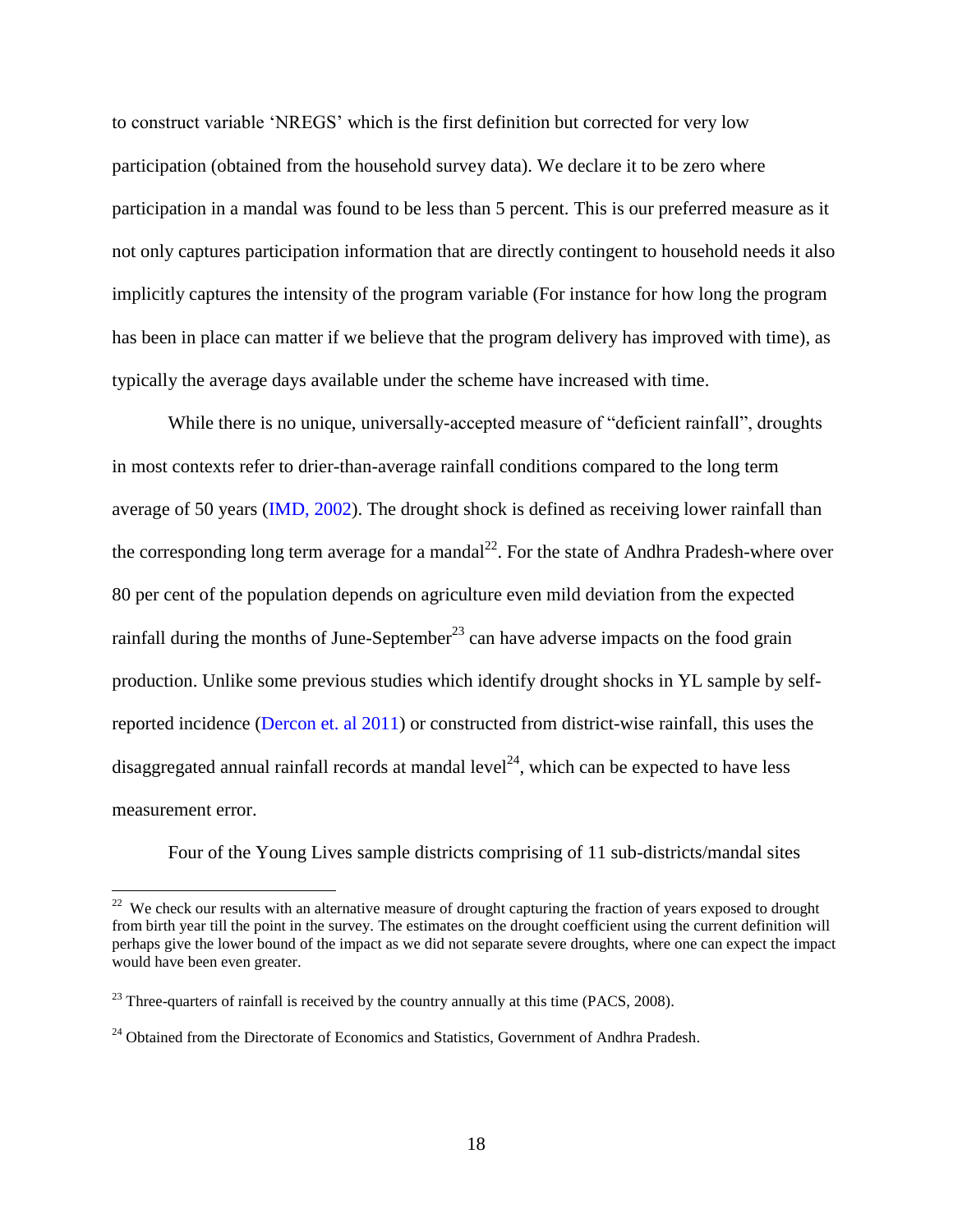were covered by NREGS in the first phase of implementation in 2005-06, with the addition of four mandal sites in 2007, coinciding with second phase of implementation, and lastly two more mandal sites were included in 2008- coinciding with phase-III of the program expansion. So, essentially, as per our definition of program coverage, in round two of the survey only phase-I districts were 'treated' while both phase-II and III sites were not covered. By the third round, all the sample districts were covered, but there exists variation in the program intensity as number of employment days available by mandal was different, which we also include as a further source of variation in the program variable.

We restrict the sample to 4289 observations keeping households that are present in all the survey rounds with complete information on all control variables and exclude potential outlier cases with height-for-age z score beyond the [−5, +5] range. Since, the employment guarantee policy is only relevant<sup>25</sup> for the rural sector we focus on rural sample comprising 17 mandals and use the urban sample for falsification test.

We include the following time varying observables that can be controlled- the exact age of the child in months at the time of interview, community health infrastructure<sup>26</sup> (Health Facilities) captured by the number of health care units (both government and private hospitals) present in the community (mandal-level). We also check whether inclusion of factors like access to external food supplement as captured by whether child has been a part of supplemental food

 $^{25}$  It might have some indirect /spillover effects on the urban sample which we include as a falsification test.

 $26$  There exists variation in terms of health infrastructure across communities which might be related with health outcomes of child or approximating the health awareness factor in a community.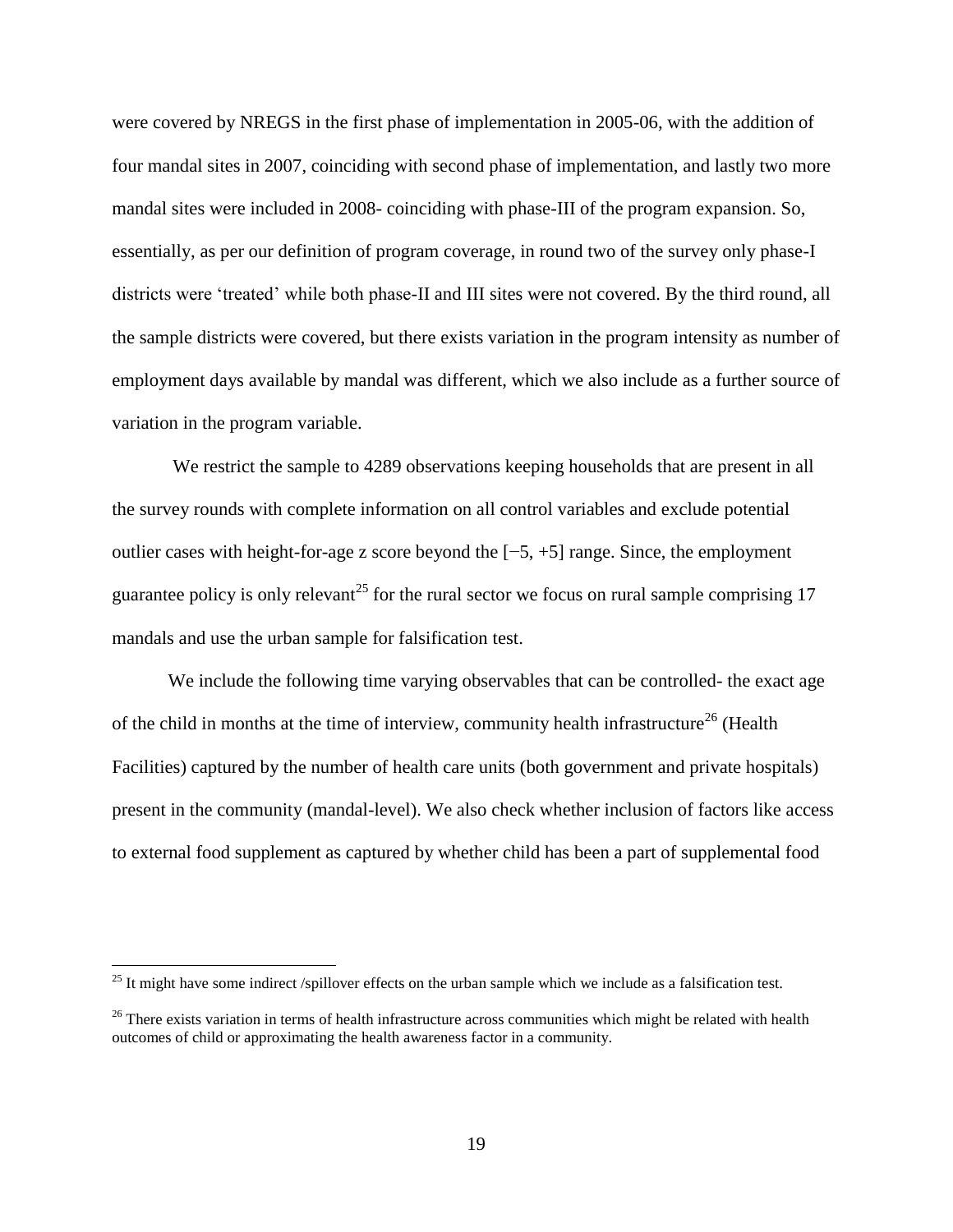program in  $ICDS<sup>27</sup>$  centre/mid-day meal<sup>28</sup>that has independent influence on health status makes any difference to our findings.

While identifying drought at the mandal level from administrative records (rather than measuring drought exposure reported at the household-level), we have mitigated the reporting bias and some selection bias (from family-specific unobservables related with exposure variables) we have also introduced a source of measurement error and caused a potential attenuation bias in the estimates. Even though droughts are categorized as covariate shocks which simultaneously affect households over large geographical areas (in spite of the fact that we do have very disaggregated rainfall data at the mandal-level), they are unlikely to affect all households equally in a given community. Precisely the household-level impact of a drought will depend on the occupation type among household members, availability of alternative irrigation sources, availability of alternative livelihood, access to safety nets, etc.

For approximating household education we construct the variable 'Primary' measuring whether the caregiver has completed primary schooling. The 'Food Supplement' is a binary variable constructed from self-reported measures that takes value 1 if the child received food under the ICDS scheme between round 1 and round 2 or if the child availed mid-day meal scheme between round 2 and round 3 (i.e. when the kids in our sample were of school going age). However we do not primarily include this variable (it might be endogenous) in our main specifications but include it to see if the inclusion changes our result.

 $27$  Launched in year 1975, Integrated Child Development Scheme (ICDS) supplementary feeding is supposed to provide support to all children 0-6 years old for 300 days in a year (25 days a month).

 $^{28}$  The Midday Meal Scheme is a school meal program in India universalized by 2002. Both of these food supplement programs were universalized across the country much ahead of the NREGS policy implementation and were not associated with the availability of the employment guarantee scheme in a mandal.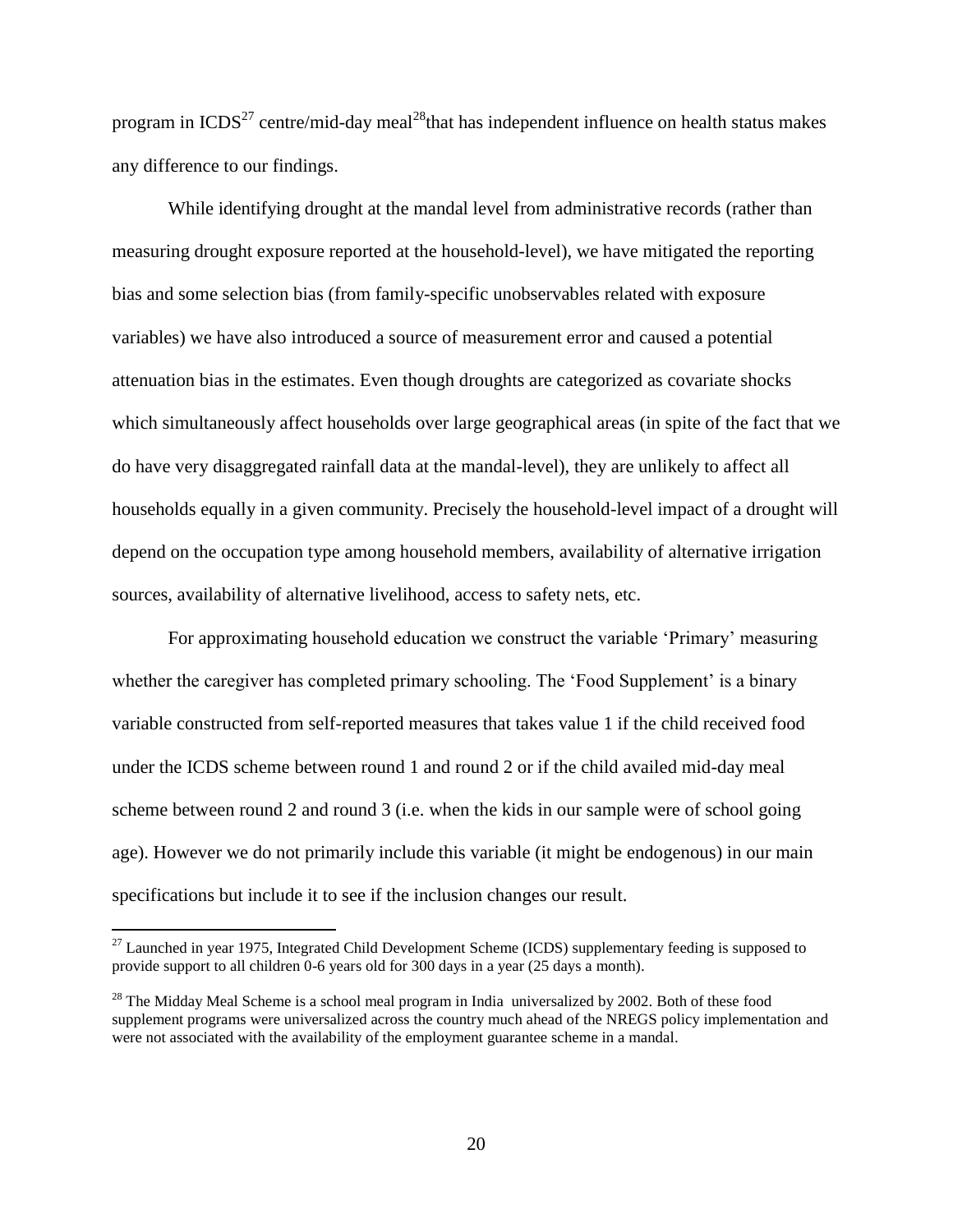We show the descriptive statistics of the key variables in [Table 1](#page-36-0) by phase-wise sites (phase II and III sites have been clubbed together as none of these received the program by the second round of the YL survey). We find that the anthropometric status of children – as measured by height-for-age – deteriorates between the time of birth and 5 years of age for all phases-wise locations ( [Figure 1.2\)](#page-38-0). We have 66 % of our total rural sample from the phase I locations, which were the only ones to receive the program by the second round of the survey.<sup>29</sup>

We present the mean height for age score by drought exposure and coverage access in [Table 2.1.](#page-43-0) We find that the mean height for age score is statistically different by exposure to drought among those individuals who did not have coverage (column 1). However the difference is not statistically significant by drought exposure for those who *had access* to coverage (column 2). On average we see the height-for-age z-scores declined sharply from round 1 to round 2 for all the locations [\(Figure 1.2\)](#page-38-0). Now, this is more or less a typical behavior in height-for-age in the case of developing countries where the z-score declines in the first few years and then stabilizes. Noteworthy is the fact that we get some action in the trajectory even between round 2 and round 3, i.e., after the first five years of age of the child. In round 1 of the survey the mean height-forage z-score in phase I mandals was -1.20 (statistically different from that in phase II and III mandals) which substantially went down to -1.84 in round 2 and improved to -1.81 in the third round. For phase-II<sup>30</sup>, the mean height-for-age z score went down from -1.50 to -1.70, which

<sup>&</sup>lt;sup>29</sup> The phase I mandals got access to coverage by April 2006, phase II mandals by April 2007, and Phase III mandals by April 2008.

 $30$  It should be noted that the urban locations from all the districts were dropped from the current analysis, however the calculation of backwardness index on the basis of which coverage was rolled out in a particular district included these locations. Thus, it is not surprising, in spite of being slightly higher in rank in the backwardness index as a district, for the remaining rural sample locations under phase II, the average height-for age was lower.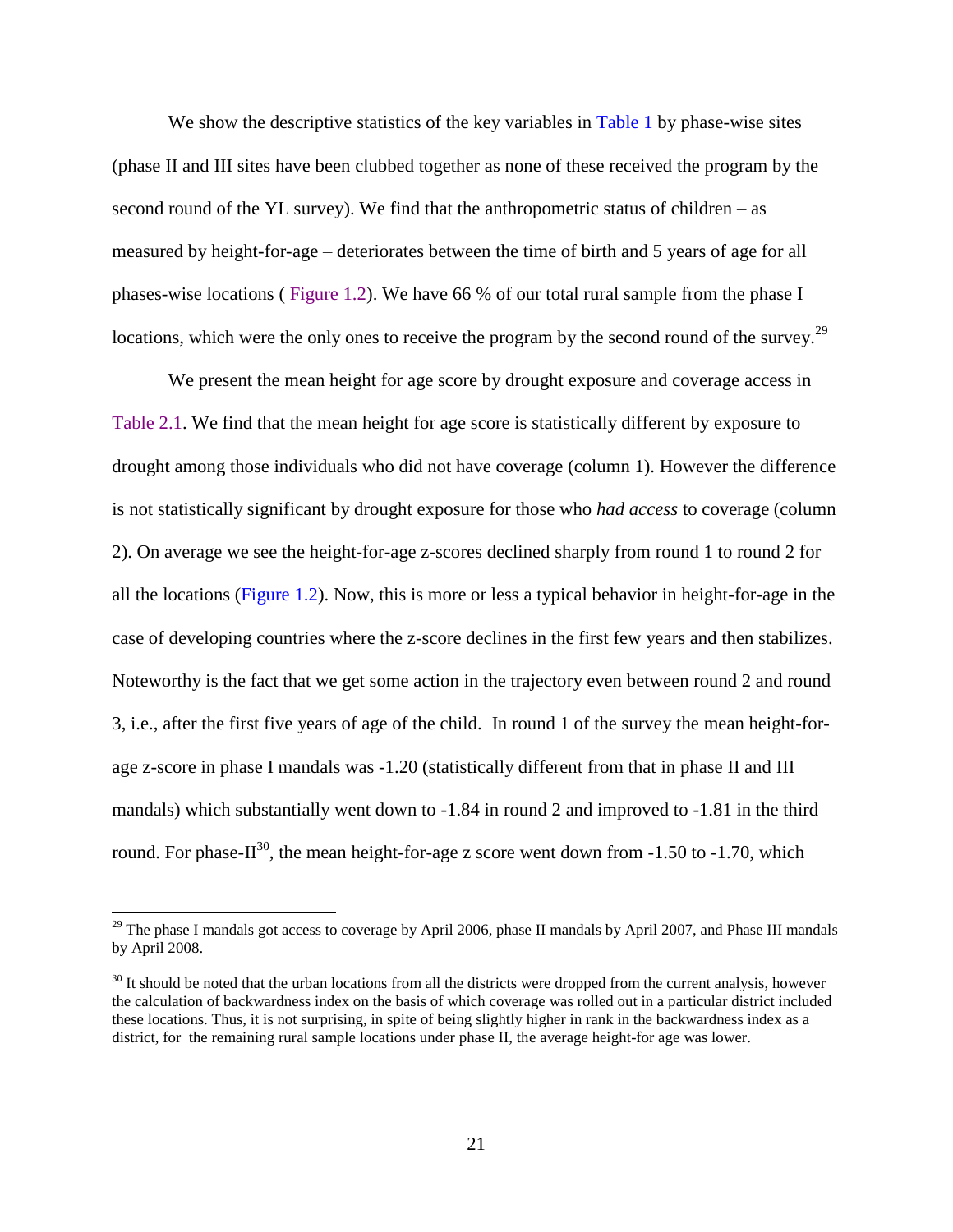again went up to -1.66 in the third round. Noteworthy is the fact that compared with other two phases, for phase III sites, which although being higher on the development index, had worse outcomes to start with witnessed decline in mean height-for-age z score between *all* the three rounds (from -1.55 to -1.74 between the first two rounds and then to -1.84 in the third round). These location sites in phase III were the last ones to get the coverage.

Although the difference in mean height-for-age z scores between phase I and the rest of the sites was statistically different in round one of the survey, when we restrict the sample to those who suffered from drought in birth year this difference in mean z-scores between the phases is no longer statistically significant [\(Figure 1.3\)](#page-38-1). Interestingly, when we split the phase I sample $31$  by drought exposure in birth year [\(Figure 1.4\)](#page-38-2) we find a very stark difference in mean height for age score between the two groups.

The average height for age z score of the children (aged around 1 year) was found to be around 0.4 standard deviations less for the children who were exposed to drought in the year of birth and this difference is statistically significant in the first round. Now this difference is not conditional on the program hence we cannot comment whether it would have been any different in the presence of the policy. However the height for age drops for both of these groups between the first two rounds and the difference between the outcomes of the two groups are no longer statistically significant from second round onwards. We try to examine if there is any difference based on participation of the program. Around 32% of the households in phase 1 report to have not participated in the program in round 2. We utilize this variation and compare the child outcomes of the participants with the non-participants (both being exposed to drought in their

 $31$  The other two phase sites faced drought in birth year, hence we just restrict the sample to phase I sites for analyzing this variation in Figure1.3.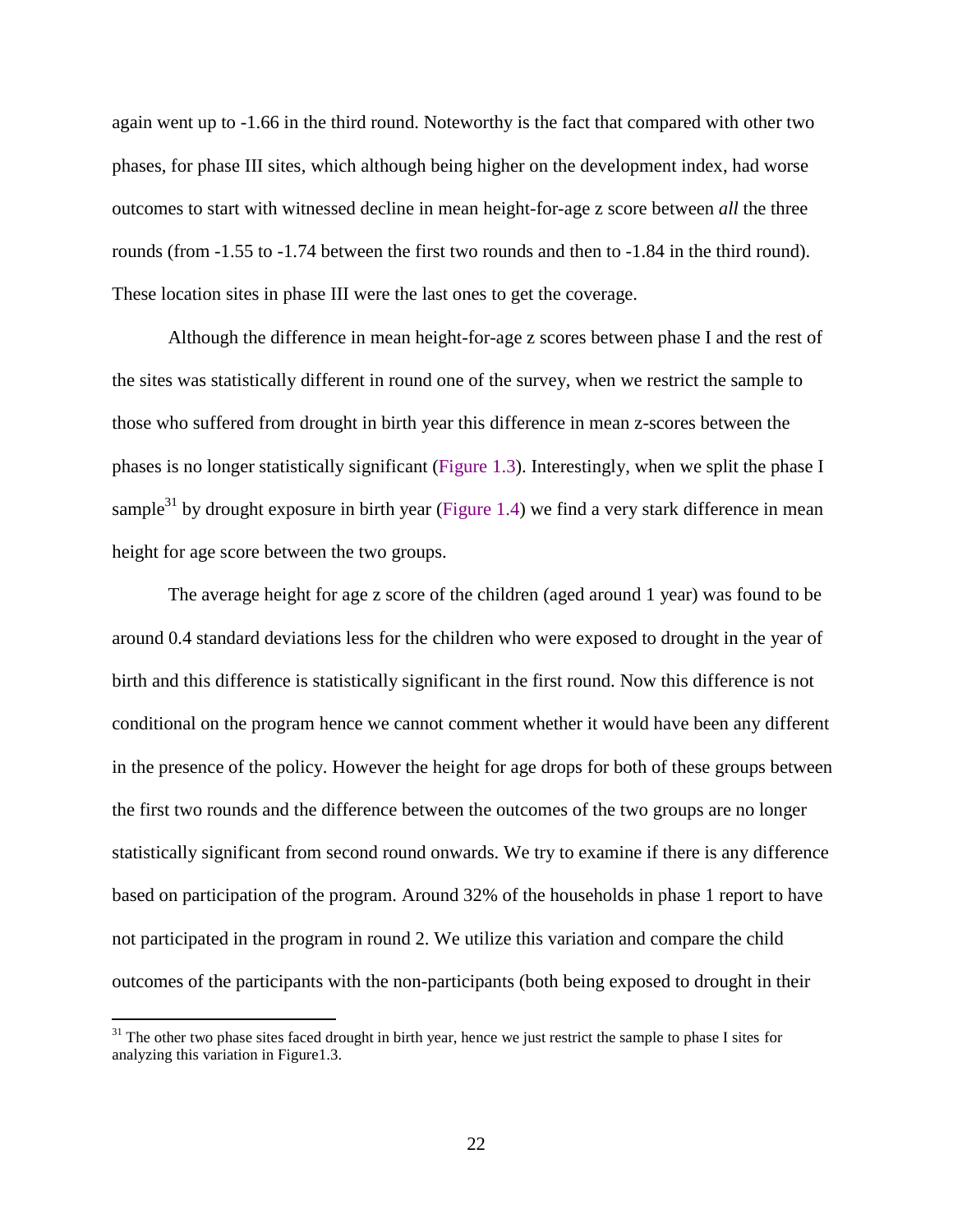birth year). So, for phase I locations we restrict the sample to those who were exposed to drought in birth year ( [Figure 1.5\)](#page-39-0) and try to see if any difference in mean z score exists by participation in the program. We find on average, households that availed the program by the second round (i.e. already had the program for about one year) had higher average height-for-age score than those who did not participate. However the difference is not statistically significant.

In [Figure 1.6](#page-39-1) we add the trajectory of mean height for age for sample of households who did not face drought in birth year in addition to the graph in [Figure 1.5.](#page-39-0) We find although difference in the average z score (between the sample exposed to drought in birth year versus those who were not) is statistically significant in round 1 it is not so in round 2. Further, the mean z-score for the unexposed group was almost the same as the score for individuals exposed to drought in birth year but who participated in the program.

[Figure 1.7,](#page-40-0) [Figure 1.8](#page-41-0) and [Figure 1.9](#page-41-1) captures the mean z scores by education of the caregiver, gender of the child and caste groups respectively. We find a statistical significant difference in means of the outcomes by education of the caregiver (where the height-for-age scores of children with caregiver's education below primary schooling was found to be always significantly lower compared to the reference group) and by caste groups (z scores of children from lower caste households were significantly lower for all the rounds) as expected from our intuition. We discuss the regression estimation results in the next section.

### **6. Discussion of the Findings**

All regression specifications with height-for-age as outcome variable includes individual fixed effects, and regressions with average stunting percent at the mandal level include mandal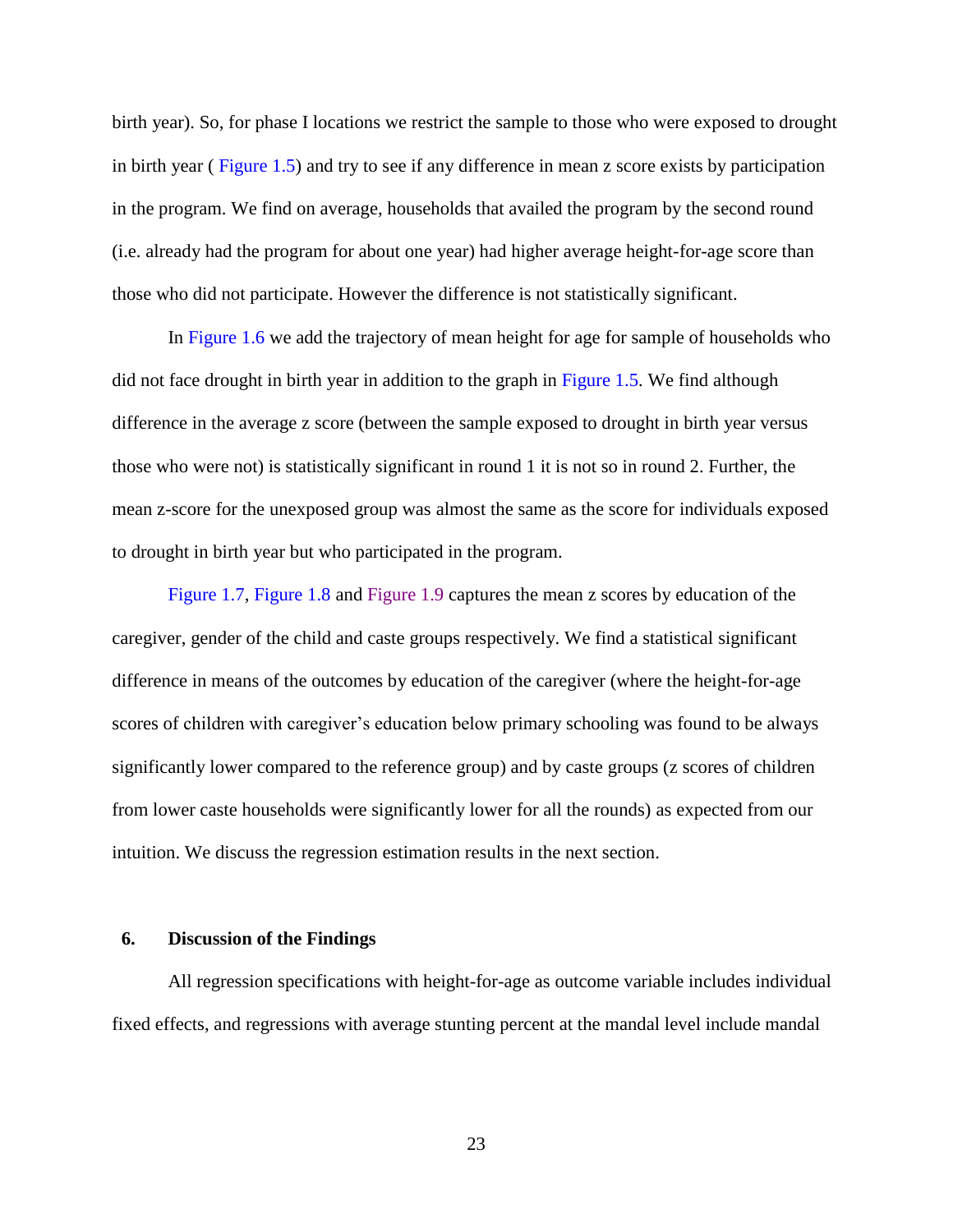fixed effects. We use robust boot strapped standard errors clustered at the level of mandal (treatment level).

[Table 2.2](#page-44-0) shows the regression estimates of drought shock, program access and their interaction on Height-for-Age for individual-fixed effects specifications<sup>32</sup>. We find while exposure to drought significantly reduces the height-for-age by around 0.373 standard deviations, the significant and positive coefficient of the interaction term indicates that program serves as a significant buffer against these shocks. In order to interpret the magnitude of the effect, we find that for one standard deviation increase in program day increases the height-forage z-score by around 0.264  $33$  standard deviations for those who suffered from drought  $34$ , thereby mitigating some of its negative impact.

Based on this estimation we plot the predicted marginal effect of drought exposure (capturing the interaction effects) on height for age score for each level of average number of days available under NREGS in [Figure 1.10.](#page-42-0) We find that as the number of days increase under NREGS the marginal impact of drought exposure increases the height for age z score. This provides additional evidence that number of days matter in the buffering role of the program in the mitigating drought impacts.

We present the results of robustness check using the alternative definitions of the program variable in [Table 2.3.](#page-45-0) All the four specifications include the individual fixed effects

 $32$  For a falsification test we include the urban sample in specification (2) the idea being that the availability of the program in the rural will not have an impact on urban households. However we do not find any statistically significant impact of drought shock on urban and hence cannot check the buffering effect of program.

 $33$  Since Coverage is the average number of days we find the magnitude by multiplying the interaction coefficient by the standard deviation of the NREGS days (.012\*22)=.264 standard deviation increase in height for age .

 $34$  By not distinguishing the different degrees of severity in the drought measure perhaps the estimated impacts are biased downwards. Noteworthy is the fact that 34% of the drought in 2002 were severe droughts, and restricting to that definition would have yielded much higher negative impacts.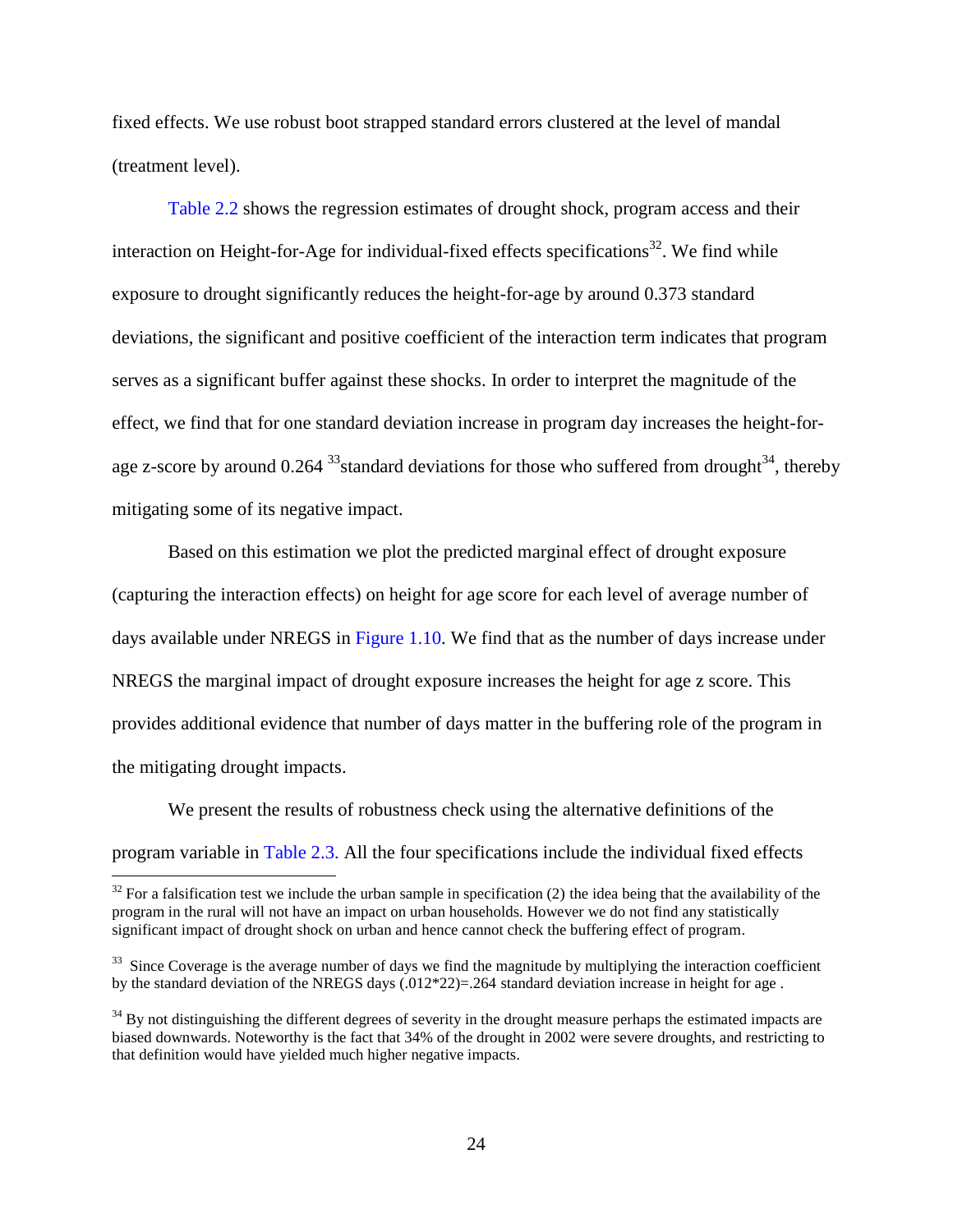apart from the usual controls of age, health facilities along with the drought exposure, program variable and their corresponding interaction term. Specification (1) uses the average number of days provided(Coverage); specification (2) uses the coverage variable (NREGS)corrected for very low participation; specification (3) includes the coverage intensity(Program intensity) measuring the fraction of years the mandal received the program; specification (4) includes selfreported participation variable (NREGA).

We find the interaction effect using the self-reported participation to be the highest among all of these. Precisely, a one standard deviation increase in program intensity leads to 0.33 standard deviations increase in height for age. From specification (4) we see participation in the program is associated with an increase in the z-score by 0.48 standard deviations for those who exposed to drought. However as stated earlier self-reported participation is more endogenous than the administrative coverage variable hence we mainly focus on the first three specifications.

In [Table 2.4](#page-46-0) we carry out a similar exercise with the outcome variable of average stunting percentage at the mandal level. We include 'Coverage' in specification (1) and (3) and 'NREGS' in specification (2). We find that the average level of stunting increases by around 8% with exposure to drought. The result does not change and is robust to alternative measures used for defining coverage<sup>35</sup>. We find that a one standard deviation increase in average program days leads to reduction in stunting by  $6\%^{36}$  for locations exposed to drought. In specification (3) we estimate the same equation as that in specification (1) but for urban sample. Again, we do not find any significant impact of the drought or the program in the urban sample.

 $35$  We also check by including the intensity of the program captured by the fraction of years it has been in place (not reported here).

 $36$  Magnitude is obtained by multiplying the standard deviation with the interaction coefficient (0.003\*22).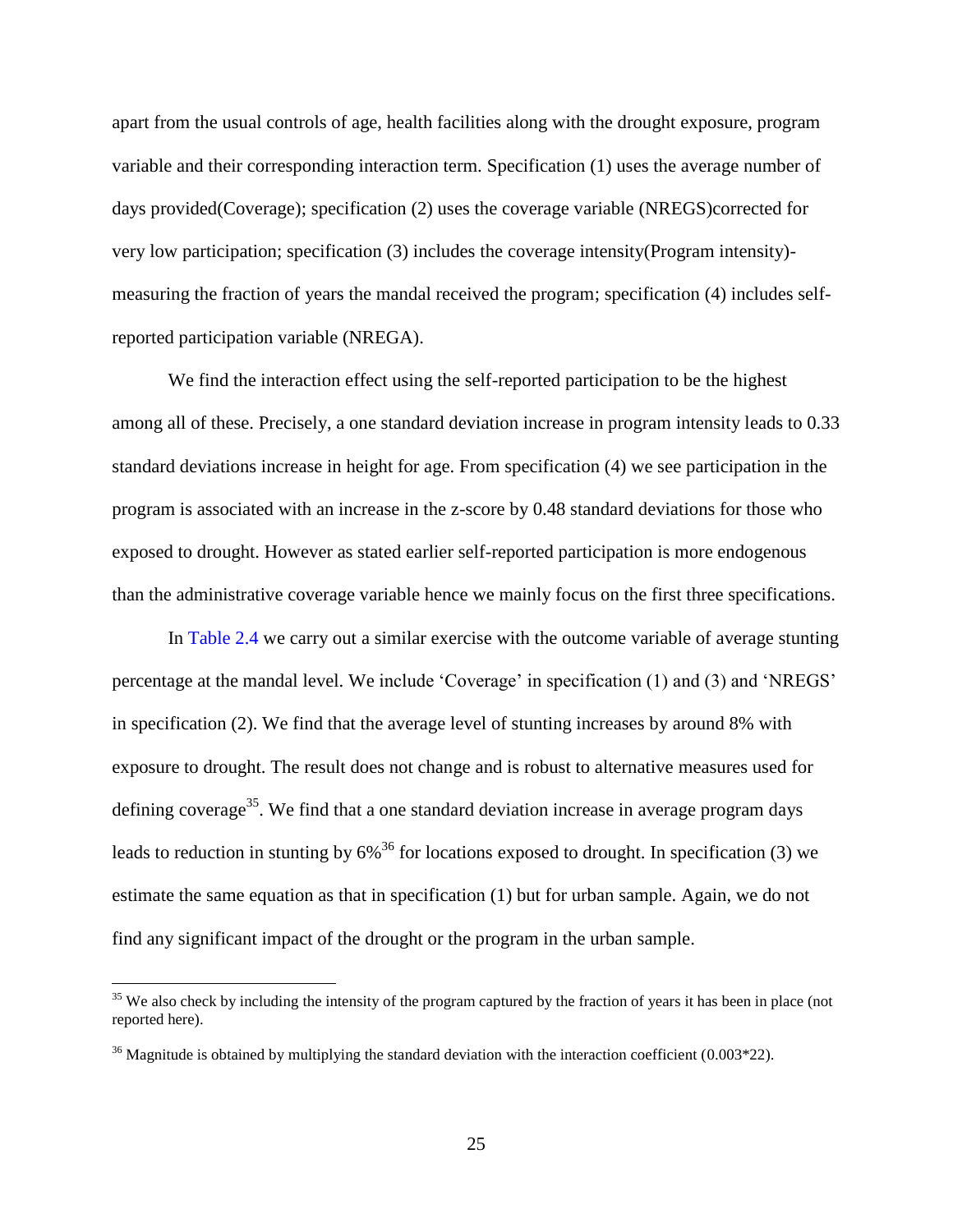We now examine if the effects of mitigation vary by demographic characteristics of the household. In [Table 2.5](#page-47-0) we simply disaggregate the regression results by gender to examine if there is asymmetric burden of shocks on female child. We do not find any significant difference in the estimates by gender.

In [Table 2.6](#page-48-0) we examine the impacts by ethnic/caste groups, as one might expect that the backward caste households faces most of the brunt of shocks. While there is a greater negative impact of drought exposure (reduction in height for age by 0.38 standard deviations) for the backward caste children we find the availability of program is significant in serving as buffer for this group only.

In [Table 2.7](#page-49-0) disaggregating the results by education level of the caregiver we find a strong significant negative impact of drought exposure on children when the caregiver's education level is below primary level (reduction in height for age by 0.36 standard deviations). The impact of drought although negative is not found to be statistically significant for those kids whose caregivers have finished the primary education. However we find significant mitigating impact of the program across both of these groups.

The findings highlight the extreme vulnerability faced by the rural poor households particularly by education level and ethnicity which further underscores the importance of social protection scheme for these households to counter the negative shocks. Also, when we include the food supplement variable we find a strong positive and significant impact of the food variable $37$ .

 $37$  The estimations including food supplements although shows positive and significant impacts were not reported here as it might be endogenous and also interact with the program variable. However inclusion of food supplement does not alter our main findings.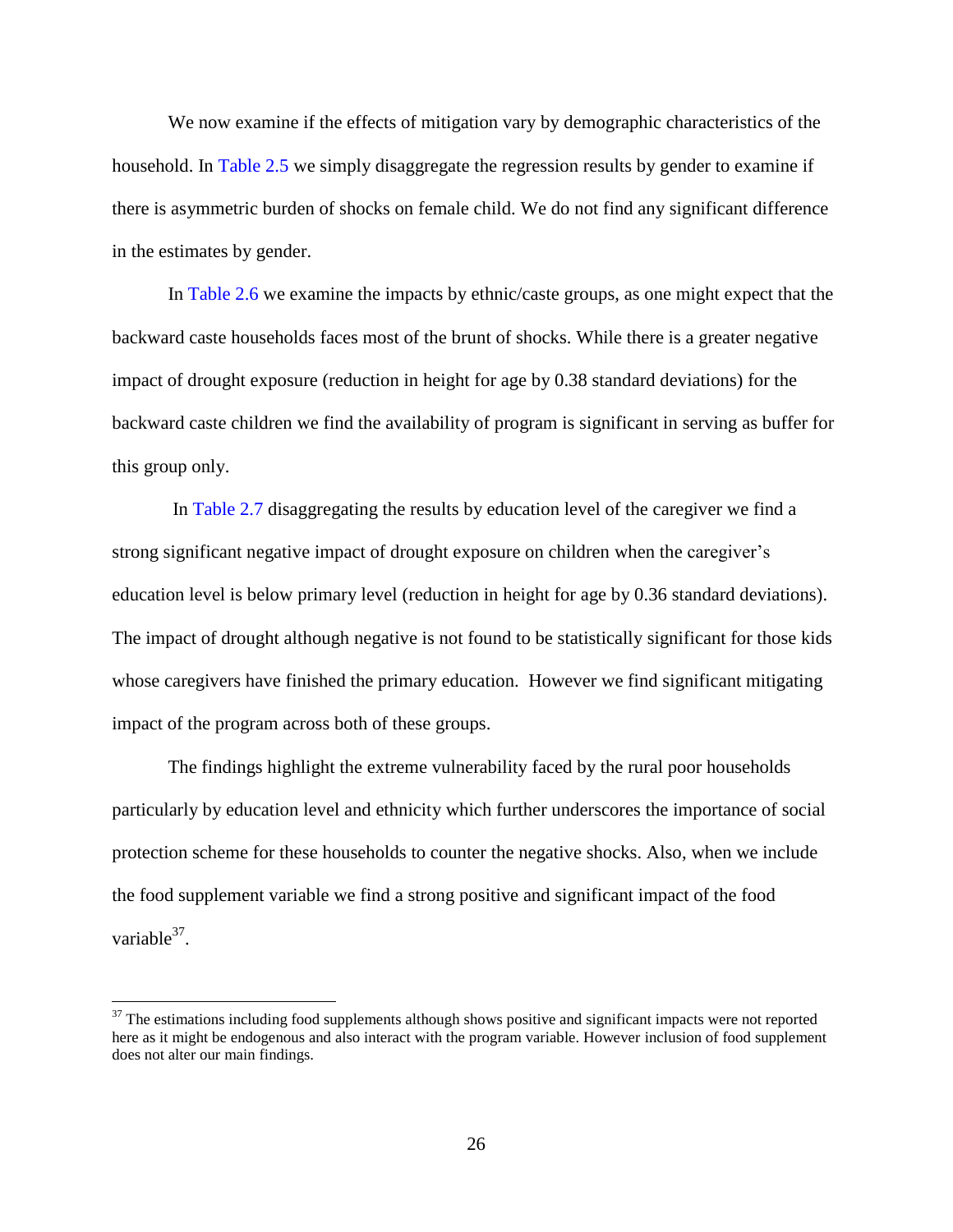The coefficient of program variable across the specifications although statistically insignificant has a negative sign indicating the possibility of negative selection for participation in the program. It is quite plausible that people who lost jobs/ had a decline in household income joined the program. Also, notable is the fact that when we exclude the fixed effects the OLS results (not reported here) understates the impact of both drought and the mitigation. Although, we find the health facility variable to be positive and significant in the OLS specifications, we find it insignificant with the fixed effects. The estimated coefficient on 'Age' is always negative and significant across all specifications in rural sites signifying worsening of z-score with the age, which is often the case in developing countries [\(Hoddinott 2011\)](#page-33-0) where the height for age score typically declines in the first three years and then stabilizes. In our result a one year increase in age decreases height-for-age z-scores by around 0.09 standard deviations in the fixed effects estimation.

While there is no significant difference of the program impact by the gender of the child there is significant difference by the caste and education level of the household members. Hence there is much room which the policy can address by working on ensuring food security issues of these households. Thus to conclude we find evidence that the program helps mitigate recent exposure to shocks, especially for the case of lower educated households and scheduled castes, who are presumably more vulnerable in the face of climatic variability.

Now, in order to examine whether the policy can help mitigate past shocks that has accumulated over the years which is particularly relevant for height measure (height being a stock variable reflecting all past inputs into child health including the impact from past shocks) we check the robustness of the current results defining drought in a cumulative manner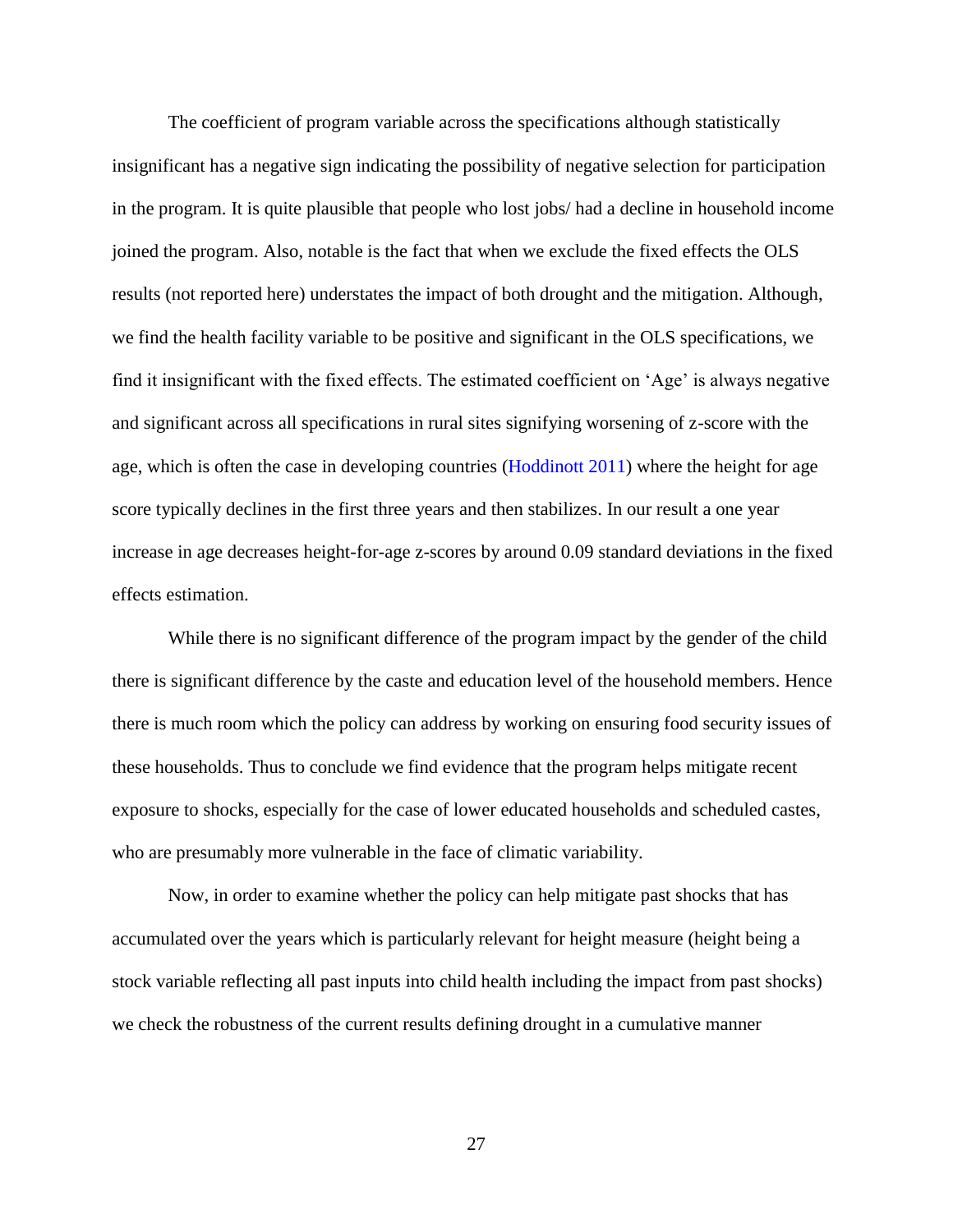(specifically capturing the fraction of years the child was exposed to drought from birth till the point in survey).

[Table 2.8](#page-50-0) and [Table 2.9](#page-51-1) present the results for height-for age and average stunting level with the cumulative drought measure. Both the results confirm that cumulative drought has significantly strong negative effect on health outcomes. The interaction term of program and drought in [Table 2.8](#page-50-0) although positive (suggestive of mitigation) is not statistically significant. This implies the program availability is not able to serve as a buffer for correcting past deficits that has been induced by cumulative drought exposures over the years. The result has crucial implications for insuring vulnerable rural poor households from unforeseen weather shocks given that negative effects of these shocks in early life prove to be irreversible even when a social safety net is available later on in life. It does only prove to be effective for buffering recent shocks. Hence, taking evidence from our findings it is important to note here that social safety nets available later on life cannot mitigate past deficiencies that carry forward later on life.

### **7. Policy Insights**

To discuss our findings in the light of policy insights we find while there is long-run impact of early-life conditions on health several years later, access to coverage helps tackle only for recent shocks but not correct for longer-term past deficiencies. This reconfirms the fact that there is little scope of remediation of correcting past deficiencies which highlights the importance of insuring households against such unforeseen shocks. This has crucial implications in the light of the recent literature that reinstates earlier deficiencies in human capital is very likely to be transferred across generation. A recent study by [Hoddinott et al. \(2011\)](#page-33-0) finds that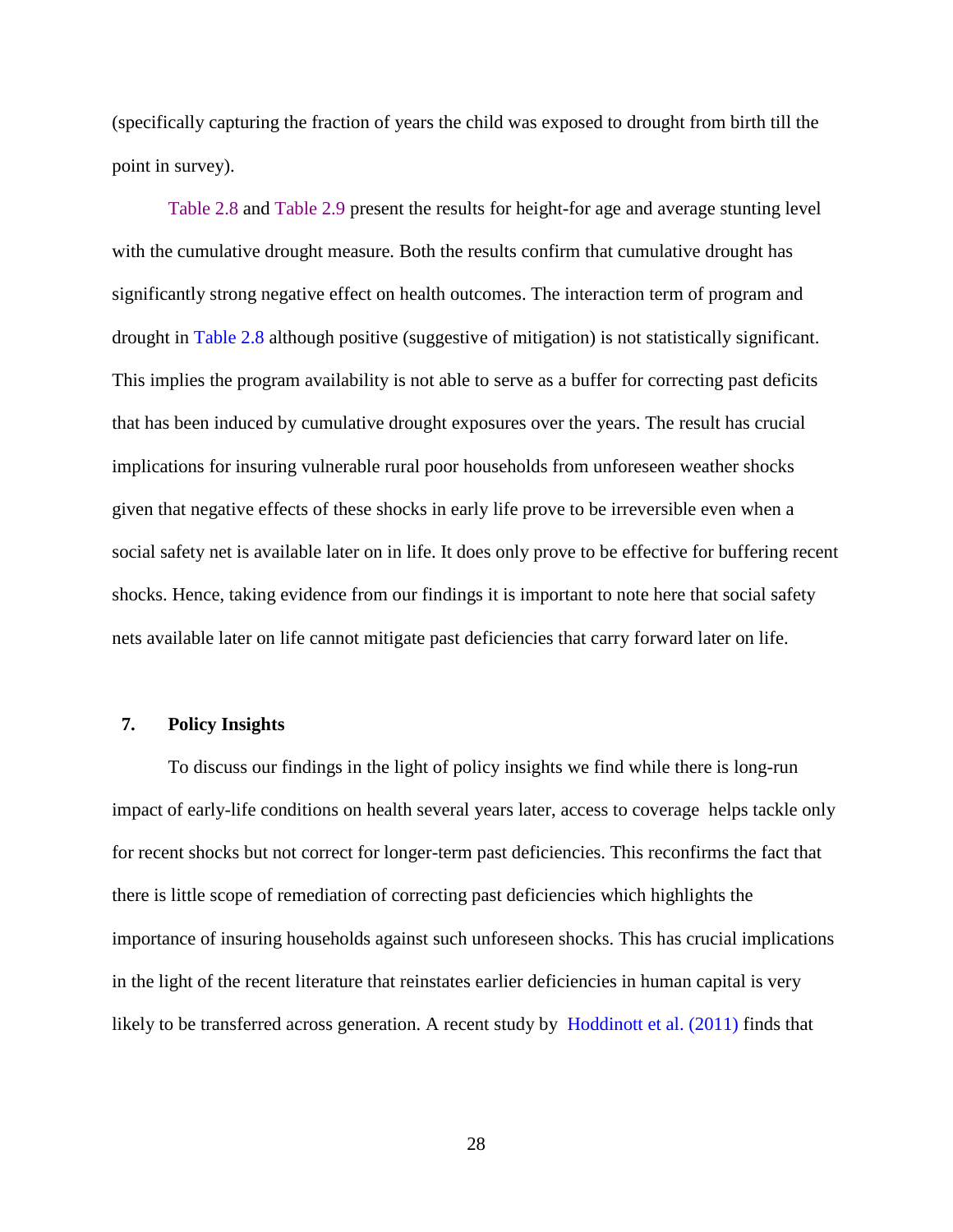individuals who did not suffer growth failure in the first three years of life complete more schooling, score higher on tests of cognitive skill in adulthood, have better outcomes in the marriage market, earn higher wages and were more likely to be employed in higher-paying jobs. So, as we recognize the critical role of early life conditions prove to have influence on human capital outcomes in long run, there is much room that policies can address in this regard**.**

Firstly, it has important implications for program design -we find that an increase in 22 working days per household increases height-for-age by around 0.26 standard deviations for those always exposed to recent drought. In terms of commenting on how big is this effect, we can say it is quite substantial: bridging about half the rural-urban gap. Now given that Andhra Pradesh has been one of the better performers in implementation of this program one has to be careful in generalizing this result for other states. While the availability of this longitudinal data was critical to the measurement of program impact over time it would be a difficult to undertake the same exercise for other states due to lack of similar data. Combining with the recent evidence [\(Dutta et al. 2012\)](#page-31-1) that highlights the extent of unmet demand in the poorer states were higher, special attention needs to be given on correcting that aspect. Noteworthy is the fact that this increase in height for age is quite significant given the children were all around five year old when the program came in place. The mitigation could have been perhaps higher had it come much early on their lives, given the importance of adequate resources that would guarantee nutrition in the very early stages of life.

Secondly, there needs to be special focus on correcting for the lack of child care centre at the worksites that can play a key role in encouraging women participation. This will also potentially help reduce the negative effects of reduced child care time of the mother/caregiver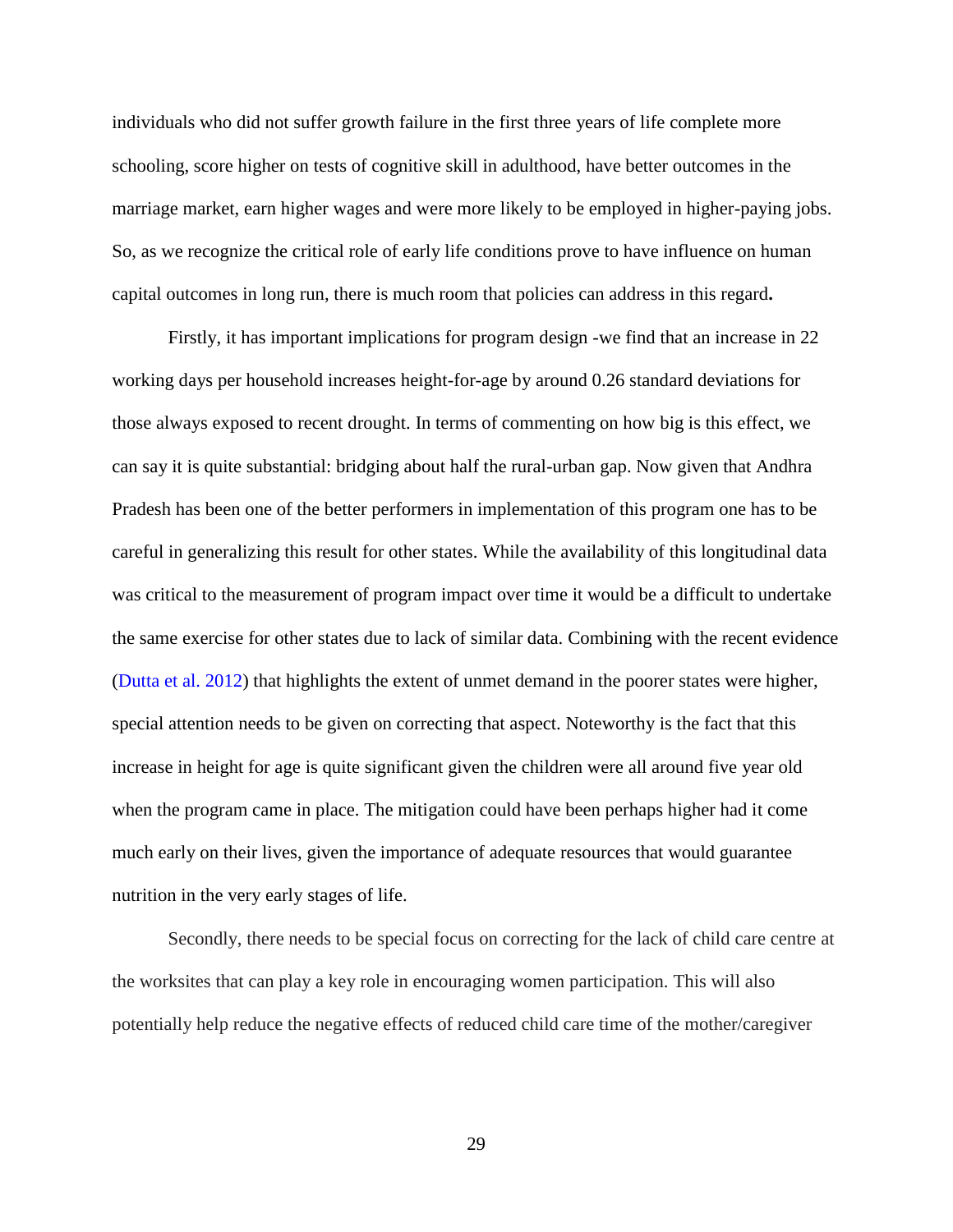foregone in her increased work time for the earned income. [Dreze et al.\(2007\)](#page-31-6) mention that although the main stated objective of the NREGA is not tied to improving child nutrition, it can reduce childhood malnutrition in a much effective<sup>38</sup> manner through the convergence of nutritional programs with the provision of crèches<sup>39</sup>. World Bank report  $(2011)$  indicates the program has failed in building assets valuable to the community often due to lack of community participation and absence of sensitization of women's concerns in the project design. All these findings call for correcting the loopholes in program implementation and a rigorous cost-benefit analysis to generate rigorous evidence on the proposed convergence of ICDS with the program.It would be important to consider the synergies between the various programs that can benefit the vulnerable households in this regard. Specifically, if participation in the program leads to reduced time for child care, its adverse impacts can be thus accounted for by having functional childcare facilities in the worksites.

<sup>&</sup>lt;sup>38</sup> Allen et al. (2001) mentions combining and converging the services of improved infant feeding, better household access to food, and improved and more accessible sanitation would be a cost effective way in combating undernutrition, (where food, health and care are all problems) than any of these measures taken alone.

 $39$  Few studies including (Khera et al. 2009) mention the lack of-almost non-existant- child-care facilities as one of the most important difficulties for women to participate especially those with breastfeeding babies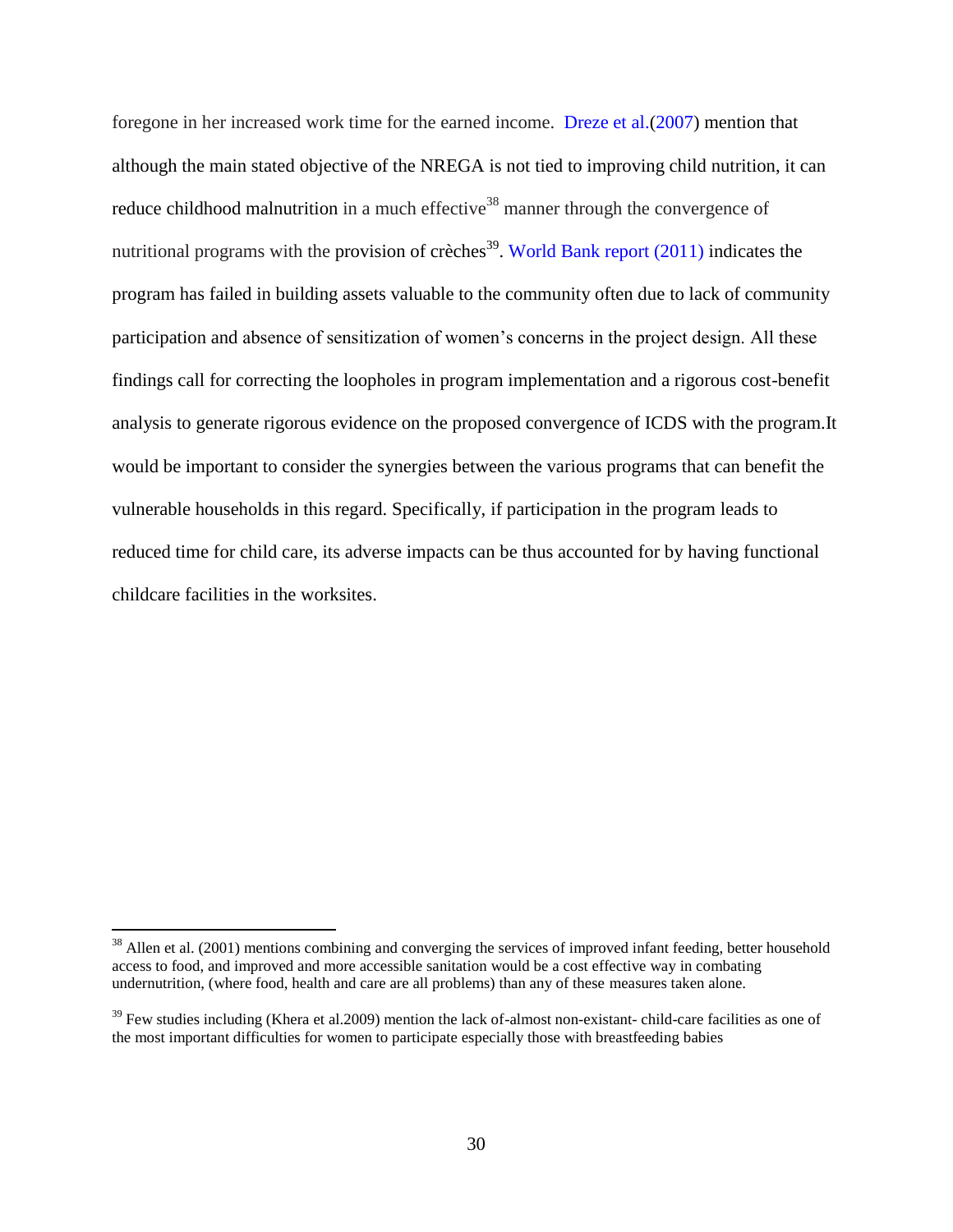### **References**

Afridi, F., Mukhopadhyay, A., & Sahoo, S. (2012). Female labour force participation and child education in India: The effect of the national rural employment guarantee scheme (No. 6593). Discussion Paper series, Forschungsinstitut zur Zukunft der Arbeit.

Alderman, H., J. Hoddinott and B. Kinsey (2006) Long-term Consequences of Early Childhood Malnutrition, *Oxford Economic Papers*, 58.3: 450-74.

<span id="page-30-1"></span>Alderman, H., (2010) Safety nets can help address the risks to nutrition from increasing climate variability, *Journal of Nutrition* 140 (1S-II), 148S–152S.

Allen, L., & Gillespie, S. R. (2001) What works?: A review of the efficacy and effectiveness of nutrition interventions (No. 5). United Nations, Administrative Committee on Coordination, Sub-Committee on Nutrition.

<span id="page-30-2"></span>Almond, Douglas and Janet Currie (2011) Killing Me Softly: The Fetal Orgins Hypothesis, *Journal of Economic Perspectives*, 25 (3):153–172.

<span id="page-30-0"></span>Azam, Mehtabul (2012) The Impact of Indian Job Guarantee Scheme on Labor Market Outcomes: Evidence from a Natural Experiment, Working paper

Behrman, Jere R., John Hoddinott, John A. Maluccio, Erica Soler-Hampejsek, Emily L.Braun, J Von, T Teklu and P Webb (1992) Labour-intensive public works for food security in Africa: Past experience and future potential, *International Labour Review.* Vol 131 No.1.

Berg, E., Bhattacharyya, S., Durgam, R., & Ramachandra, M. (2012). CSAE Working Paper WPS/2012-05.

Brown, Lynn R., Yisehac Yohannes and Patrick Webb (1994) Rural Labor-Intensive Public Works: Impacts of Participation on Preschooler Nutrition: Evidence from Niger, *American Journal of Agricultural Economics,* Vol. 76, No. 5, Proceedings Issue , 1213-1218.

<span id="page-30-3"></span>Cameron, N., Preece, M. A., & Cole, T. J. (2005). Catch‐up growth or regression to the mean? Recovery from stunting revisited. *American Journal of Human Biology*, *17*(4), 412-417.

Cameron, C., J. Gelbach, and D. Miller. 2008. "Bootstrap-Based Improvements for Inference with Clustered Errors." *Review of Economics and Statistics* 90: 414–27.

Carter, M. and J. Maluccio (2003) Social Capital and Coping with Economic Shocks: An Analysis of Stunting of South African Children, *World Development* 31 (7): 1147–1163.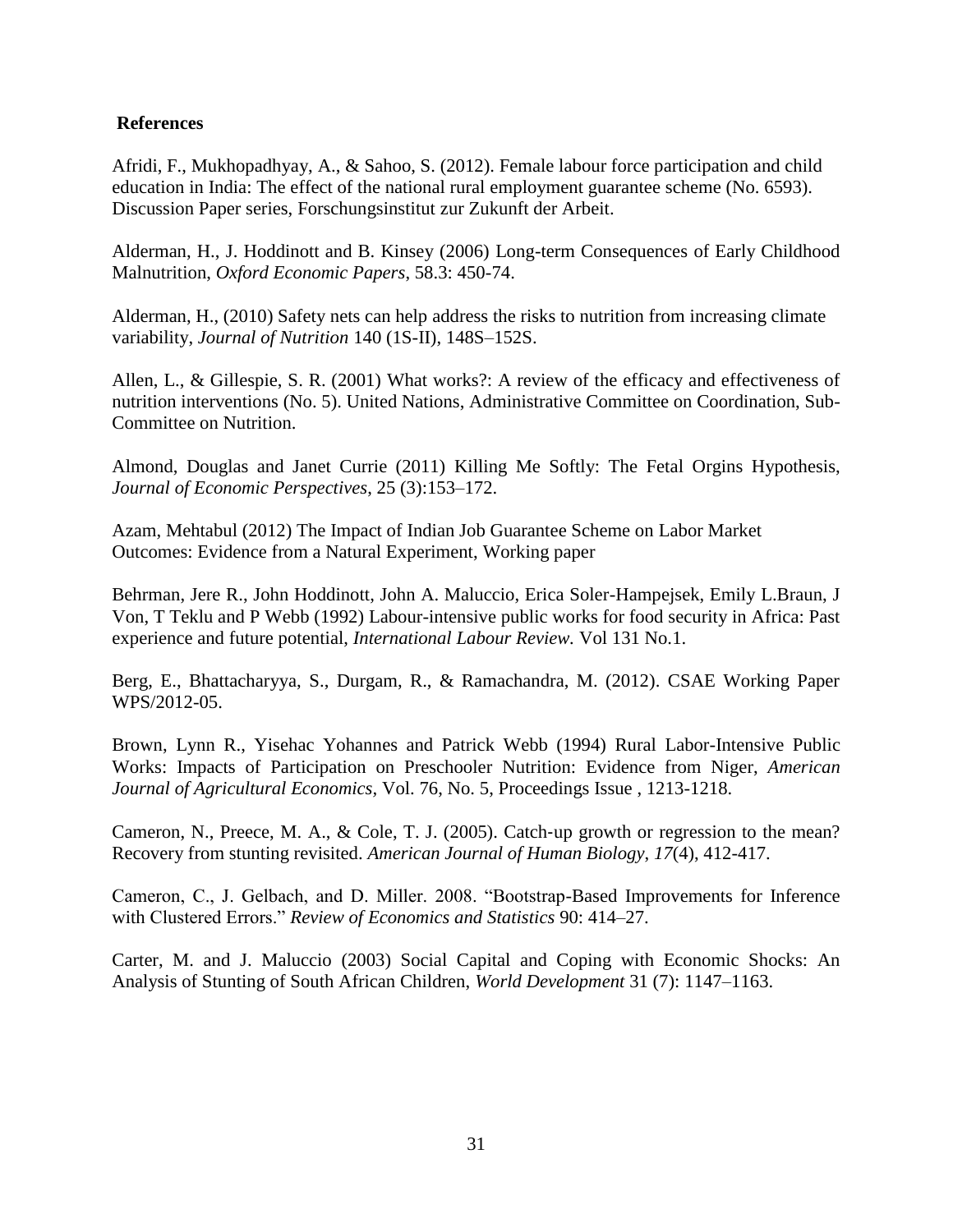<span id="page-31-0"></span>Cunha, Flavio and James Heckman (2008) Formulating, Identifying and estimating the Technology of Cognitive and Non-Cognitive Skill Formation, *Journal of Human Resource s*43.4: 739-82.

Currie, J and E Moretti (2007) Biology as Destiny? Short-and Long-Run Determinants of Intergenerational Transmission of Birth Weight, *Journal of Labor Economics* UChicago Press.

Currie, J., & Vogl, T. (2012) Early-life health and adult circumstance in developing countries (No. w18371). National Bureau of Economic Research.

<span id="page-31-3"></span>De Janvry, A., E. Sadoulet, P. Solomon, and R. Vakis (2006) Uninsured Risk and Asset Protection: Can Conditional Cash Transfer Programs Serve as Safety Nets, Social Protection Discussion Paper Series, No. 0604. The World Bank, Washington, D.C.

<span id="page-31-5"></span>Deolalikar, A. B., (1996) Child nutritional status and child growth in Kenya: Socioeconomic determinants, *Journal of International Development* 8(3): 375-393.

Dercon, S*.* (*2011*) Social protection, efficiency and growth, CSAE Working Paper WPS/2011– 17*, Centre for the Study of African Economies.*

Dercon, S., Park, A., & Singh, A. (2012) School Meals as a Safety Net: An Evaluation of the Midday Meal Scheme in India.

<span id="page-31-2"></span>Dev, S. Mahendra (2012). Agriculture-nutrition linkages and policies in India, IFPRI Discussion Paper 01184.

Drèze, J., Holla, R., Garg, S., Sundararaman, T., Prasad, V., & Shatrugna, V. (2007). strategies for children under six. *Economic & Political Weekly*, 87.

<span id="page-31-6"></span>Dreze, Jean and Reetika Khera (2009) The battle for employment guarantee, *Frontline* Volume 26 Issue.

<span id="page-31-4"></span>Duflo, E. (2003) Grandmothers and Granddaughters: Old‐Age Pensions and Intrahousehold Allocation in South Africa. *The World Bank Economic Review*, *17*(1), 1-25.

<span id="page-31-1"></span>Dutta, P., R. Murgai, M. Ravallion, D. van de Walle (2012) Does India's Employment Guarantee Scheme Guarantee Employment? World Bank Policy Research Working Paper No. 6003, March.

Elbers, C., J. W. Gunning and B. Kinsey (2007) Growth and Risk: Methodology and Micro Evidence, *World Bank Economic Review* 21: 1-20.

Fakuda-Parr, Sakiko, Lawson-Remer, Terra and Randolph, Susan (2009) An Index of Social Rights Fulfillment: Concept and Methodology *Journal of Human Rights* Vol 8, no. 3 , 195-221.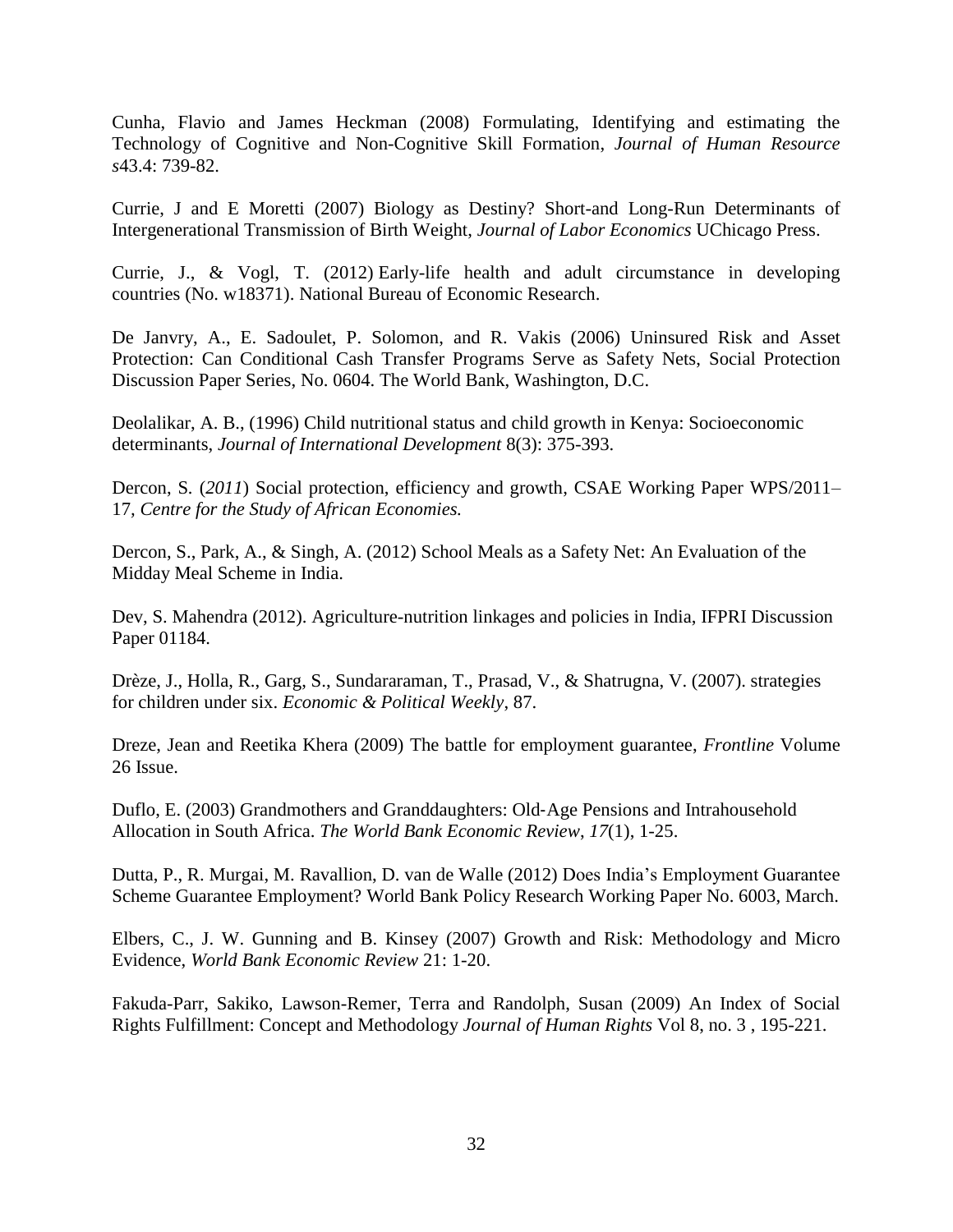<span id="page-32-2"></span>Fedorov, L., Sahn, D. E. (2005) Socioeconomic Determinants of Children's Health in Russia: A Longitudinal Study. *Economic Development and Cultural Change*, Vol. 53, No. 2, pp. 479-500.

Galab, S., P.P. Reddy and Rozana Himaz (2008) Young Lives Round 2 Survey Report Initial Findings: Andhra Pradesh, India, Oxford: Young Lives.

Galab, S.,S.Vijay Kumar,P.P.Reddy,Renu Singh and Uma Vennam (2011) The Impact of Growth on Childhood Poverty in Andhra Pradesh: Initial Findings from India Round 3 Survey.

Gennetian,L,Heather Hill, Andrew London,Leonard Lopoo (2010) Maternal employment and the health of low-income young children, *Journal of Health Economics***,** Volume 29, Issue 3, May 2010, 353–363.

Gilligan and Hoddinott (2006) Is There Persistence in the Impact of Emergency Food Aid? Evidence 15 on Consumption, Food Security, and Assets in Rural Ethiopia *FCND Discussion Paper 209*. IFPRI.

<span id="page-32-4"></span>Gilligan, D. O., Hoddinott, J., & Taffesse, A. S. (2009). The impact of Ethiopia's Productive Safety Net Programme and its linkages. *The journal of development studies*, *45*(10), 1684-1706.

<span id="page-32-0"></span>Gore, P.G.,Thakur Prasad,H.R.Hatwar (2010) Mapping of Drought Areas Over India ,NCC Research Report of IMD,Pune.

<span id="page-32-1"></span>Government of India (2008) The National Employment Guarantee Act 2005. Operational Guidelines, Ministry of Rural Development.

Government of India (2011) Census of India: Provisional Population Tables 2011', New Delhi: Ministry of Home Affairs.

<span id="page-32-3"></span>Government of India (2012) MGNREGA Outcomes for 2010 - 2011. Net nrega http://164.100.12.7/Netnrega/mpr\_ht/nregampr\_dmu.aspx?flag=1&page1=S& Ministry of Rural Development.

Government of India (2012) Mahatma Gandhi National Rural Employment Guarantee Act (MGNREGA) 2005, Report to the People, 2nd February 2012, Ministry of Rural Development, Department of Rural Development, Government of India, New Delhi.

<span id="page-32-5"></span>Hagen-Zanker, Jessica, Ann McCord and Rebecca Holmes with Francesca Booker and Elizabeth Molinari (2011) Systematic Review of the Impact of Employment Guarantee Schemes and Cash Transfers on the Poor ODI, London.

Handa, S and A. Peterman(2012) Is there Catch-Up Growth? Evidence from Three Continents. Working Paper.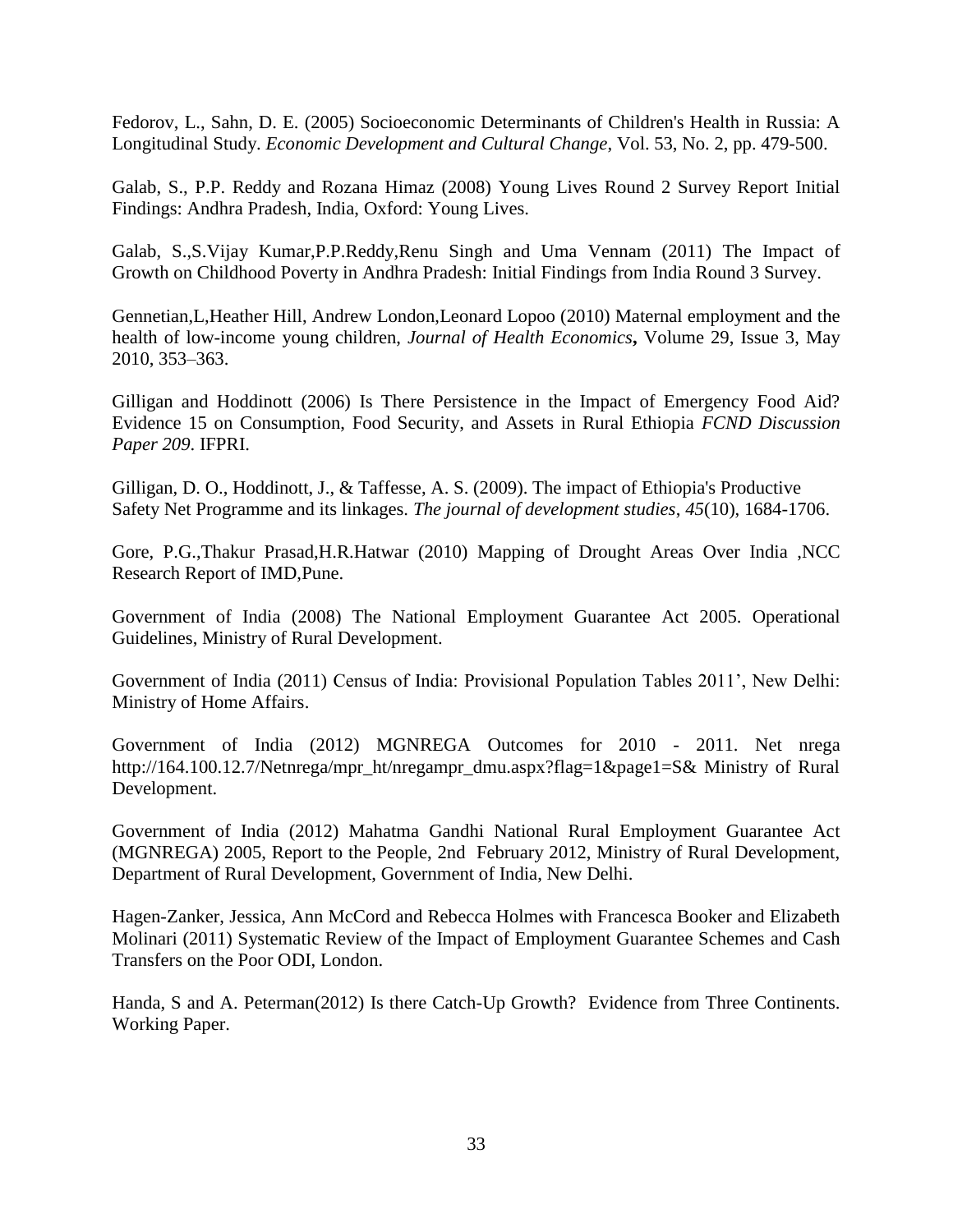<span id="page-33-0"></span>Hoddinott, J. and B. Kinsey (2001) Child Growth in the Time of Drought, *Oxford Bulletin of Economics and Statistics* 63(3): 409-36.

Hoddinott, J., J. Behrman, R. Flores, and R. Martorell (2008) The Impact of Nutrition During Early Childhood on Income, Hours Worked, and Wages of Guatemalan Adults, *The Lancet*  371.1: 411-16.

Holmes, R., & Jones, N. (2010). Gender inequality, risk and vulnerability in the rural economy: re-focusing the public works agenda to take account of economic and social risks. Background paper prepared for The State of Food and Agriculture, 11.

<span id="page-33-3"></span>Imbert, C and J Papp (2012): Equilibrium Distributional Impacts of Government. Employment Programs: Evidence from India's Employment Guarantee, Paris School of Economics, Working Paper.

<span id="page-33-5"></span>Indian Meteorological Department (2002) South-West Monsoon 2002: End-of-Season Report New Delhi: Government of India.

Jacoby, H. G. and Skoufias, E. (1997) Risk, Financial Markets, and Human Capital in a Developing Country, *Review of Economic Studies*, vol. 64, no. 3, 311-335.

Johnson,R, M.E. Corcoran(2003) The road to economic self-sufficiency: job quality and job transition patterns after welfare reform, *Journal of Policy Analysis and Management*, 22 (4), 615–539.

<span id="page-33-2"></span>Khera, Reetika and Nandini Nayak (2009) Women workers and perceptions of the National Rural Employment Guarantee Act in India, Paper presented at the FAO-IFAD-ILO Workshop on Gaps, trends and current research in gender dimensions of agricultural and rural employment.

Kumar, R.H. et al. (2005) Diet and nutritional status of the population in the severely drought affected areas of Gujarat, *Journal of Human Ecology*. 18(4), 319–326.

Lanjouw, Peter and Martin Ravallion (1999) Benefit Incidence and the Timing of Program Capture", *World Bank Economic Review* Vol 13 No. 2 ,257-274.

<span id="page-33-1"></span>Maccini, Sharon and Dean Yang, (2009) Under the Weather: Health, Schooling and Economic Consequences of Early-Life Rainfall, *American Economic Review*, 99(3), 1006-1026.

<span id="page-33-4"></span>Mani, S., (2012) Is there Complete, Partial, or No Recovery from Childhood Malnutrition? Empirical Evidence from Indonesia, *Oxford Bulletin of Economics and Statistics,* vol 74(5): pages 691-715.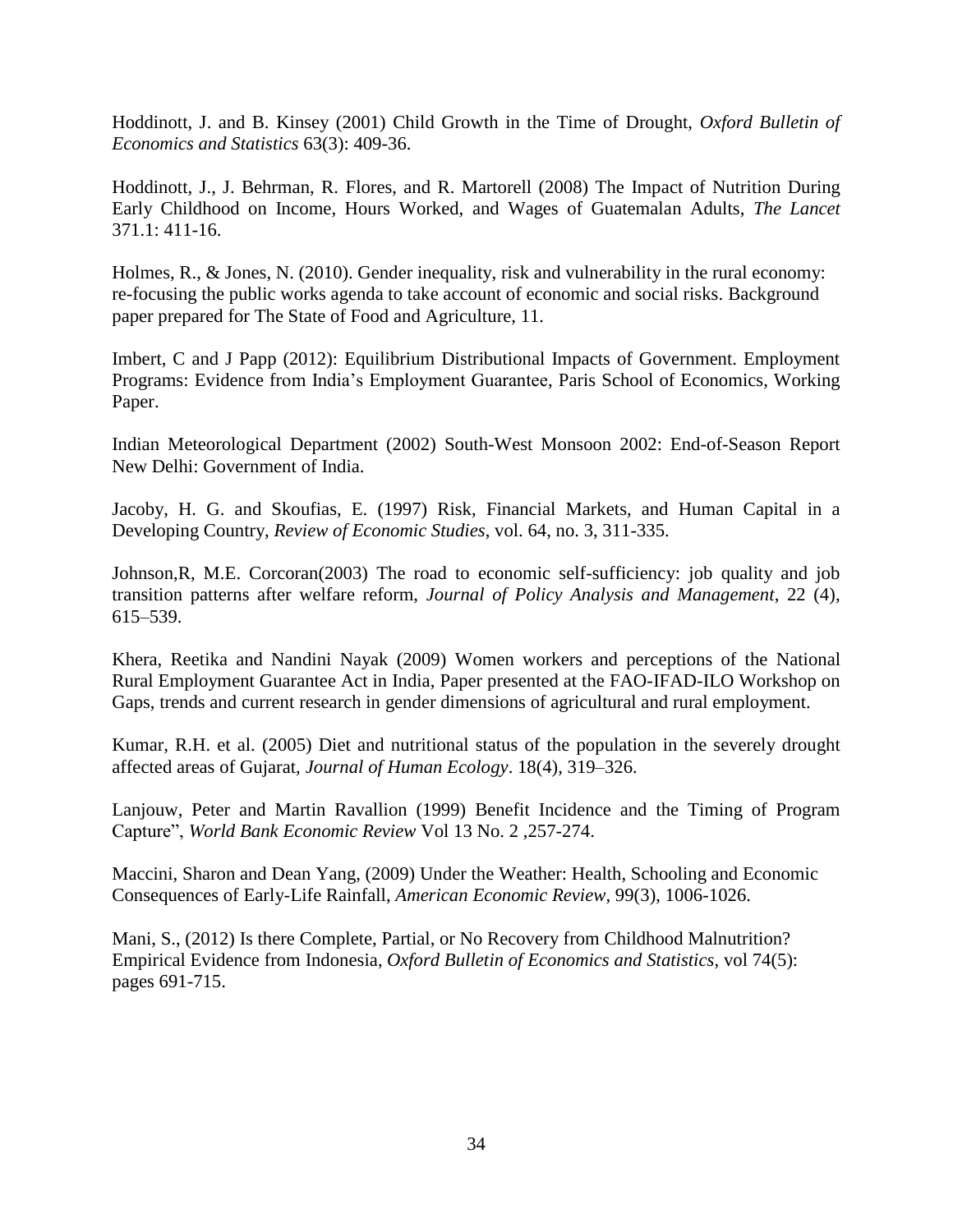Martorell, R., Khan, L. K., Schroeder, D. G.(1994) Reversibility of stunting: epidemiological findings in children from developing countries, *European journal of clinical nutrition*;48 Suppl 1:S45-57.

<span id="page-34-2"></span>Martorell**,** R**.** (1999) The nature of child malnutrition and it's long-term implications, *Food and Nutrition Bulletin*, 20(3): 288-292.

<span id="page-34-4"></span>National Family Health Survey-NFHS(2006), http://www.nfhsindia.org/nfhs3\_national\_report.

<span id="page-34-1"></span>Outes-Leon, I. and Dercon, S., (2008) Survey Attrition and Attrition Bias in Young Lives, Young Lives Technical Note 5, Oxford: Young Lives.

Outes, I., & Porter, C. (2013). Catching up from early nutritional deficits? Evidence from rural Ethiopia, *Economics & Human Biology*, *11*(2), 148-163.

<span id="page-34-0"></span>PACS-CSO (Poorest Area Civil Society – Civil Society Organization)(2007) Status of NREGA implementation: Grassroots learning and ways forward. 2nd monitoring report (April 2006 to March 2007). Delhi, India: Poorest Area Civil Society (PACS) Program.

Rao.P (2008) Climate change and agriculture over India, AICRP on *Agrometeorology,*116.

Ravallion, M (1991) Reaching the Poor through Rural Public Employment: Arguments, Evidence and Lessons from South Asia, *The World Bank Research Observer*.

Ravallion, M,Datt and Chaudhuri (1993) "Does Maharashtra's Employment Guarantee Scheme Guarantee Employment? Effects of the 1988 Wage Increase." *Economic Development and Cultural Change*, Vol. 41, No. 2, (Jan., 1993), 251-275.

Reddy, D.N., Rukmini Tankha, C. Upendranadh and Alakh N. Sharma (2010) National Rural Employment Guarantee as Social Protection. *IDS Bulletin* Volume 41 Number 4 July 2010, 63- 76.

Sainath, P. (2007) Nearly 1.5 lakh Suicides in 1997-2005, *The Hindu*, 11 November.

Scott,E, K. Edin, A.S. London, R.J. Kissane (2004) Unstable work, unstable income: Implications for family well-being in the era of time-limited welfare, *Journal of Poverty*, 8 (1) (2004), 61–88.

<span id="page-34-3"></span>Schroeder D.G., Martorell R., Rivera J.A., Ruel, M.T., Habicht J-P.,(1995) Age differences in the impact of nutritional supplementation on growth, *Journal of Nutrition* 1995;125(4 suppl):1051S1051.

Smith, L., Ramakrishnan, U., Haddad, L., Martorell, R., & Ndiaye, A. (2001) The importance of women's status for child nutrition in developing countries Policy Report. Washington, DC: International Food Policy Research Institute.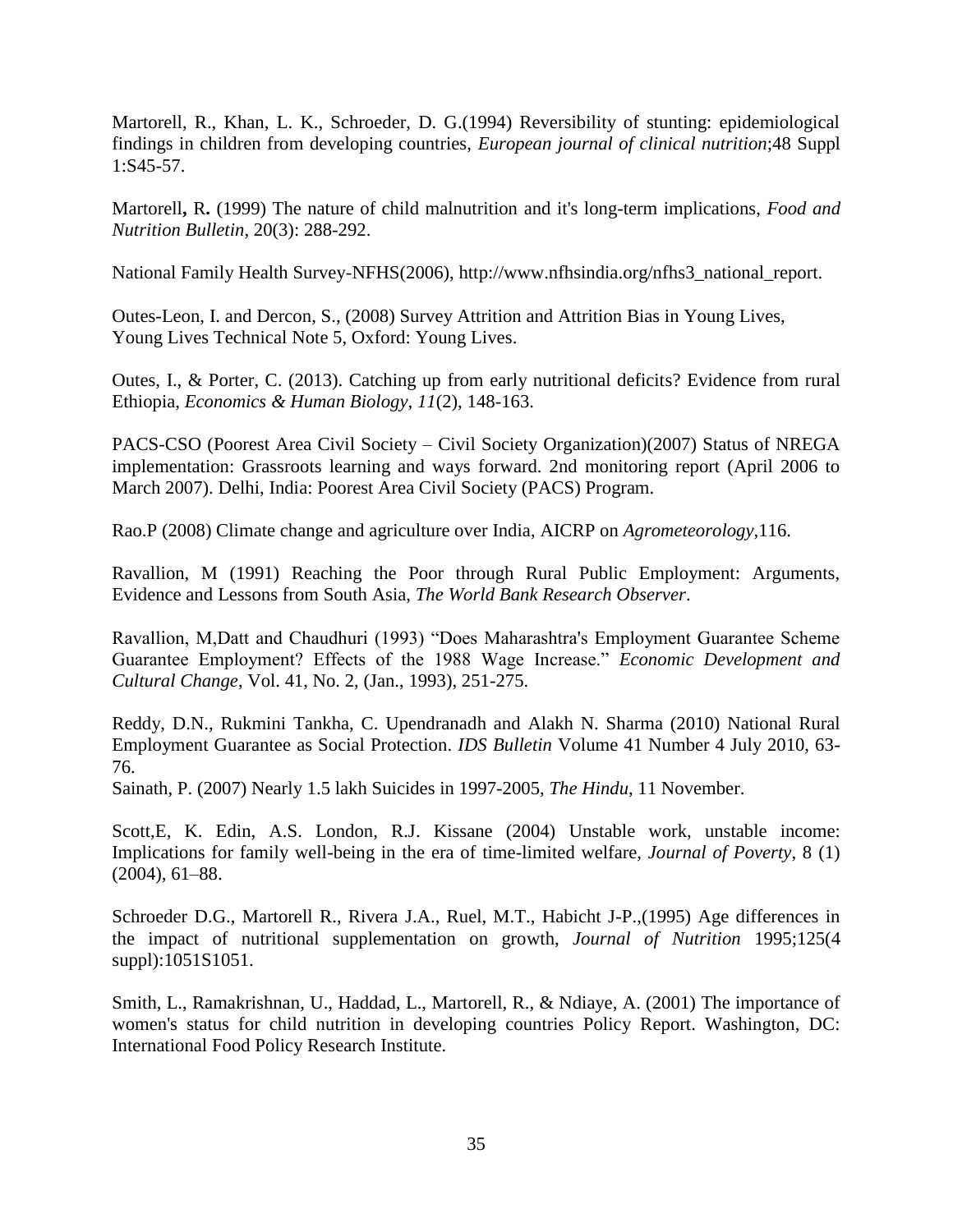Strauss, J., and Thomas, D. (2008) Health over the life course, in T.P. Schultz and J.Strauss (eds.), *Handbook of Development Economics*, Volume 4, Amsterdam: North Holland Press.

<span id="page-35-0"></span>Subbarao, Kalanidhi, et al. (2012) Public Works as a Safety Net: Design, Evidence, and Implementation, World Bank Publications.

<span id="page-35-1"></span>Unicef (2009) Tracking progress of child and maternal nutrition: A survival development priority.

<span id="page-35-4"></span>Uppal V. (2009) Is the NREGS a Safety Net for Children? *Young Lives Student Paper.* 

<span id="page-35-3"></span>Van den Berg, G., M. Lindeboom, and F. Portrait (2007). Long-run Longevity Effects of a Nutritional Shock Early in Life: The Dutch Potato Famine of 1984-1847. Unpublished manuscript, IZA Discussion Paper 3123.

Vij, N.(2011) Collaborative Governance: Analysing Social Audits in MGNREGA in India *IDS Bulletin*, 42: 28–34. doi: 10.1111/j.1759-5436.2011.00269.x

<span id="page-35-2"></span>World Bank (2011) Social Protection for a changing India, Washington DC, USA, World Bank, [http://documents.worldbank.org/curated/en/2011/01/14087371/social-protection-changing-india](http://documents.worldbank.org/curated/en/2011/01/14087371/social-protection-changing-india-vol-1-2-executive-summary)[vol-1-2-executive-summary](http://documents.worldbank.org/curated/en/2011/01/14087371/social-protection-changing-india-vol-1-2-executive-summary)

<span id="page-35-6"></span>Yamano T., H. Alderman and L. Christiaensen (2005) Child Growth, Shocks, and Food Aid in Rural Ethiopia, *American Journal of Agricultural Economics* 87(2): 273-288. 17.

<span id="page-35-5"></span>Zimmerman L. (2012) Labor market impacts for a large scale public works program: Evidence for the Indian Employment Guarantee Scheme, IZA Discussion paper No. 6858.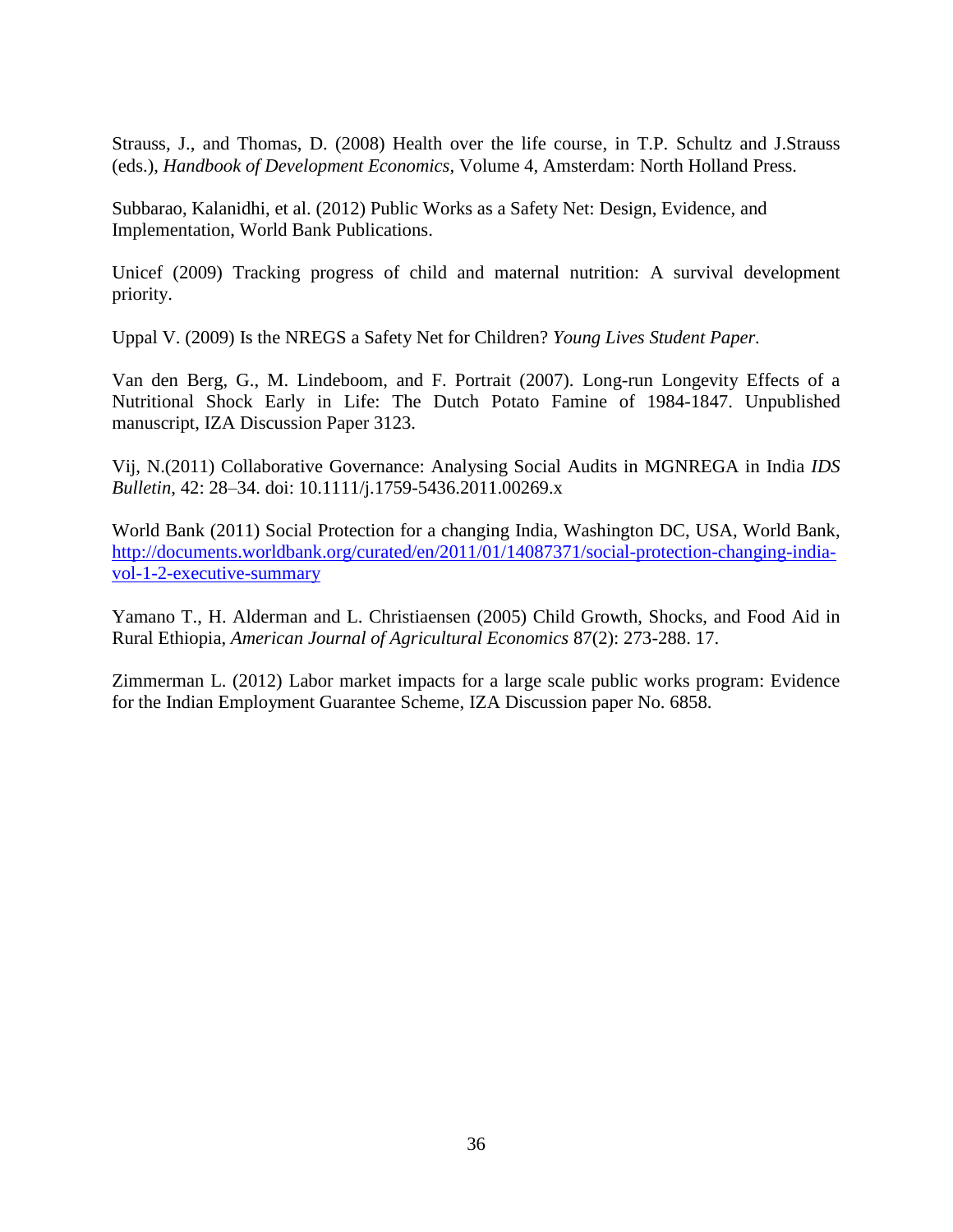<span id="page-36-0"></span>

| <b>Variable</b>                     |             | <b>Phase I</b> |             | Phase II and III |
|-------------------------------------|-------------|----------------|-------------|------------------|
|                                     | <b>Mean</b> | Std. Dev.      | <b>Mean</b> | Std. Dev.        |
| <b>Outcome Variables</b>            |             |                |             |                  |
| Height-for-age                      | $-1.62$     | 1.24           | $-1.63$     | 1.09             |
| <b>Average Stunting</b>             | 0.38        | 0.12           | 0.36        | 0.10             |
| <b>Measures for NREGS</b>           |             |                |             |                  |
| Coverage (Average Days)             | 26.77       | 22.41          | 13.99       | 20.92            |
| Participation Percent               | 0.44        | 0.33           | 0.22        | 0.31             |
| <b>NREGS</b>                        | 26.77       | 22.41          | 13.26       | 21.04            |
| <b>Measures for Drought Shocks</b>  |             |                |             |                  |
| Drought                             | 0.56        | 0.50           | 0.67        | 0.47             |
| Cumulated Drought                   | 0.45        | 0.25           | 0.65        | 0.17             |
| <b>Child Level Variables</b>        |             |                |             |                  |
| Food Supplement                     | 0.43        | 0.49           | 0.62        | 0.49             |
| Age                                 | 4.82        | 2.88           | 4.84        | 2.90             |
| Male                                | 0.53        | 0.50           | 0.52        | 0.50             |
| <b>Household Characteristics</b>    |             |                |             |                  |
| Primary Education of Household Head | 0.25        | 0.43           | 0.54        | 0.49             |
| Caste                               | 0.16        | 0.37           | 0.10        | 0.30             |
| <b>Community Characteristics</b>    |             |                |             |                  |
| <b>Health Facilities</b>            | 1.88        | 1.18           | 3.63        | 1.23             |
| <b>Observations N=4289</b>          | 2831        |                | 1458        |                  |

### **Table 1 Descriptive Statistics**

Note: (i) Coverage represents the average number of days available for the mandal in the last financial year, obtained from administrative records.

(ii) Participation percent is constructed from the self reported measure of participation in the program.

(iii)'NREGS' represents the Coverage variable corrected for low participation using self-reports.

(iv)Drought is dummy of receiving less than the long term average rainfall at mandal in the year prior to survey. (v) 'Cumulated Drought' is the fraction of years of having 'Drought'cumulated from birth year.

(vi) Food Supplement is dummy for whether child has been a part of supplemental food program in ICDS centre/mid-day meal

(vii) Health Facilities are the number of health care units (both government and private hospitals) present in the community (mandal-level)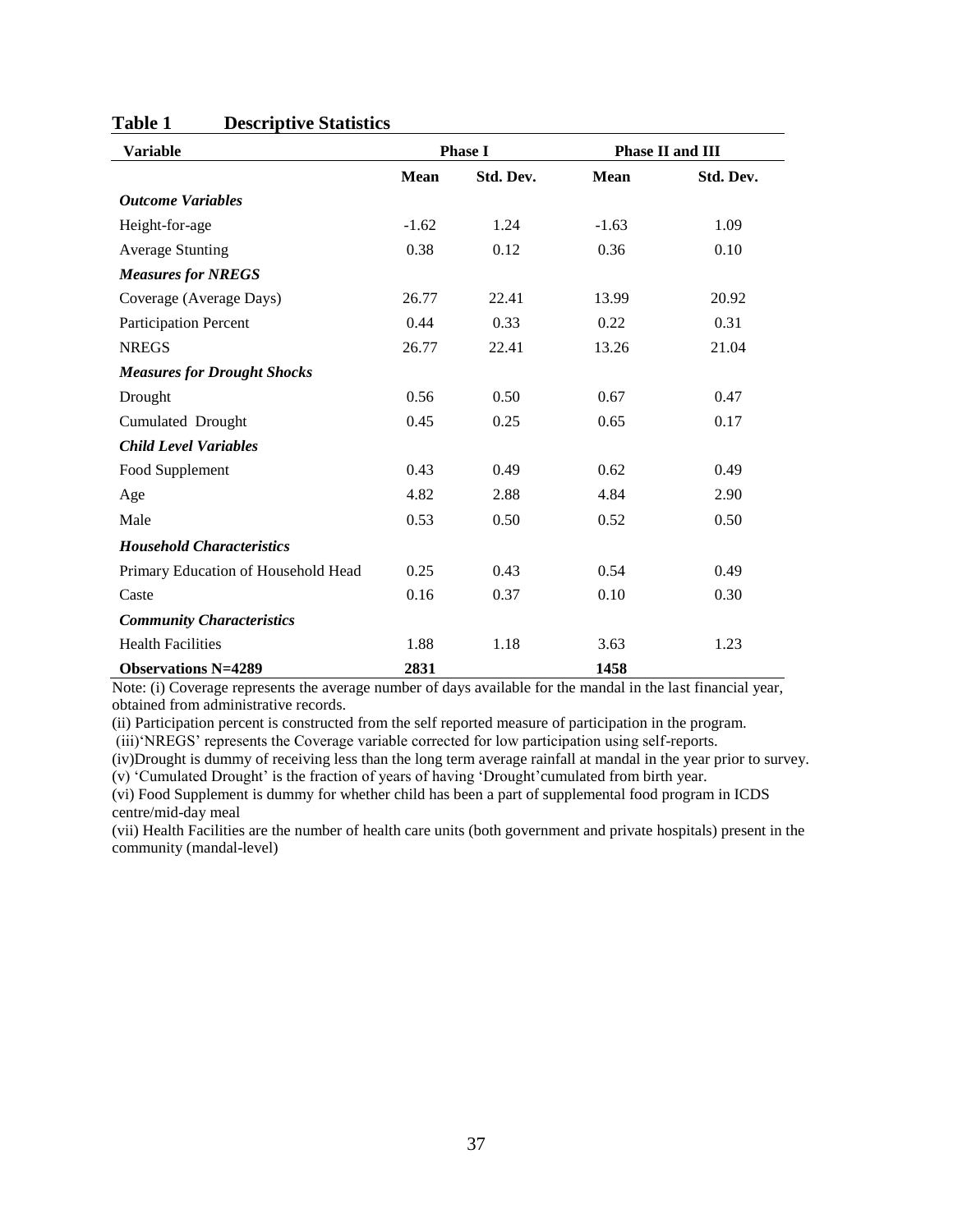

**Figure 1.1: Map of phase-wise expansion of NREGS across Young Lives Sample**

|  | Index for Figure 1.1: Phase-wise Coverage across sample districts in Andhra Pradesh |  |
|--|-------------------------------------------------------------------------------------|--|
|  |                                                                                     |  |

| $Phase-I$          | <b>Phase - II</b>    | $Phase - III$        |
|--------------------|----------------------|----------------------|
| VIZIANAGRAM        | <b>EAST GODAVARI</b> | <b>WEST GODAVARI</b> |
| <b>CHITTOOR</b>    | <b>GUNTUR</b>        | <b>KRISHNA</b>       |
| <b>CUDAPPAH</b>    | <b>KURNOOL</b>       | VISHAKHAPATNAM       |
| <b>ANANTPUR</b>    | <b>NELLORE</b>       |                      |
| <b>MAHBUBNAGAR</b> | <b>PRAKASAM</b>      |                      |
| <b>MEDAK</b>       | <b>SRIKAKULAM</b>    |                      |
| <b>RANGA REDDY</b> |                      |                      |
| <b>NIZAMABAD</b>   |                      |                      |
| WARRANGAL          |                      |                      |
| <b>ADILABAD</b>    |                      |                      |
| <b>KARIMNAGAR</b>  |                      |                      |
| <b>KHAMMAM</b>     |                      |                      |
| <b>NALGONDA</b>    |                      |                      |

\*The colored districts are the sample ones from the current survey.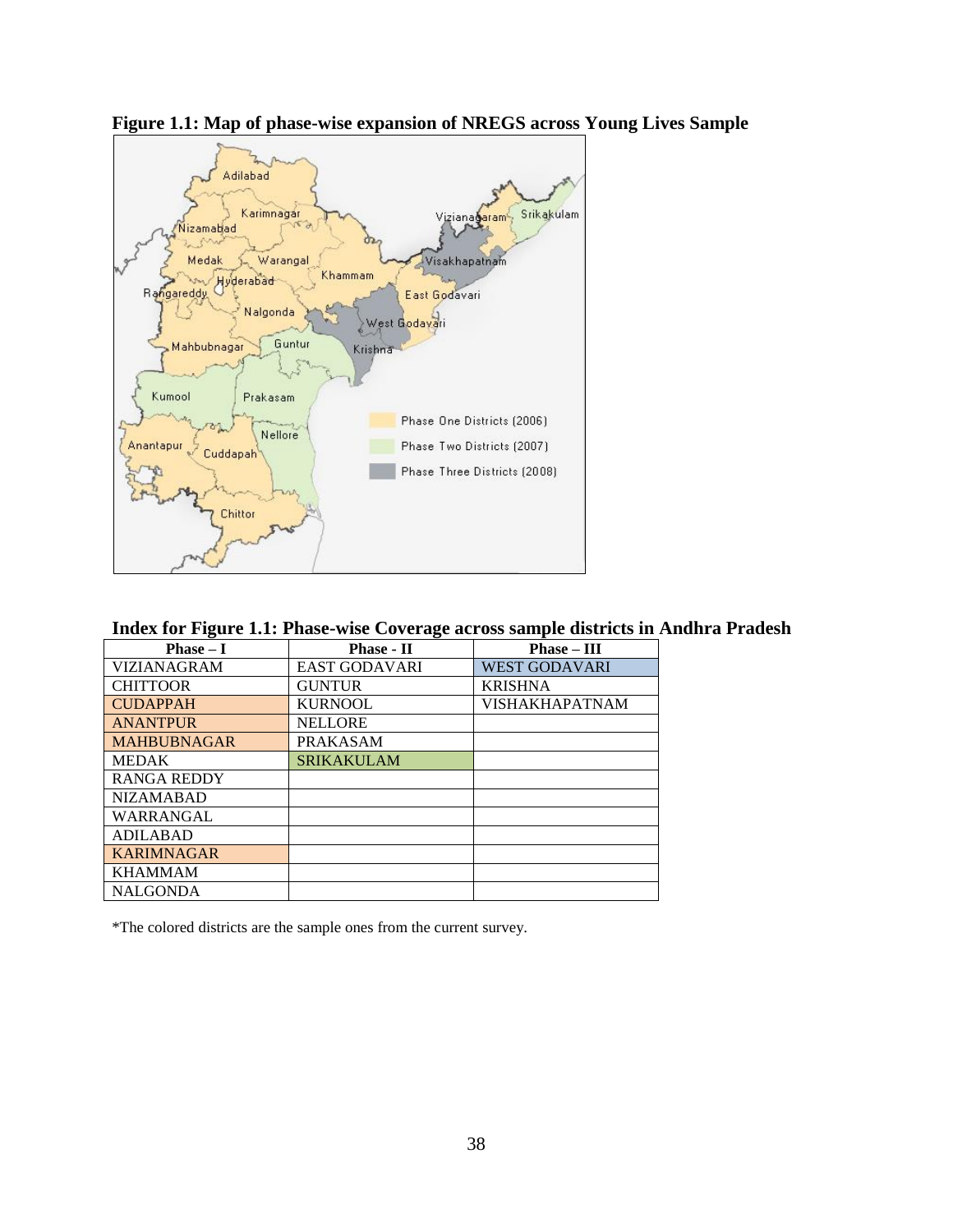<span id="page-38-0"></span>**Figure 1.2: Average Height-for-Age by Round and Phase**



<span id="page-38-1"></span>**Figure 1.3: Average Height-for-Age by Round and Phase for exposed to drought in birth year**

<span id="page-38-2"></span>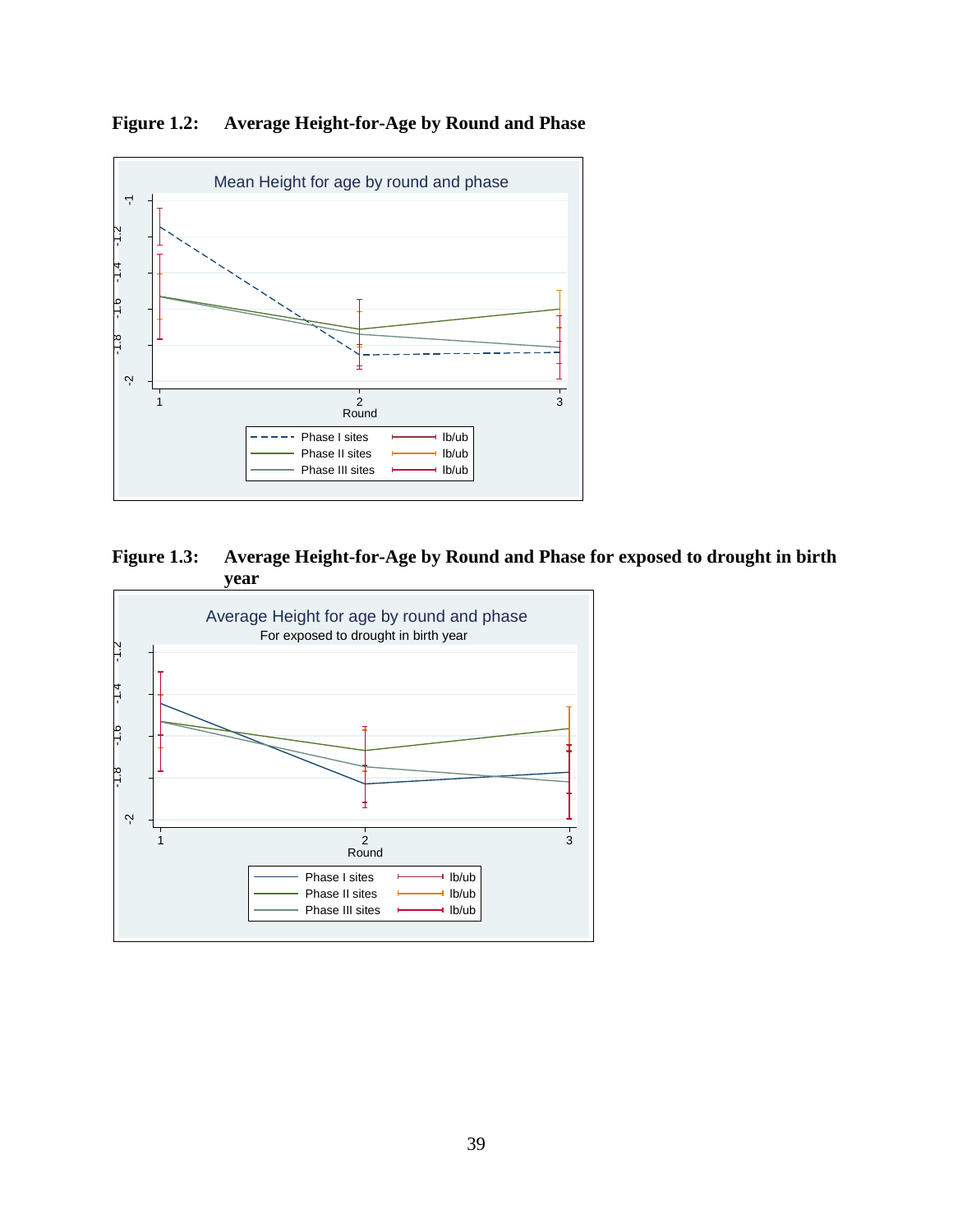**Figure 1.4: Average Height-for-Age by Round and exposure to drought in birth year**



<span id="page-39-0"></span>**Figure 1.5: Average Height-for-Age by Program participation for exposed to drought in birth year** 

<span id="page-39-1"></span>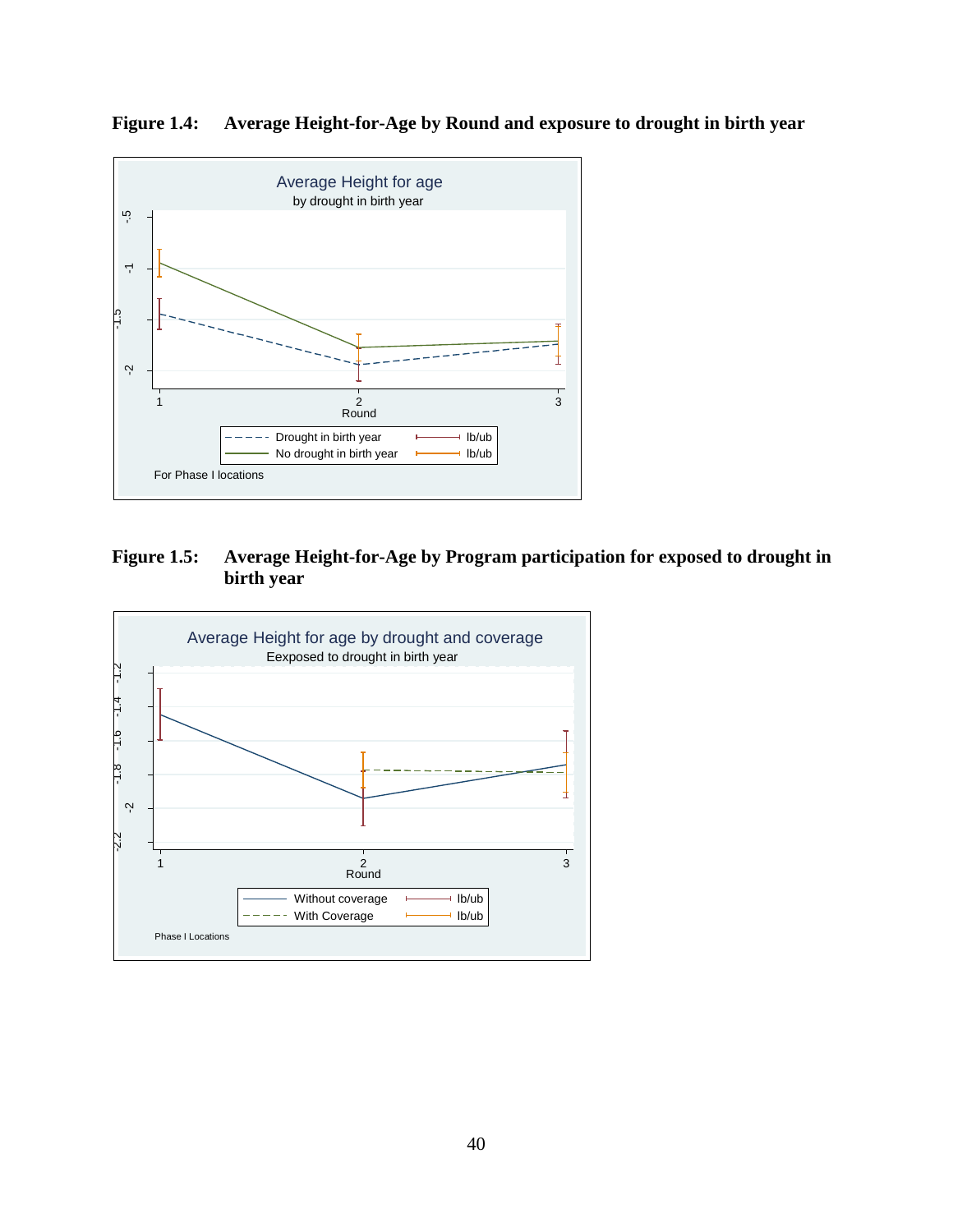# **Figure 1.6: Average Height-for-Age by Program participation and exposure to drought in birth year (Phase I sites)**



<span id="page-40-0"></span>**Figure 1.7: Average Height-for-Age by Caregiver's Education**

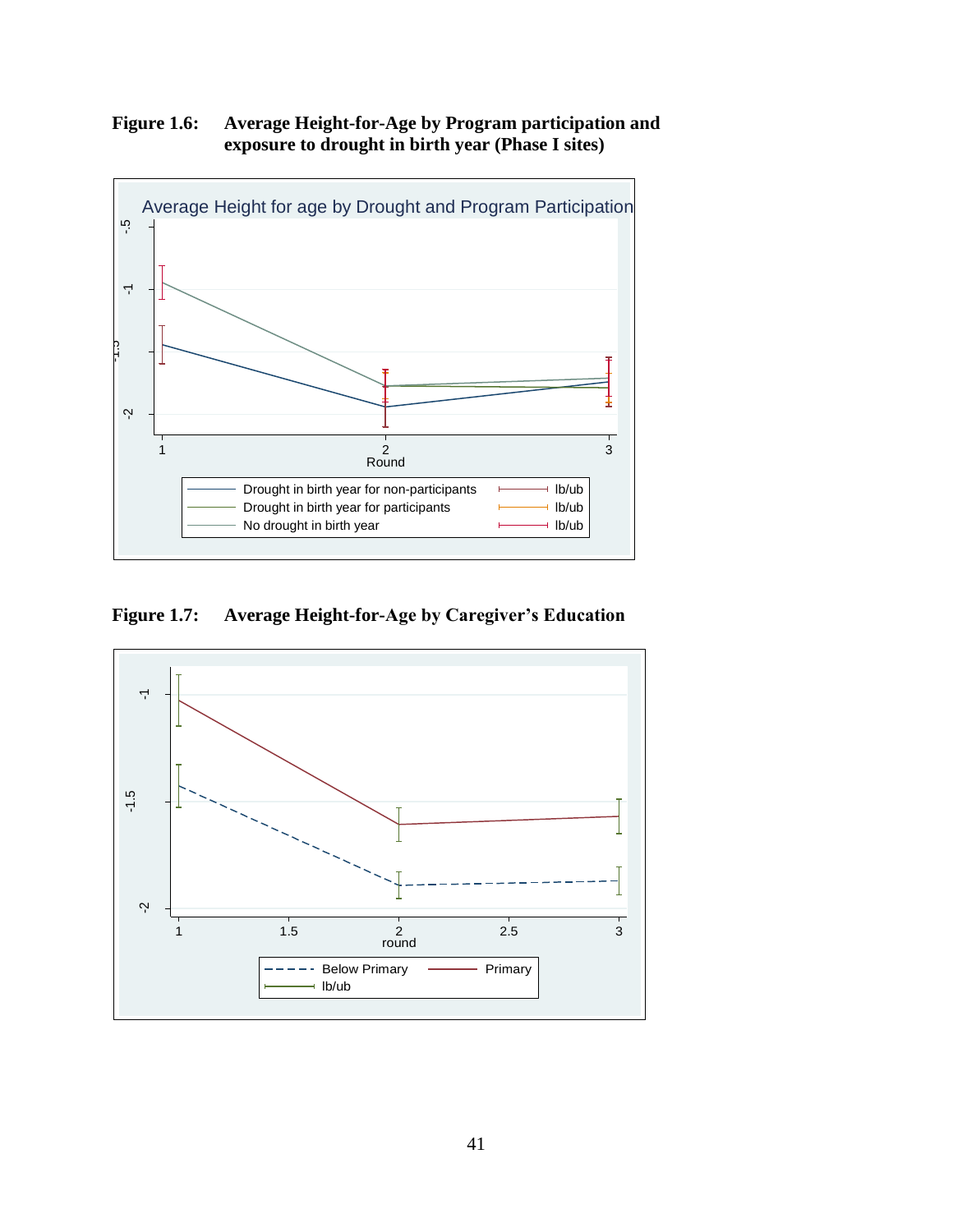<span id="page-41-0"></span>**Figure 1.8: Average Height-for-Age by Gender**



<span id="page-41-1"></span>**Figure 1.9: Average Height-for-Age by Caste** 

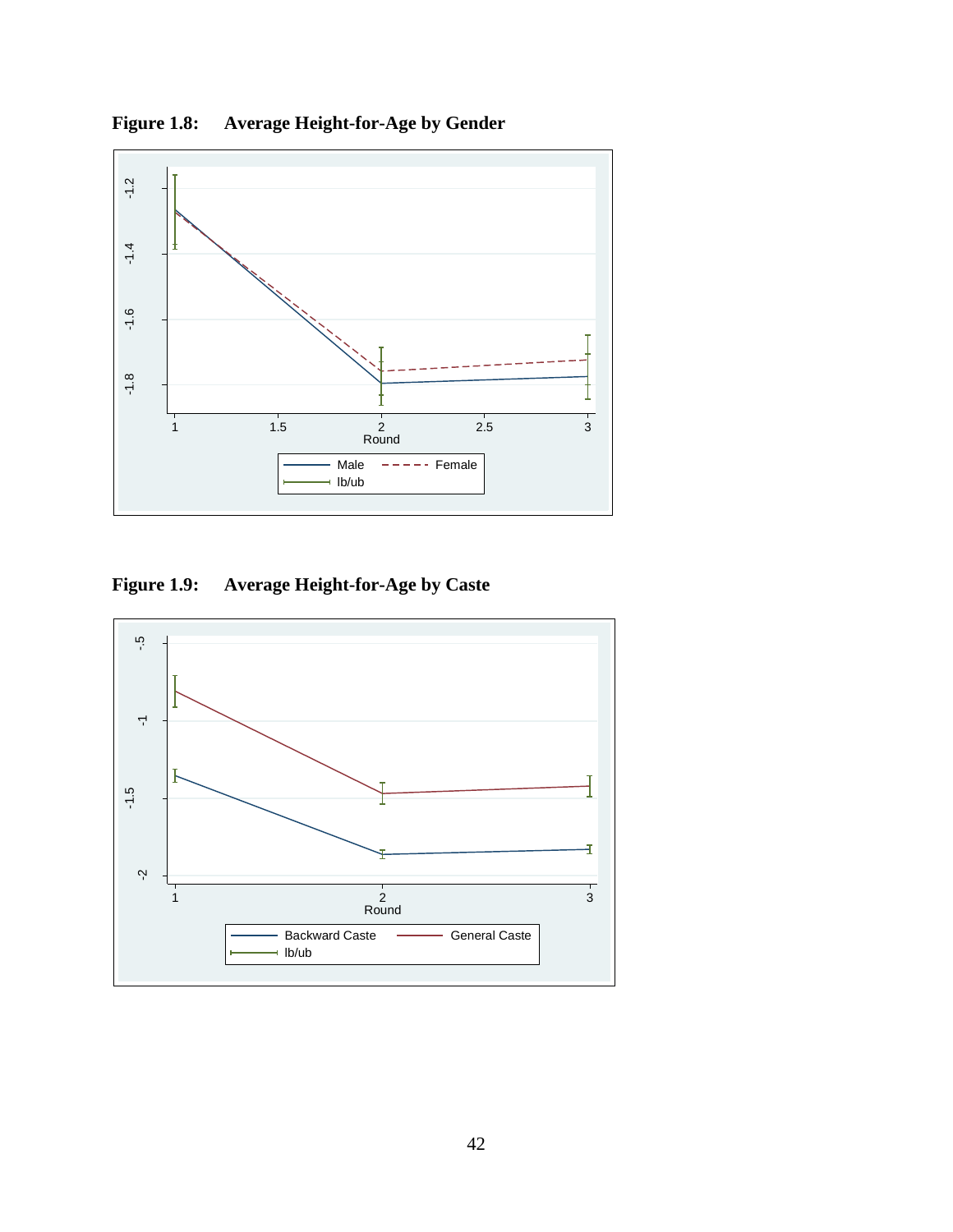

<span id="page-42-0"></span>**Figure 1.10: Marginal impact of drought shock on height-for-age by NREGS days**

Note: (i) NREGS is average number of days available under the program in the mandal (ii)Linear prediction based on estimation results from specification (1) in [Table 2.2](#page-44-0)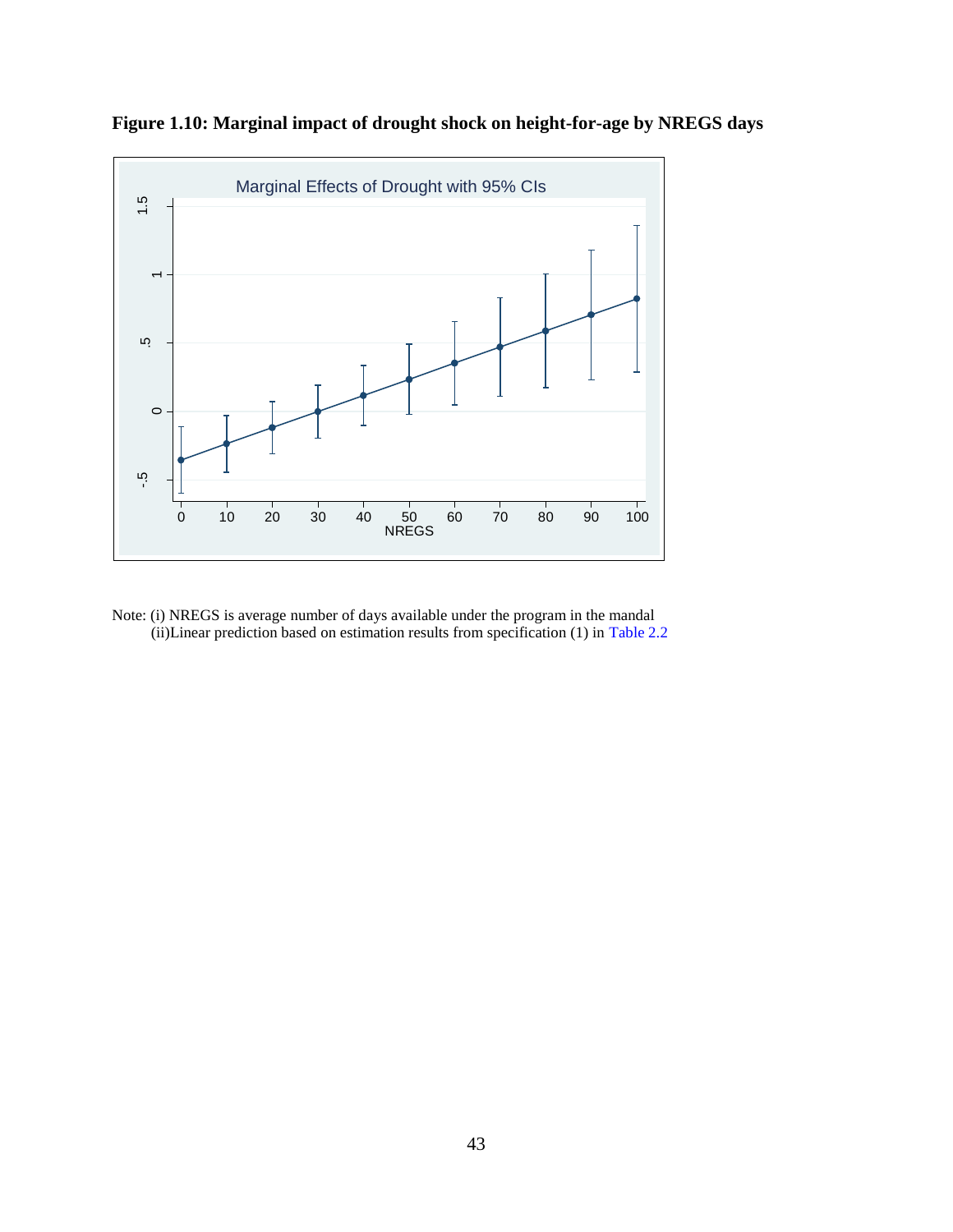|               | Coverage=0 | Coverage $=1$ |
|---------------|------------|---------------|
| $Drought = 0$ | $-1.237$   | $-1.849$      |
|               | (0.050)    | (0.032)       |
| Drought $=1$  | $-1.487$   | $-1.778$      |
|               | (0.042)    | (0.024)       |
| Difference    | 0.2499     | $-0.070$      |
| p-value       | 0.0001     | 0.9591        |
| N             | 1803       | 2486          |

<span id="page-43-0"></span>**Table 2.1 Comparison of mean Height for age scores by program access and Drought**

Note: Standard errors in parentheses

(i) Coverage is a dummy for program availability obtained from administrative records.

(ii) Drought is dummy of receiving less than the long term average rainfall at mandal.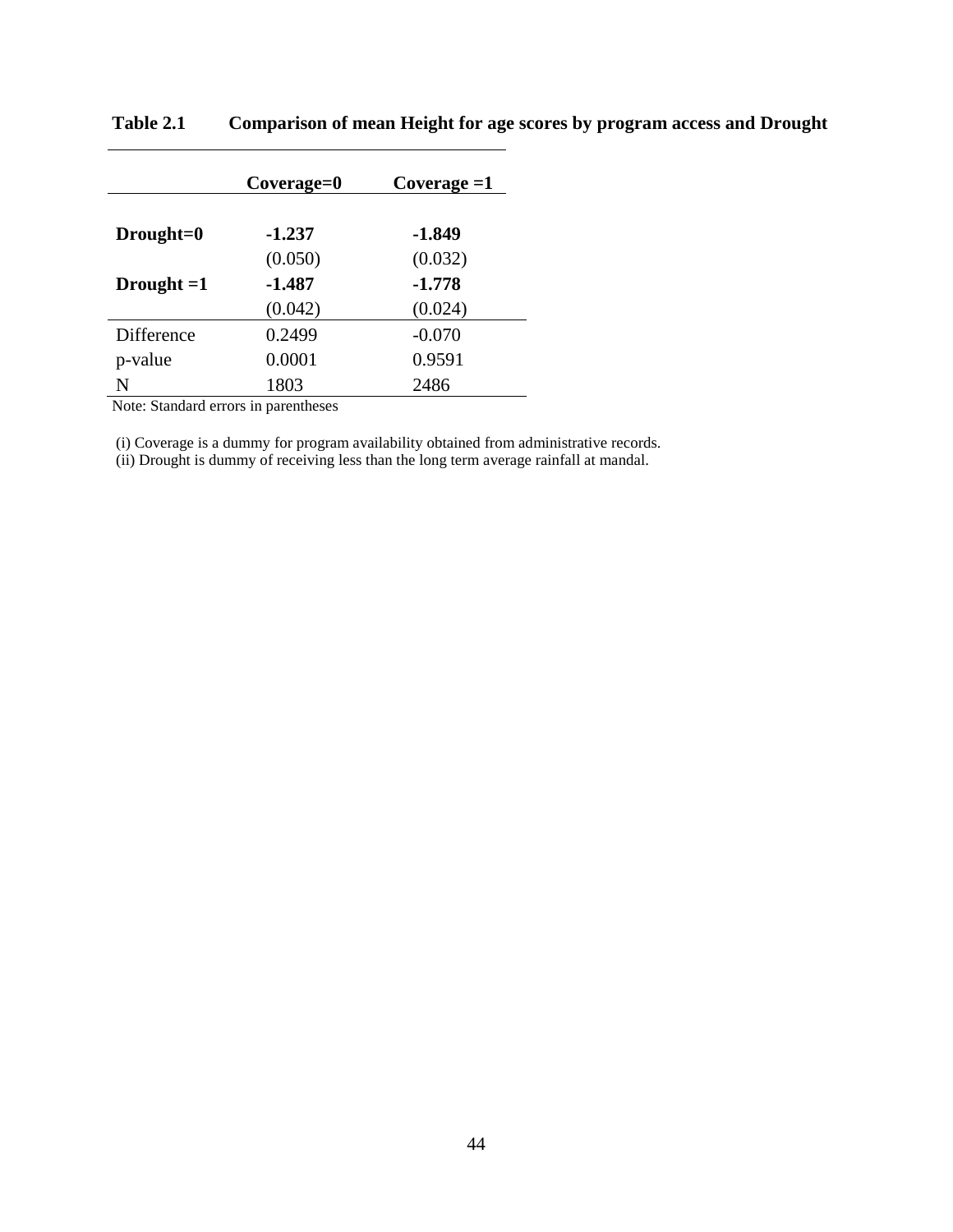|                        | (1)         | (2)        |  |
|------------------------|-------------|------------|--|
|                        | Rural       | Urban      |  |
| Drought                | $-0.373***$ | 0.0322     |  |
|                        | (0.132)     | (0.257)    |  |
| Coverage               | $-0.00696$  | $-0.00593$ |  |
|                        | (0.00586)   | (0.00887)  |  |
| Drought*Coverage       | $0.0127***$ | 0.00468    |  |
|                        | (0.00467)   | (0.00782)  |  |
| <b>Health Facility</b> | 0.0692      | 0.106      |  |
|                        | (0.0873)    | (0.154)    |  |
| Age                    | $-0.0851$   | $-0.0201$  |  |
|                        | (0.0255)    | (0.0306)   |  |
| Observations           | 4289        | 1376       |  |

## <span id="page-44-0"></span>**Table 2.2 Estimation of Height For Age by Coverage and Drought Dependent Variable: Height For Age**

Robust boot-strapped Standard errors (clustered at the mandal) in parentheses:

 $*$  p < 0.10,  $*$  p < 0.05,  $**$  p < 0.01

a) HAZ indicates Height for Age, adjusted for both Age and Sex

b) Coverage is average number of days available under the program in the mandal

c) Drought is defined as receiving less rainfall than the long term average at mandal in the year prior to survey

d) All specifications include individual fixed effects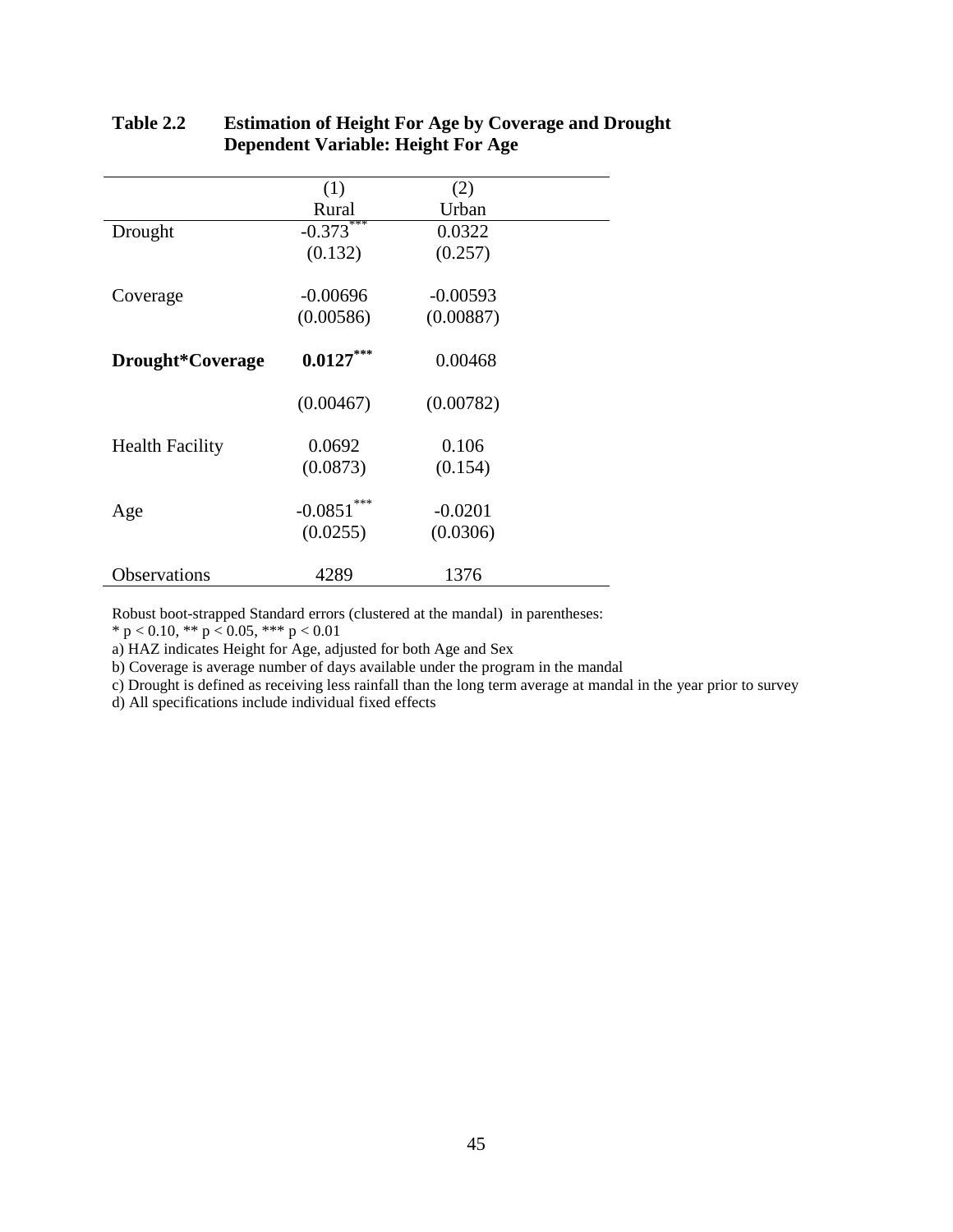### <span id="page-45-0"></span>**Table 2.3 Estimation of Interaction effects**

Dependent Variable: Height For Age

|                              | (1)                        | (2)                        | (3)                         | (4)                             |
|------------------------------|----------------------------|----------------------------|-----------------------------|---------------------------------|
| <b>Interaction variables</b> | <b>NREGS</b> (Avg<br>days) | Corrected<br><b>CNREGS</b> | Program<br><b>Intensity</b> | <b>NREGA</b><br>(participation) |
| Drought                      | ***<br>$-0.373$            | ***<br>$-0.369$            | ***<br>$-0.452$             | $-0.245$                        |
|                              | (0.144)                    | (0.134)                    | (0.111)                     | (0.115)                         |
| Drought*NREGS                | ***<br>0.0122<br>(0.00470) |                            |                             |                                 |
| Drought*CNREGS               |                            | ***<br>0.0120              |                             |                                 |
|                              |                            | (0.00442)                  |                             |                                 |
| Drought *Prog.Inten          |                            |                            | ***<br>1.121                |                                 |
|                              |                            |                            | (0.260)                     |                                 |
| Drought*NREGA                |                            |                            |                             | ***<br>0.480<br>(0.154)         |
|                              |                            |                            |                             |                                 |
| Observations                 | 4289                       | 4289                       | 4289                        | 4289                            |

Robust boot-strapped Standard errors (clustered at the mandal) in parentheses:

\* p < 0.10, \*\* p < 0.05, \*\*\* p < 0.01

a) Drought is receiving less than the long term average rainfall at mandal in the year prior to survey

b) Specifications include individual fixed effects

c) CNREGS is Coverage (Average days per household under the program) corrected for low participation

d) Program Intensity measures the fraction of years the mandal received the program

e)NREGA is a dummy constructed from self-reported participation.

f) All specifications include individual fixed effects, respective program variable, age &health facility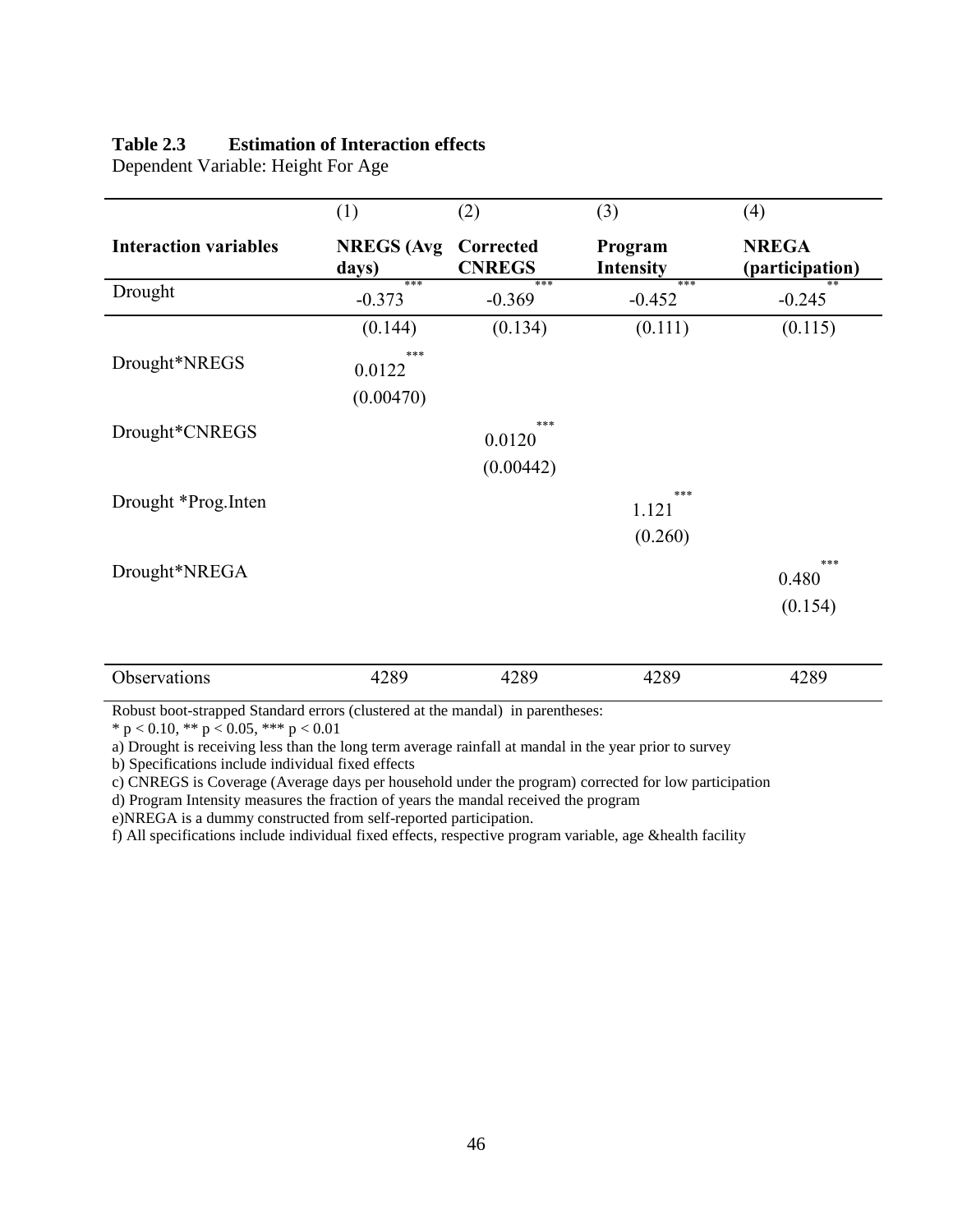|                             | (1)            | (2)                         | (3)       |
|-----------------------------|----------------|-----------------------------|-----------|
|                             | Rural          | Rural                       | Urban     |
|                             |                |                             |           |
| Drought                     | $0.0821$ **    | 0.0785                      | $-0.0292$ |
|                             | (0.0349)       | (0.0352)                    | (0.0439)  |
| Coverage                    | $0.00238$ **   |                             | 0.000236  |
|                             | (0.00117)      |                             | (0.00155) |
| Drought*Coverage            | $-0.00341$ *** |                             | 0.0000705 |
|                             |                |                             |           |
|                             | (0.000843)     |                             | (0.00128) |
| <b>Health Facility</b>      | $-0.0116$      | $-0.0113$                   | $-0.0222$ |
|                             | (0.0284)       | (0.0315)                    | (0.0258)  |
| Age                         | $0.0166$ **    | $0.0166$ **                 | 0.00546   |
|                             | (0.00777)      | (0.00697)                   | (0.00714) |
| <b>NREGS</b>                |                | $0.00233***$                |           |
|                             |                | (0.000921)                  |           |
|                             |                |                             |           |
| Drought*NREGS               |                | $-0.00333$ ***              |           |
|                             |                | (0.000810)                  |           |
| <b>Observations</b><br>1.01 | 4289           | 4289<br>1.11<br>$\sim$ $-1$ | 1376      |

## <span id="page-46-0"></span>**Table 2.4 Estimation of Stunting by Drought and Coverage Dependent Variable: Stunting**

Robust boot-strapped Standard errors (clustered at the mandal) in parentheses:

 $*$  p < 0.10,  $**$  p < 0.05,  $***$  p < 0.01

a) Coverage is Average number of Days available under NREGA in the mandal

b) Drought is receiving less than the long term average rainfall at mandal in the year prior to survey c) Specifications include mandal(sub-district) fixed effects

d) NREGS is Coverage (Average days per household under the program)corrected for participation

e) All specifications include mandal fixed effects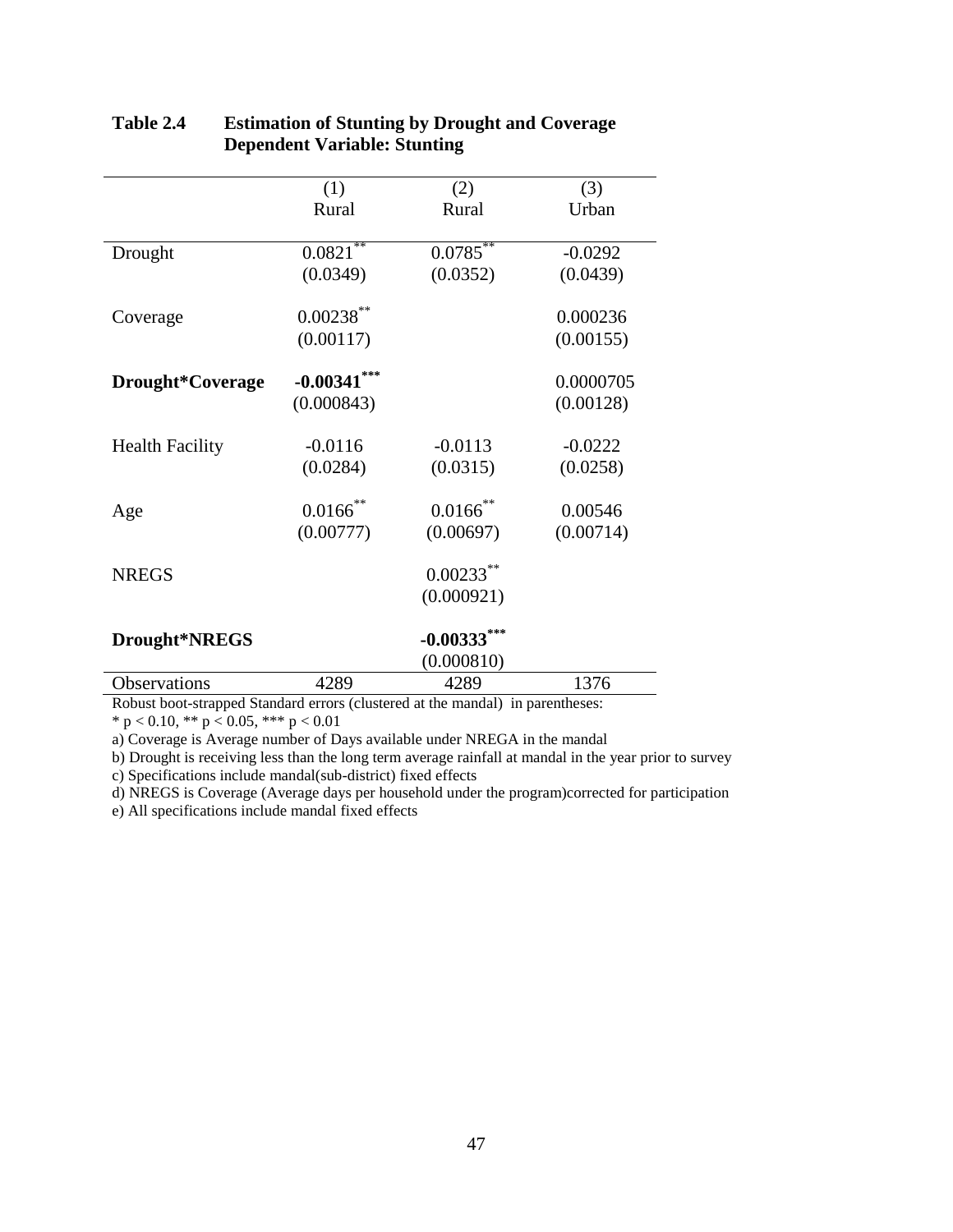|                        | (1)          | (2)              |
|------------------------|--------------|------------------|
|                        | Male         | Female           |
| Drought                | $-0.384$     | $-0.353***$      |
|                        | (0.137)      | (0.121)          |
| <b>NREGS</b>           | $-0.00876$   | $-0.00428$       |
|                        | (0.00453)    | (0.00368)        |
| Drought*NREGS          | $0.0133***$  | $0.0114***$      |
|                        | (0.00358)    | (0.00382)        |
| <b>Health Facility</b> | 0.0707       | 0.0689           |
|                        | (0.115)      | (0.0928)         |
| Age                    | $-0.0807***$ | ***<br>$-0.0969$ |
|                        | (0.0297)     | (0.0233)         |
|                        |              |                  |

### <span id="page-47-0"></span>**Table 2.5 Dependent Variable: Height For Age (Results by Gender)**

Observations 2272 2017 Robust boot-strapped Standard errors (clustered at the mandal) in parentheses

Note:\* p < 0.10, \*\* p < 0.05, \*\*\* p < 0.01

a) HAZ indicates Height for Age, adjusted for both Age and Sex

b) Drought is receiving less than the long term average rainfall at mandal in the year prior to survey

c) All specifications include child fixed effects

d) NREGS is Coverage (Average days per household under the program)corrected for participation

e) All specifications include individual fixed effects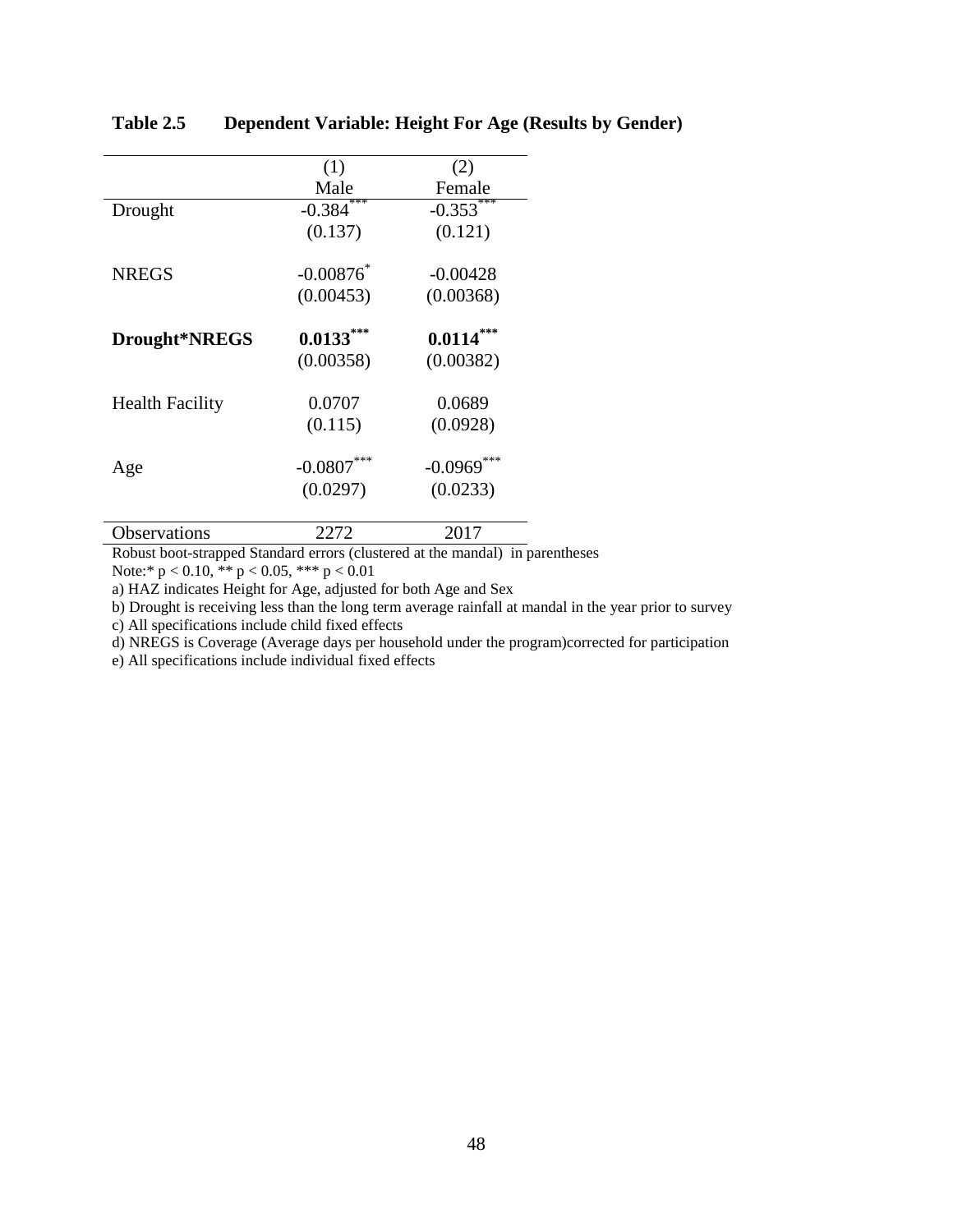|                        | (1)                   | (2)                   |
|------------------------|-----------------------|-----------------------|
|                        | <b>General Caste</b>  | <b>Backward Caste</b> |
| Drought                | $-0.277$ <sup>*</sup> | $-0.380$              |
|                        | (0.156)               | (0.145)               |
|                        |                       |                       |
| <b>NREGS</b>           | $-0.00517$            | $-0.00679$            |
|                        | (0.00790)             | (0.00519)             |
| Drought*NREGS          | 0.00960               | $0.0127***$           |
|                        | (0.00639)             | (0.00390)             |
|                        |                       |                       |
| <b>Health Facility</b> | 0.126                 | 0.0678                |
|                        | (0.148)               | (0.0692)              |
|                        |                       | ***                   |
| Age                    | $-0.0957$             | $-0.0871$             |
|                        | (0.0336)              | (0.0250)              |
| Observations           | 600                   | 3689                  |

### <span id="page-48-0"></span>**Table 2.6 Dependent Variable: Height For Age (Results by Caste)**

Robust boot-strapped Standard errors (clustered at the mandal) in parentheses Note:\* p < 0.10, \*\* p < 0.05, \*\*\* p < 0.01

a) HAZ indicates Height for Age, adjusted for both Age and Sex

b) Drought is receiving less than the long term average rainfall at mandal in the year prior to survey

c) All specifications include child fixed effects

d) NREGS is Coverage (Average days per household under the program)corrected for participation

e) All specifications include individual fixed effects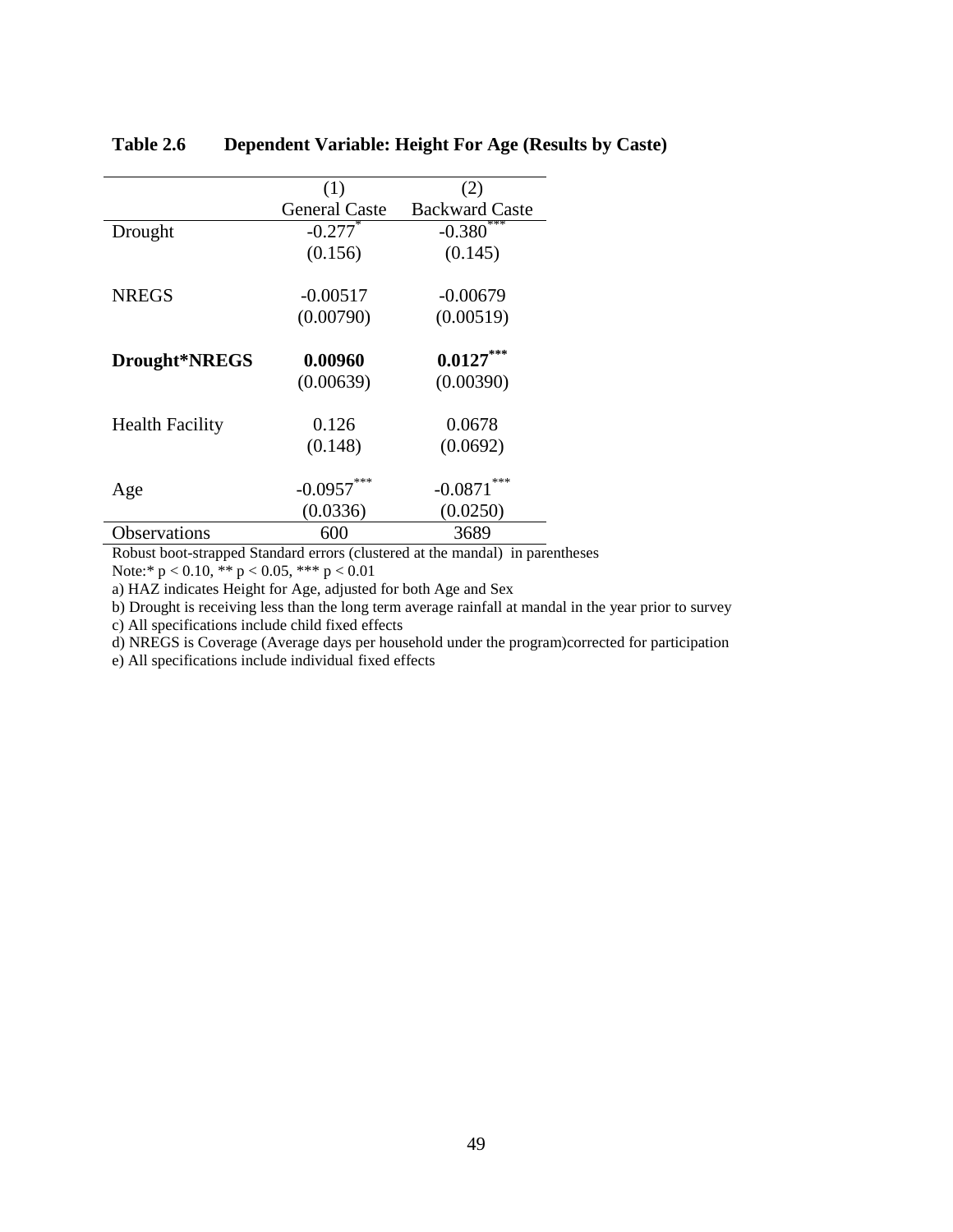|                        | (1)         | (2)                  |
|------------------------|-------------|----------------------|
|                        | Primary &   | <b>Below Primary</b> |
|                        | Above       |                      |
| <b>Drought</b>         | $-0.372$    | $-0.365***$          |
|                        | (0.242)     | (0.132)              |
| Coverage               | $-0.0118$   | $-0.00566$           |
|                        | (0.00808)   | (0.00510)            |
| Drought*Coverage       | $0.0177***$ | $0.0110***$          |
|                        | (0.00726)   | (0.00350)            |
| <b>Health Facility</b> | 0.0434      | 0.0863               |
|                        | (0.114)     | (0.0940)             |
| Age                    | $-0.0756$   | ***<br>$-0.0911$     |
|                        | (0.0368)    | (0.0274)             |
| Observations           | 1229        | 3057                 |

### <span id="page-49-0"></span>**Table 2.7 Dependent Variable: Height For Age (Results by Caregiver's Education Level)**

Robust boot-strapped Standard errors (clustered at the mandal) in parentheses

Note:\*  $p < 0.10$ , \*\*  $p < 0.05$ , \*\*\*  $p < 0.01$ 

a) HAZ indicates Height for Age, adjusted for both Age and Sex

b) Drought is receiving less than the long term average rainfall at mandal in the year prior to survey

c) All specifications include child fixed effects

d) NREGS is Coverage (Average days per household under the program)corrected for participation

e) All specifications include individual fixed effects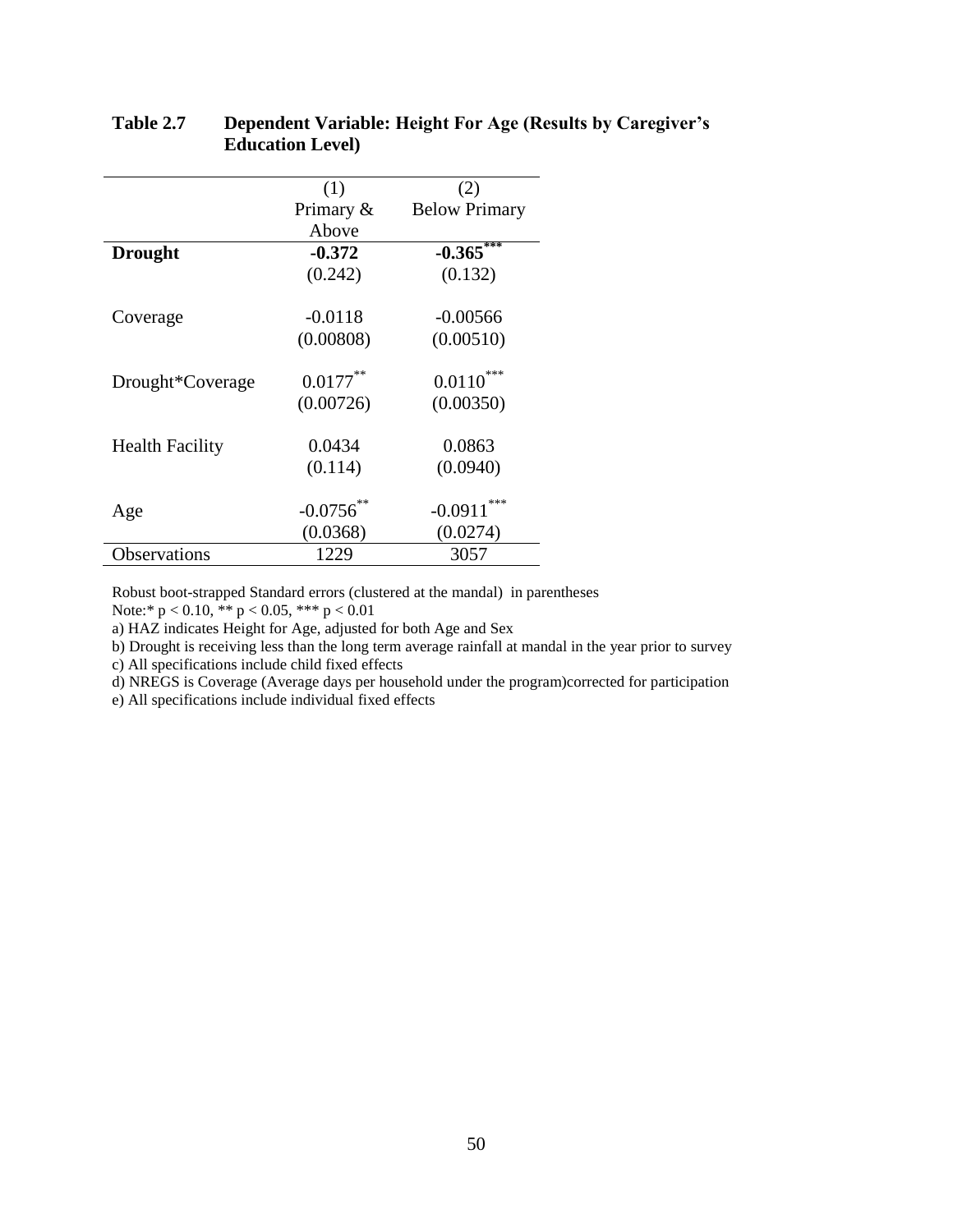| <b>Height For Age</b>  |              |
|------------------------|--------------|
| <b>CD</b>              | $-0.975***$  |
|                        | (0.323)      |
| Coverage               | $-0.00700$   |
|                        | (0.0113)     |
| CD*Coverage            | 0.0118       |
|                        | (0.0208)     |
| <b>Health Facility</b> | 0.00765      |
|                        | (0.159)      |
| Age                    | $-0.0627***$ |
|                        | (0.0224)     |
| Observations           | 4289         |

# <span id="page-50-0"></span>**Table 2.8 Estimation of Height For Age by Coverage and Cumulative Drought**

Robust boot-strapped Standard errors (clustered at the mandal) in parentheses

Note:\*  $p < 0.10$ , \*\*  $p < 0.05$ , \*\*\*  $p < 0.01$ 

**Dependent Variable:** 

a) HAZ indicates Height for Age, adjusted for both Age and Sex

b) Coverage is Average number of Days available under NREGA in the mandal

c) CD =Cumulated Drought is a fraction of years having drought at mandal level cumulated from birth year

d) All specifications include individual fixed effects